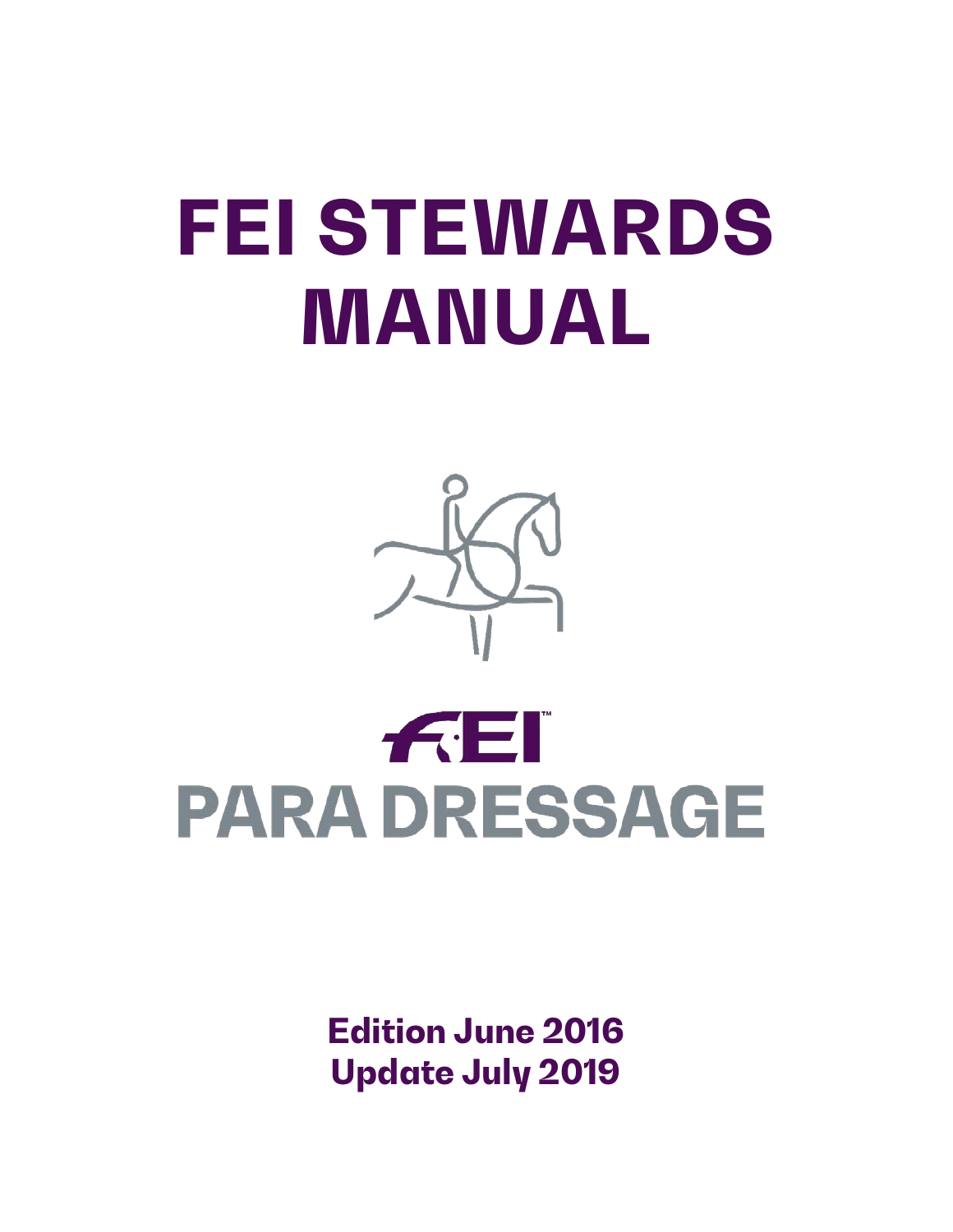

| 1.1  |  |  |  |  |  |  |
|------|--|--|--|--|--|--|
| 2.   |  |  |  |  |  |  |
| 2.1  |  |  |  |  |  |  |
| 2.2  |  |  |  |  |  |  |
| 2.3  |  |  |  |  |  |  |
| 2.4  |  |  |  |  |  |  |
| 3.   |  |  |  |  |  |  |
| 3.1  |  |  |  |  |  |  |
| 3.2  |  |  |  |  |  |  |
| 3.3  |  |  |  |  |  |  |
| 3.4  |  |  |  |  |  |  |
| 3.5  |  |  |  |  |  |  |
| 3.6  |  |  |  |  |  |  |
| 4.   |  |  |  |  |  |  |
| 5.   |  |  |  |  |  |  |
| 5.1  |  |  |  |  |  |  |
| 5.2  |  |  |  |  |  |  |
| 5.3  |  |  |  |  |  |  |
| 6.   |  |  |  |  |  |  |
| 6.1  |  |  |  |  |  |  |
| 6.2  |  |  |  |  |  |  |
|      |  |  |  |  |  |  |
| 7    |  |  |  |  |  |  |
| 8    |  |  |  |  |  |  |
| 9    |  |  |  |  |  |  |
|      |  |  |  |  |  |  |
| 9.2  |  |  |  |  |  |  |
| 9.3  |  |  |  |  |  |  |
| 9.4  |  |  |  |  |  |  |
| 9.5  |  |  |  |  |  |  |
| 10   |  |  |  |  |  |  |
| 10.1 |  |  |  |  |  |  |
| 10.2 |  |  |  |  |  |  |
| 10.3 |  |  |  |  |  |  |
| 10.4 |  |  |  |  |  |  |
| 10.5 |  |  |  |  |  |  |
| 11   |  |  |  |  |  |  |
| 11.2 |  |  |  |  |  |  |
| 11.3 |  |  |  |  |  |  |
| 11.4 |  |  |  |  |  |  |
|      |  |  |  |  |  |  |
|      |  |  |  |  |  |  |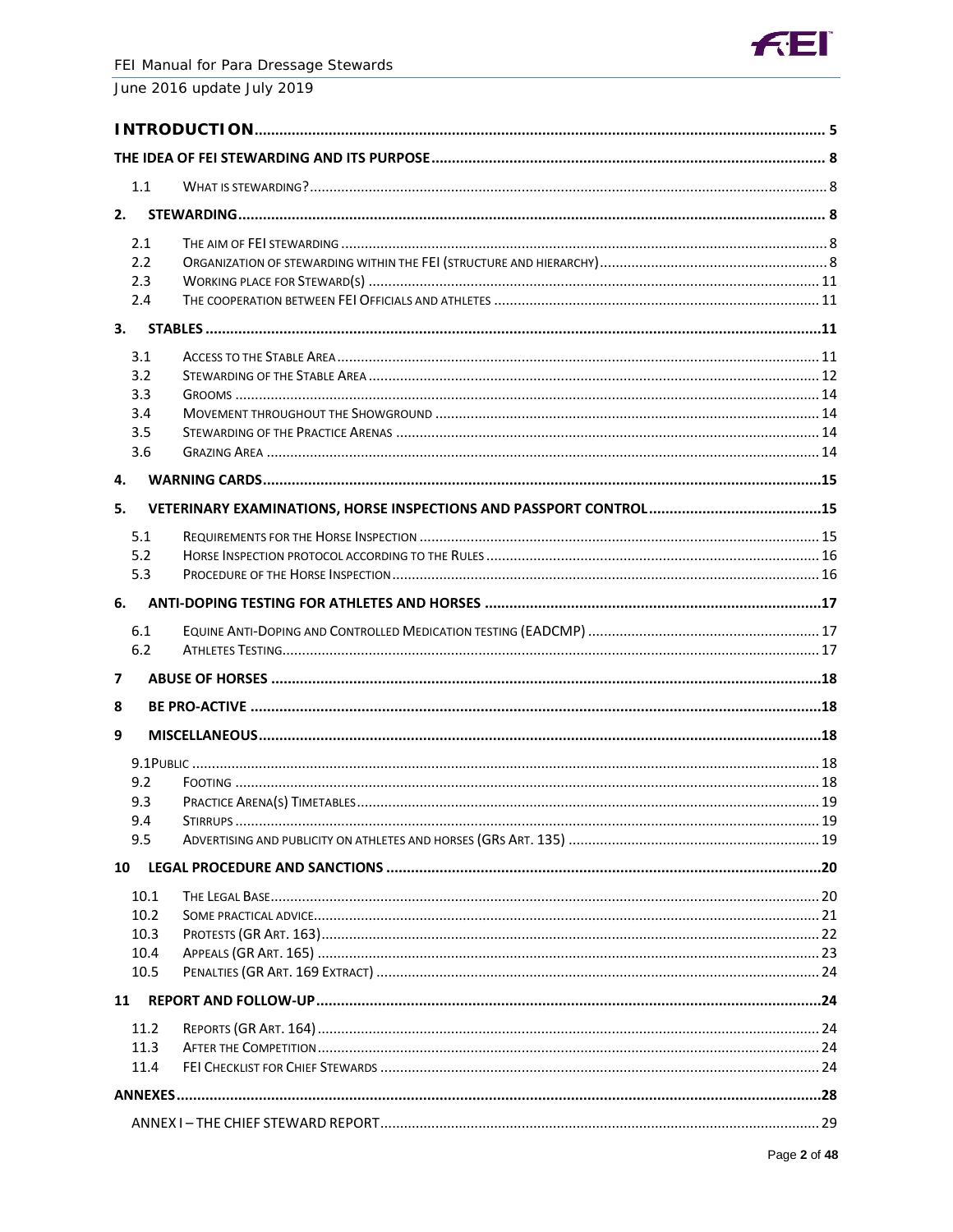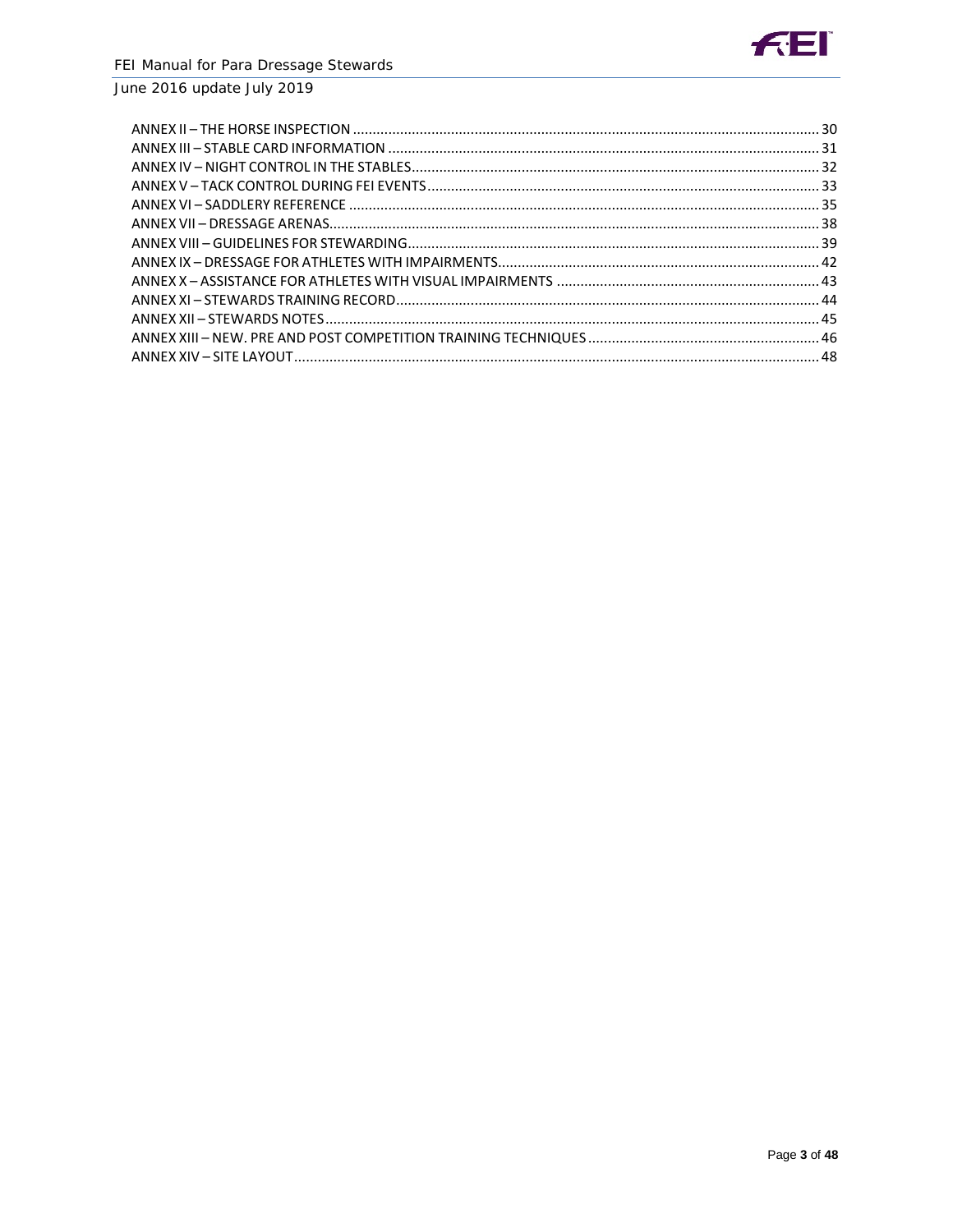

#### **PREAMBLE**

International equestrian Competitions have developed rapidly in recent years and Stewarding must therefore be developed to the highest standards.

This Manual is intended to provide guidance to anybody concerned as an FEI Steward at an International Para Dressage Competition.

The FEI Stewards Manual for Para Dressage constitutes a specific provision of the FEI Rules and Regulations, and should be read in conjunction with the Statutes, the General Regulations, the FEI Para Dressage Rules and the Veterinary Regulations.

The rules must always be strictly observed and there are minimum standards that must be achieved at all FEI Competitions. This Manual includes many recommendations for 'best practice' which are the standards to be aimed at and are essential.

The first consideration for all Officials and Organisers must always be the safety of the Athlete and the welfare of the Horse, closely followed by the need to ensure fair play in Competition.

Every eventuality cannot be provided for in this Manual. In any unforeseen or exceptional circumstances, it is the duty of the Ground Jury in consultation with the Technical Delegate (when present) to make a decision in a sporting spirit and to approach as nearly as possible the intention of the FEI Para Dressage Rules and the FEI General Regulations.

In the event of conflict between the FEI Stewards Manual for Para Dressage and the FEI Para Dressage Rules, the FEI Para Dressage Rules shall prevail. The FEI Para Dressage Rules are not repeated in this Manual, but only referenced as they may change from time to time.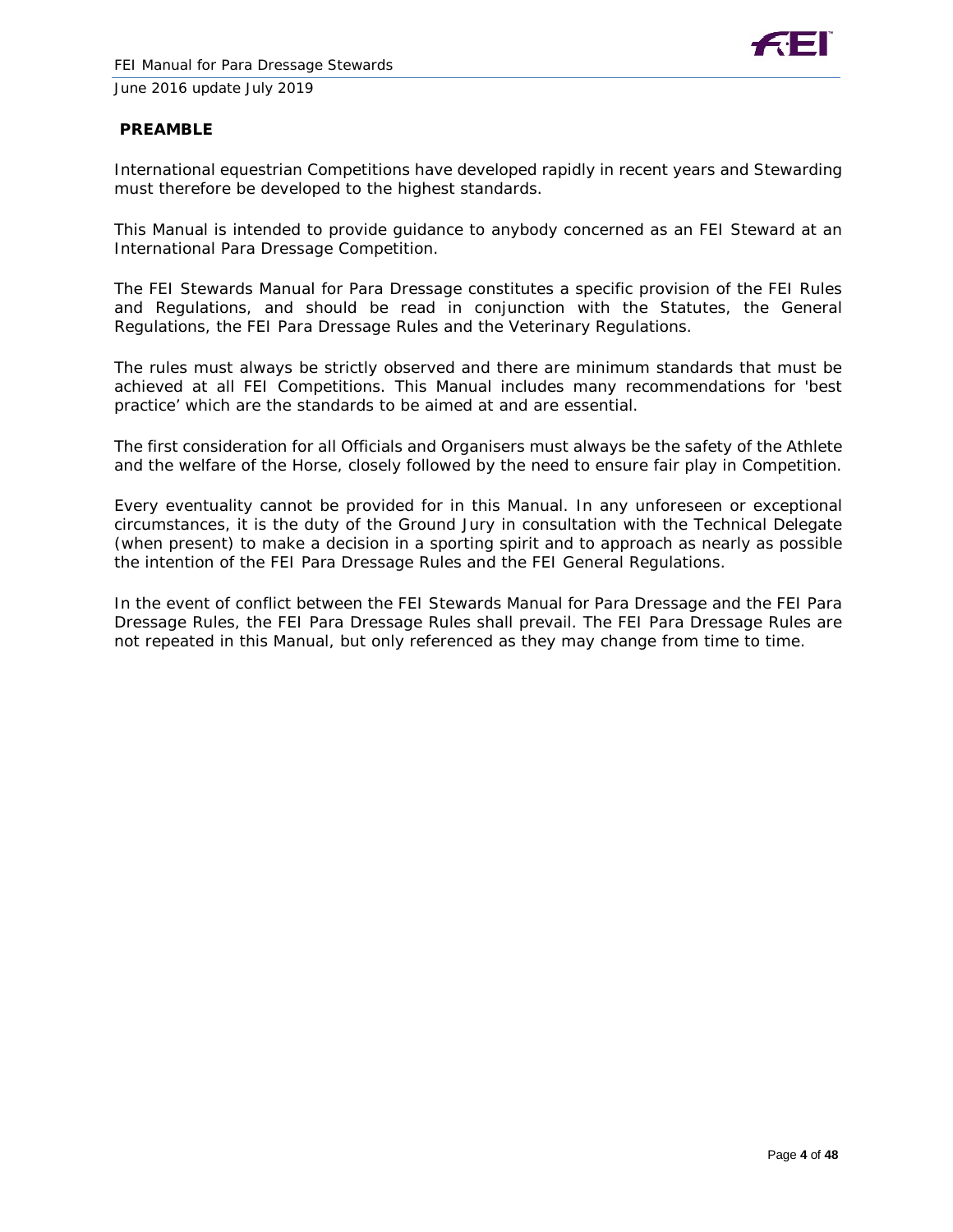#### **INTRODUCTION**

#### **1. FEI Stewarding Motto**

"Help, Prevent, Intervene"

#### **2. Fairness by means of a good FEI Stewarding Programme**

International equestrian competitions have developed in recent years to a point that stewarding is now one of the most important aspects of any event. The steward is called upon to make quick, informed judgements and to intervene in situations that require an official, authoritative but fair reaction. In line with most activities of equestrian officials, knowledge of accepted behaviour and of the rules and regulations combined with experience and common sense provide for the best stewarding.

From higher level events where top professionals compete down to lower level events with up and coming competitors, often riding borrowed horses, the services of qualified stewards are essential. Up and coming competitors often imitate the well-known experienced competitors, and proper training methods and behaviour are frequently learned by example. The stewards' principal aim is to endeavour to ensure that competitors participating in events do so with the utmost respect for their horses, officials, the public, their fellow competitors and all those involved in the sport.

While no two events are alike, stewards should always make fair and considered decisions. The FEI Chief Steward must be aware of the standards at each event and should always aspire to help raise the awareness of competitors and officials alike. The welfare of the horse is paramount.

#### **3. FEI Code of Conduct for the Welfare of the Horse**

The FEI requires all those involved in international equestrian sport to adhere to the FEI Code of Conduct for the Welfare of the Horse and to acknowledge and accept that at all times the welfare of the Horse must be paramount. Welfare of the horse must never be subordinated to competitive or commercial influences. The following points must be particularly adhered to:

1. General Welfare:

#### a) Good Horse management

Stabling and feeding must be compatible with the best Horse management practices. Clean and good quality forage, feed and water must always be available.

#### b) Training methods

Horses must only undergo training that matches their physical capabilities and level of maturity for their respective disciplines. They must not be subjected to methods which are abusive or cause fear.

#### c) Farriery and tack

Foot care and shoeing must be of a high standard. Tack must be designed and fitted to avoid the risk of pain or injury.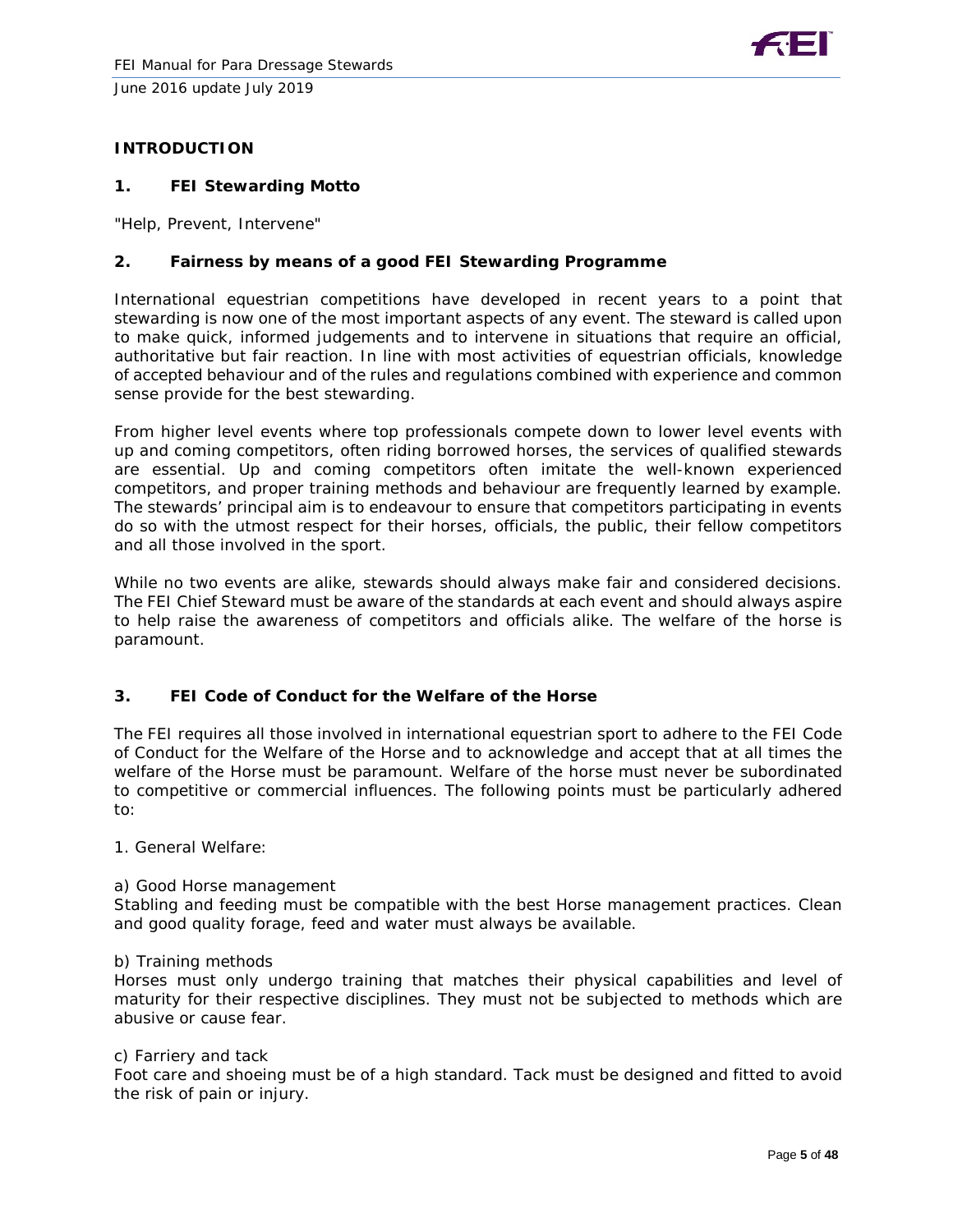

#### d) Transport

During transportation, Horses must be fully protected against injuries and other health risks. Vehicles must be safe, well ventilated, maintained to a high standard, disinfected regularly and driven by competent personnel. Competent handlers must always be available to manage the Horses.

#### e) Transit

All journeys must be planned carefully, and Horses allowed regular rest periods with access to food and water in line with current FEI guidelines.

#### 2. Fitness to compete:

#### a) Fitness and competence

Participation in Competition must be restricted to fit Horses and Athletes of proven competence. Horses must be allowed suitable rest period between training and competitions; additional rest periods should be allowed following travelling.

#### b) Health status

No Horse deemed unfit to compete may compete or continue to compete, veterinary advice must be sought whenever there is any doubt.

#### c) Doping and Medication

Any action or intent of doping and illicit use of medication constitutes a serious welfare issue and will not be tolerated. After any veterinary treatment, sufficient time must be allowed for full recovery before Competition.

d) Surgical procedures

Any surgical procedures that threaten a competing Horse's welfare or the safety of other Horses and/or Athletes must not be allowed.

e) Pregnant/recently foaled mares

Mares must not compete after their fourth month of pregnancy or with foal at foot.

f) Misuse of aids

Abuse of a Horse using natural riding aids or artificial aids (e.g. whips, spurs, etc.) will not be tolerated.

#### 3. Events must not prejudice Horse welfare:

a) Competition areas

Horses must be trained and compete on suitable and safe surfaces. All obstacles and competition conditions must be designed with the safety of the Horse in mind.

#### b) Ground surfaces

All ground surfaces on which Horses walk, train or compete must be designed and maintained to reduce factors that could lead to injury.

#### c) Extreme weather

Competitions must not take place in extreme weather conditions that may compromise welfare or safety of the Horse. Provision must be made for cooling conditions and equipment for Horses after competing.

d) Stabling at Events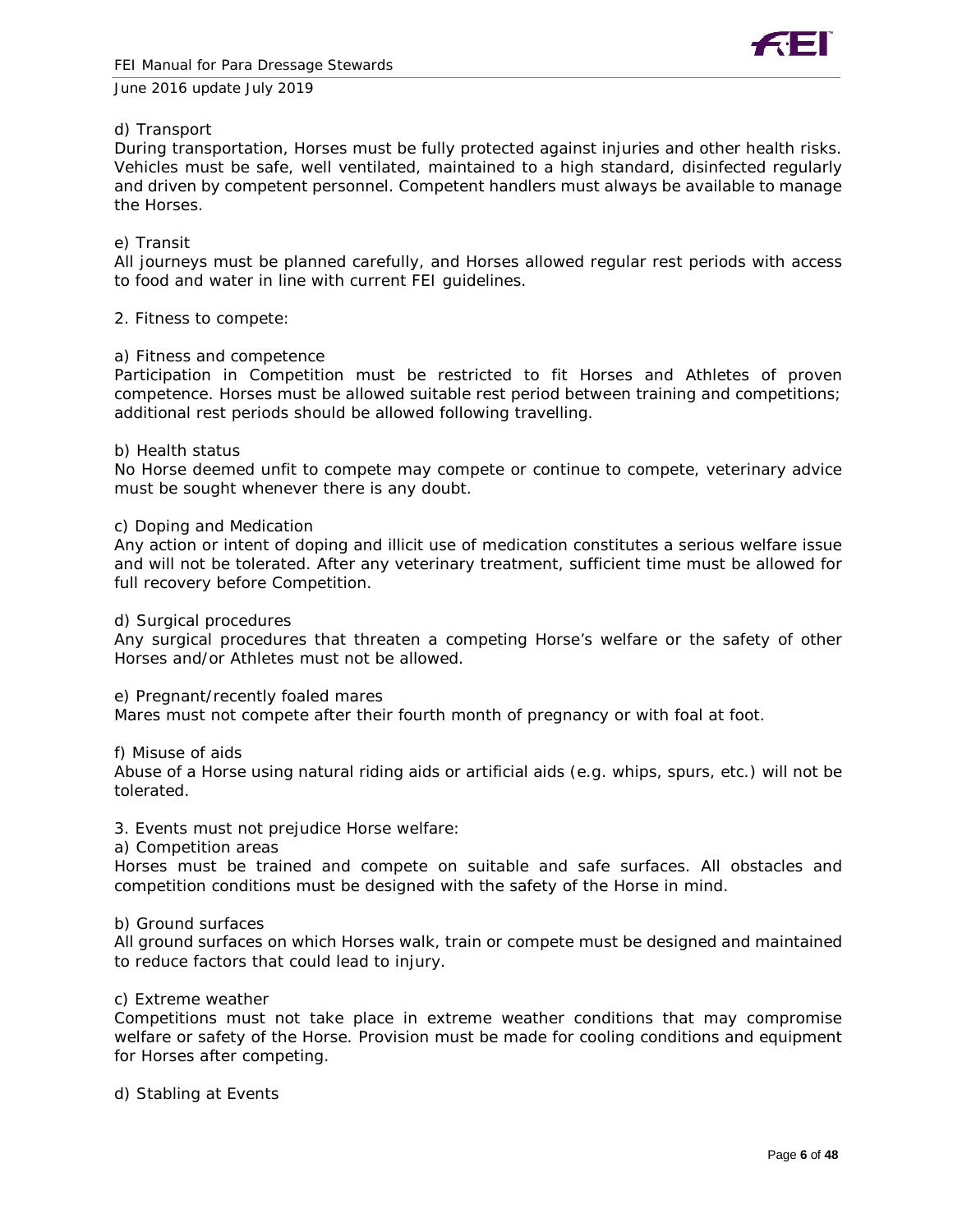

Stables must be safe, hygienic, comfortable, well ventilated and of sufficient size for the type and disposition of the Horse. Washing-down areas and water must always be available.

4. Humane treatment of horses:

#### a) Veterinary treatment

Veterinary expertise must always be available at an Event. If a Horse is injured or exhausted during a Competition, the Athlete must stop competing and a veterinary evaluation must be performed.

#### b) Referral centres

Wherever necessary, Horses should be collected by ambulance and transported to the nearest relevant treatment centre for further assessment and therapy. Injured Horses must be given full supportive treatment before being transported.

#### c) Competition injuries

The incidence of injuries sustained in Competition should be monitored. Ground surface conditions, frequency of Competitions and any other risk factors should be examined carefully to indicate ways to minimise injuries.

#### d) Euthanasia

If injuries are sufficiently severe, a Horse may need to be euthanased on humane grounds by a veterinarian as soon as possible, with the sole aim of minimising suffering.

e) Retirement

Horses must be treated sympathetically and humanely when they retire from Competition.

#### 5. Education:

The FEI urges all those involved in equestrian sport to attain the highest possible levels of education in areas of expertise relevant to the care and management of the Competition Horse.

This Code of Conduct for the Welfare of the Horse may be modified from time to time and the views of all are welcomed. Particular attention will be paid to new research findings and the FEI encourages further funding and support for welfare studies.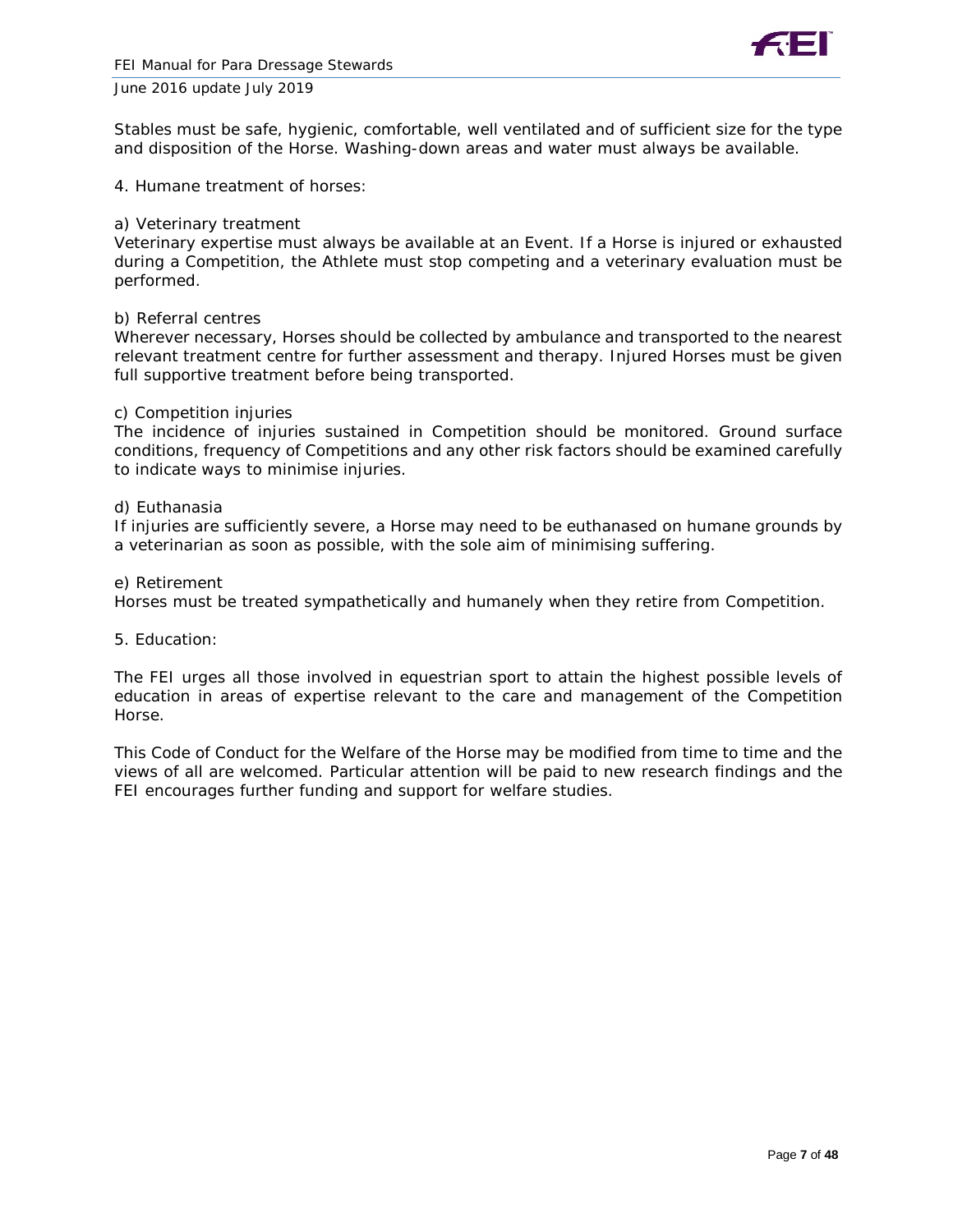

#### **THE IDEA OF FEI STEWARDING AND ITS PURPOSE**

The terms "Stewarding" and "Steward" (and the included responsibilities) can have different interpretations and therefore need to be clearly defined.

#### **1.1 What is stewarding?**

It is the supervision at international events by trained individuals to ensure that the welfare of the horse is respected and that a level playing field is provided for all athletes participating at the event.

#### **2. STEWARDING**

#### **2.1 The aim of FEI stewarding**

The purpose of Stewarding is:

To protect the welfare of the horse and ensure fair play;

- To support the Organising Committee (OC) in the successful running of the event in line with the FEI rules and regulations.

#### **2.2 Organization of stewarding within the FEI (structure and hierarchy)**

#### **2.2.1 FEI Director Stewarding**

The FEI Director Stewarding is appointed by the FEI Bureau from a member of FEI HQ. The FEI Director Stewarding duties are:

- To coordinate all matters relating to Stewarding for each discipline;
- To liaise between the FEI Honorary Stewards General for each discipline;
- To report to the Bureau.

#### **2.2.2 FEI Honorary Steward General**

An FEI Honorary Steward General is appointed by the FEI Bureau for each discipline and is responsible for stewarding throughout the FEI for that specific discipline. The FEI Honorary Steward General's duties are to:

• Liaise with the FEI Director Stewarding and produce a report on stewarding every six months;

- Liaise with the Regional Stewards General;
- Liaise with the Para Equestrian Technical Committee.

• Together with FEI HQ establish a list of courses each year for the education of Stewards;

Supervise stewarding activities within Para Dressage.

#### **2.2.3 FEI Regional Steward General – FEI Regional Stewards General are appointed by the FEI for designated areas.**

The FEI Regional Steward General's duties are: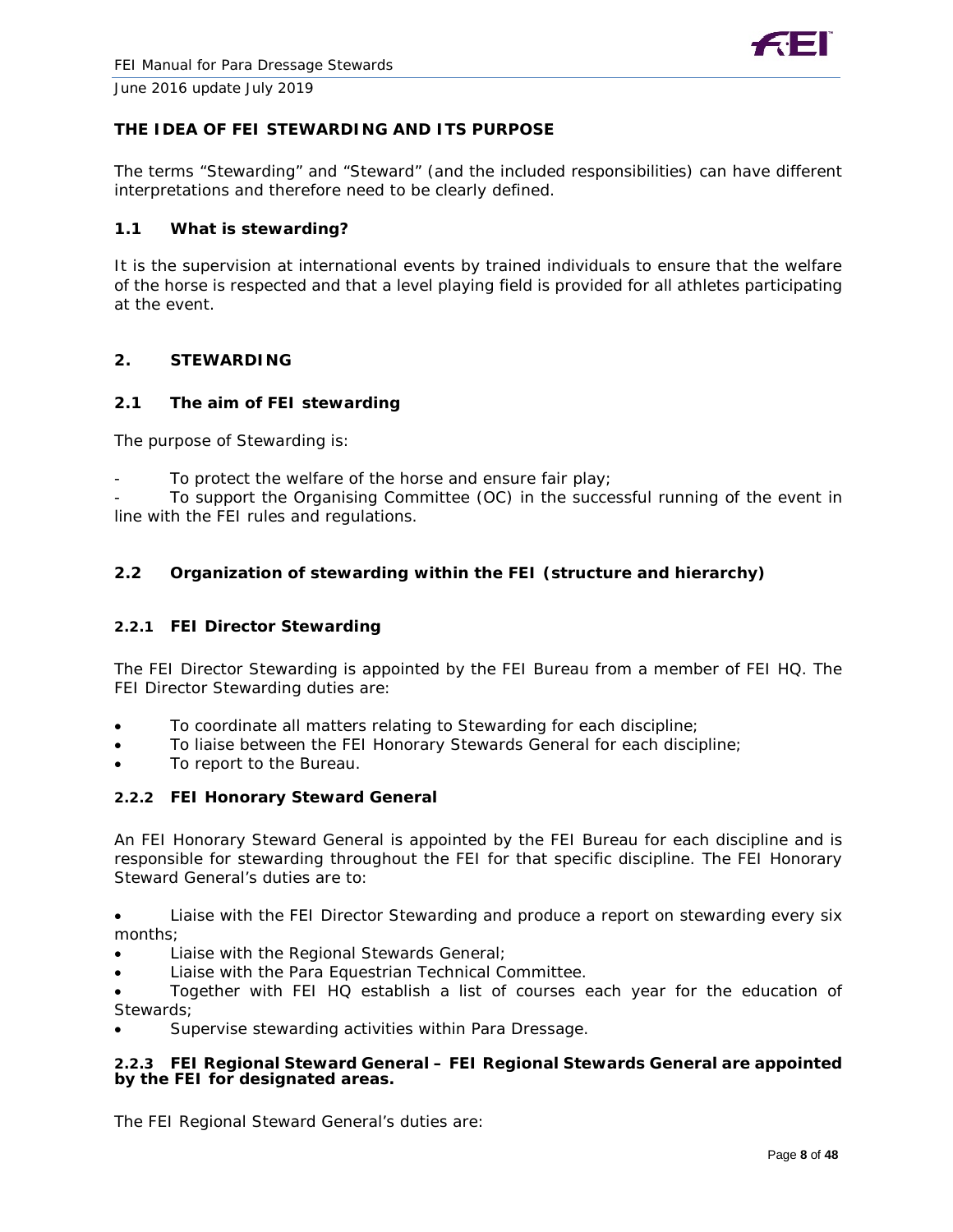

• To report half yearly on stewarding in their area to the FEI Honorary Steward General

#### **2.2.4 FEI Steward General**

The FEI Steward General is proposed to the FEI by their NF and is responsible for the stewarding at international events within their NF. Prior to their appointment as FEI General Steward they must be a Level 3 Steward. In addition they are required to report to the FEI Regional Steward General to make suggestions for improvement relating to stewarding matters. The duties of a Steward General are to:

Act as the contact person between their NF and the FEI Regional Steward General and if necessary directly with the FEI Honorary Steward General in matters relating to their discipline's stewarding.

- Advise their NF on all matters relating to their responsibility;
- Be familiar with the organisation of an international event;

• Have a good knowledge of veterinary matters plus FEI Veterinary Regulations and the FEI legal system.

be able to speak at least one of the FEI's official languages.

• Inform the OCs of international events in their country of their responsibilities relating to stewarding and stable security under their jurisdiction.

Within smaller NFs, one Steward General may act as Steward General for a number of disciplines providing that they are qualified in the disciplines for which they have been appointed.

The Steward General must arrange for Level 1 and 2 steward courses to be organized within their NF for persons to be appointed to Steward Levels 1, 2 and 3.

#### **2.2.5 The Chief Steward**

To be eligible to act in the capacity as Chief Steward at an international event the Chief Steward must have successfully completed a FEI Stewards' Level 2 course and be included on the FEI list of stewards. The number of FEI Stewards in any country should be in proportion to the number of international events held there.

A Chief Steward must be able to speak English as one of the FEI's official languages and must be a person experienced in equestrian sports, particularly in the Discipline of Dressage and have a good knowledge of all FEI Rules and Regulations for Dressage, the General Regulations and the VRs.

Each OC must appoint a Chief Steward from the list of FEI Stewards. If the event includes more than one discipline, a Chief Steward must be appointed for each discipline. One of these must be appointed as overall Chief Steward of the entire event.

The Chief Steward must be integrated into the Organisation Committee of the event. Their name must be printed in the event schedule. They are responsible for organising the stewarding at the event and is under the authority of the President of the Ground Jury. If a Technical Delegate is appointed they must work together closely prior to and during the event (see Annex II).

The Chief Steward must report immediately to the President of the Ground Jury (GRs Art 155.5) any act by anyone that they consider being in contravention of the rules and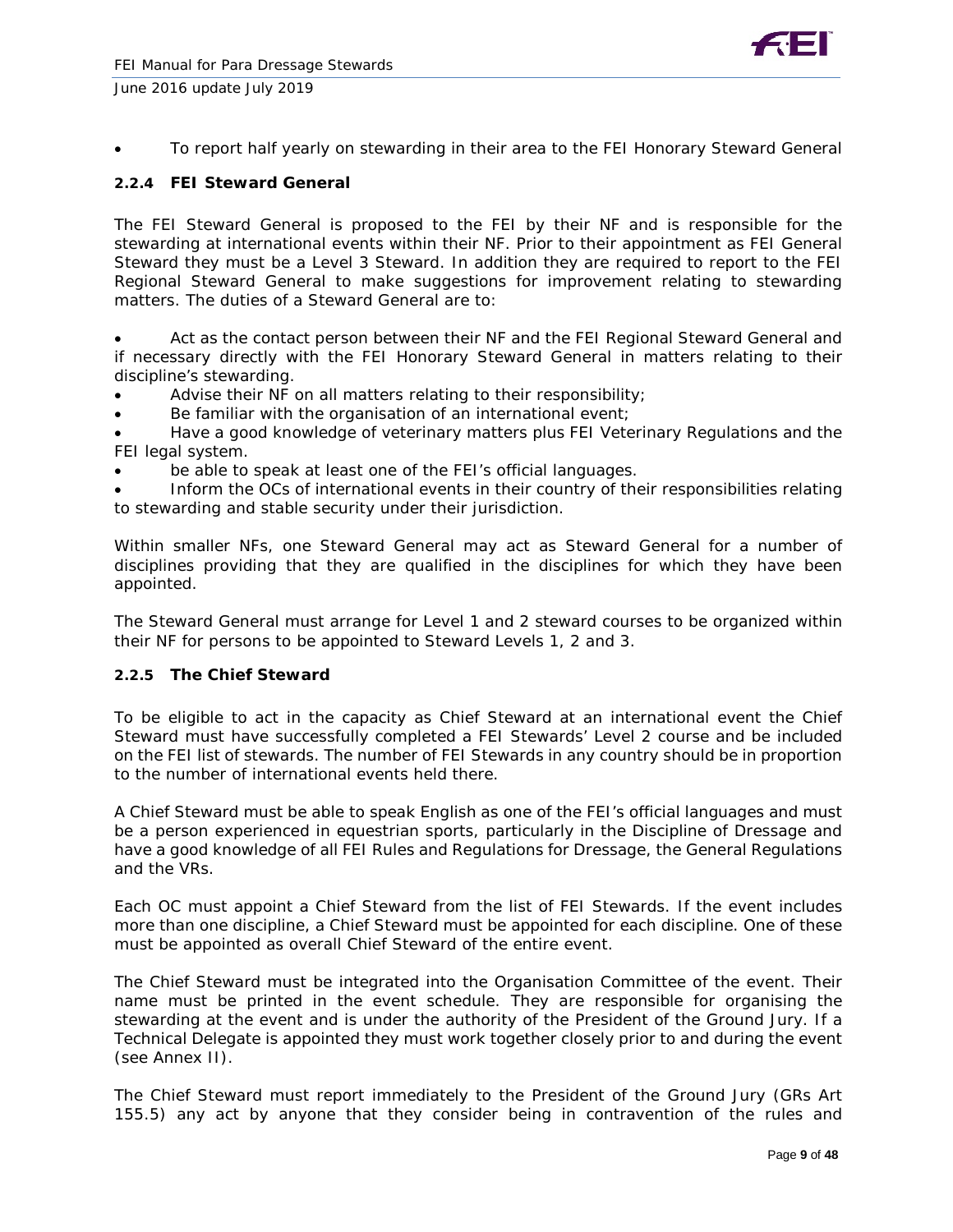

regulations relating to their responsibilities. They must inform the President of the Ground Jury, the Appeal Committee (where appointed) and the Technical Delegate of any infractions that merit a Yellow Warning Card and additional action. The Chief Steward may issue Yellow Warning Cards to athletes, in accordance with General Regulations Art. 169.7.1 for reasons including, but not limited to, abuse of horses and incorrect behaviour towards Officials. Once a Yellow Warning Card has been issued the Chief Steward must inform the OC.

During the event the Chief Steward and Assistants must wear, along with the event's Organizing Committee's accreditation, the FEI Steward badge in a clearly visible manner.

The Chief Steward is responsible for stewarding and the organisation of the stewarding team during the entire event.

Following each event, the Chief Steward must send a written report to the Para Dressage Director at FEI HQ, with copies to the President of the Ground Jury, the OC, the Steward General of the NF and the Secretary General of the host NF where the event has taken place. If necessary, recommendations for improvements should be made in the Chief Steward's report (see Annex I).

#### **2.2.6 The Assistant Steward**

According to the size and type of event, a sufficient number of assistant stewards must be appointed by the OC. These persons must preferably hold at least Level 1 Steward status.

#### **2.2.7 The Stewarding Team**

The OC together with the Chief Steward are responsible for the selection of a competent stewarding team capable of providing the appropriate stewarding service during the event, as per the FEI Para Dressage Rules. Briefing sessions must be organised every day by the Chief Steward.. Stewards must attend a Refresher Seminar every 3 years to stay on the list of FEI Stewards.

A briefing meeting must be held by the Chief Steward with the assistant Stewards prior to the start of the International Event. The following topics must be covered:

- Supervision and security of the stables
- Control of schooling and competition areas
- Patrolling of the event restricted area
- Veterinary assistance and Medical Control Programme
- Timely intervention to prevent abuse
- Horse inspection
- Procedure for reporting incidents
- Correct behaviour towards athletes, grooms and trainers
- Work timetable
- Meals
- Accommodation
- Areas of responsibilities
- Stewarding Groups
- Arrival
- Stable Duties
- Schooling (specific Dressage Duties)
- Warming-up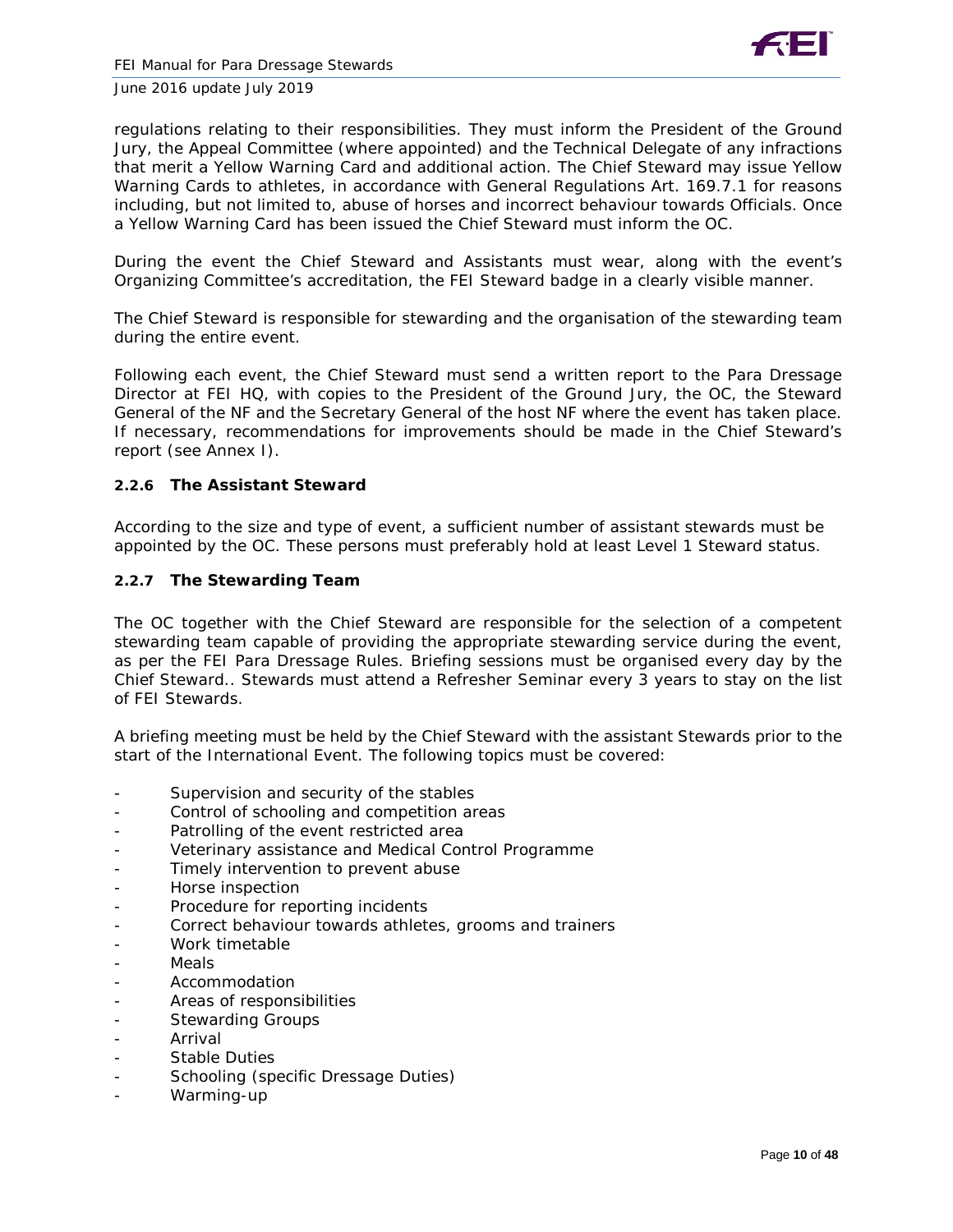

- Checking the saddlery and compensating aids and Athlete's profiles against the FEI Classification Master List

- Competition Flow
- Prize-giving
- Location of screens in case of a horse injury/fatality
- New pair of gloves to be used for each individual tack check
- Checks to be completed for the tack check

Each steward must have a copy of the FEI Classification Master List of compensating aids.

Compensating aids must be checked against the FEI Classification Master List. This check MUST be undertaken whilst the athlete is mounted if possible.

It is advisable to have two stewards working in each area (where numbers allow). This is especially important during the timed training of Grades I, II and III, where trainers are riding the athlete's horse. Trainers may only ride an athlete's horse for a maximum of 30 minutes a day. Trainers must be dismounted 15 minutes before the athlete's competition time. On no account may any horse in Grade IV and Grade V be ridden by a trainer. Horses may be lunged without an Athlete, by the Athlete/Trainer or their designated representative, but NOT during the 15 minutes before entering the competition arena.

#### **2.3 Working place for Steward(s)**

The OC must provide the Stewards with adequate working facilities. A room or trailer should be available with chairs, beverages and a table so that they have a place to rest from time to time. At events where they have to work outdoors every effort should be made to provide them with a sheltered area in the middle of, or immediately adjacent to, the exercise arenas from where they can effectively supervise the activities of the athletes. For purposes of communication the entire team must be equipped with radios.

All Stewards officiating at an international event must wear distinctive identification such as badges or armbands, bibs, etc. and must have complete freedom of access to all restricted areas such as, but not limited to, all parts of the stables, schooling areas, collecting rings and all other areas under control of the OC.

#### **2.4 The cooperation between FEI Officials and athletes (athletes, owners, chefs d'equipe, trainers and grooms)**

Every effort should be made to have a good working relationship between Officials and athletes.

It should not be forgotten that athletes have their own interests at heart that may not be in line with the rules and procedures applicable to the event.

It is much better to prevent a rule being broken rather than having to react afterwards. To be able to intervene at the correct time a good knowledge of the rules and regulations is necessary.

#### **3. STABLES**

#### **3.1 Access to the Stable Area**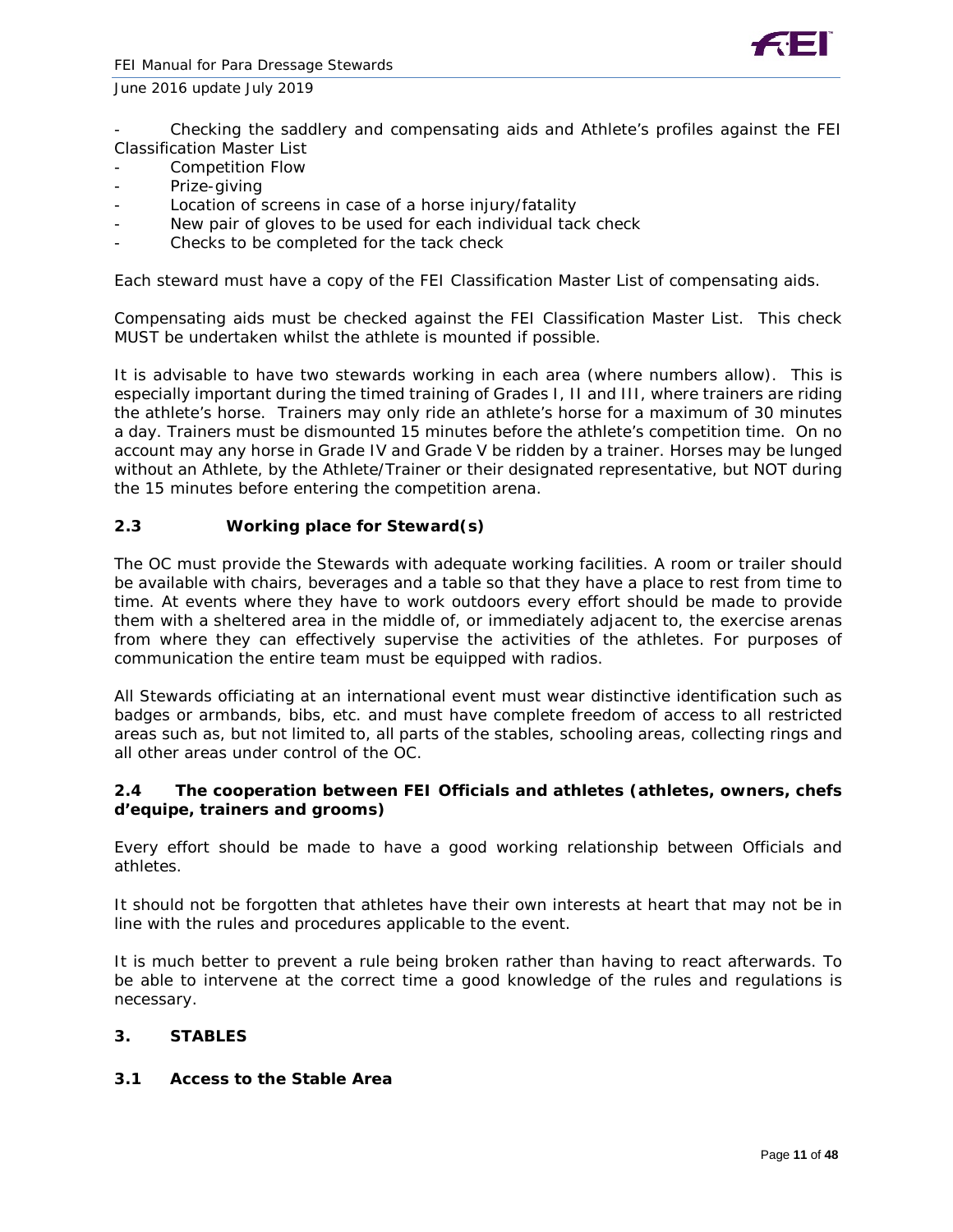

For a high level of stable security at Championships and Games, the stables must be completely enclosed by a fence or wall. Access to the stable area must be controlled and restricted. This serves both as a deterrent to the entry of unauthorised persons and uncontrolled exit of horses. The area must be sufficiently large to allow horses to be evacuated from the stables in an emergency.

All horses must be stabled in the official designated stables. Horses cannot leave their stables without their ID number.

Strict stable security is of paramount importance. Admission to the stables is limited during an event. The only persons authorised by the OC to enter the stable area are the following so long as they are in possession of the required accreditations (See Art. 1009 VRs):

- Athletes plus one accompanying person
- The Technical Delegate or Foreign Judge
- Members of the Ground Jury and Appeal Committee
- Chief Steward and assistant stewards
- The Veterinary Commission/Delegate
- **Treating Veterinarian**
- Medication Control Officials
- The Official farrier, Team farriers and individual athlete's private farriers

Not more than two owners per horse as per those registered within the horse's passport

- The Chefs d'Equipe, trainers, grooms
- The Team Veterinarians and veterinarians accompanying individual athletes
- Physiotherapists who have registered with the Veterinary Commission/Delegate

Presidents and Secretaries General of National Federations may also visit the stable area with the approval of the OC

It is essential that the OC official responsible for authorizing access to the stable area is a senior person within the OC.

#### *Control of access*

A control system must operate at all entrance gates to the stable area so that there is an efficient and reliable method of identifying those who enter and leave the stable area at any time. Please see below for further information.

#### **3.2 Stewarding of the Stable Area**

At least one steward reporting directly to the Chief Steward must be present or readily available in the vicinity of the stable area 24 hours a day for the entire duration of the event. They may be assisted by additional stewards as deemed necessary.

See stable security requirements Veterinary Regulations Part I (Facilities & Stables).

During the time that the stables are officially closed nobody has the right to stay in the stables. Any persons requiring access to the stables during the hours of closure must report to the steward on duty. They must be in possession of the required accreditation. They must sign in on the 'Night Control in Stables' form (ref. Annex VIII) and they must be escorted by an FEI Steward at all times during their visit until they have left the secured stabling area. The 'Night Control in Stables' form must then be submitted to the Chief Steward each morning.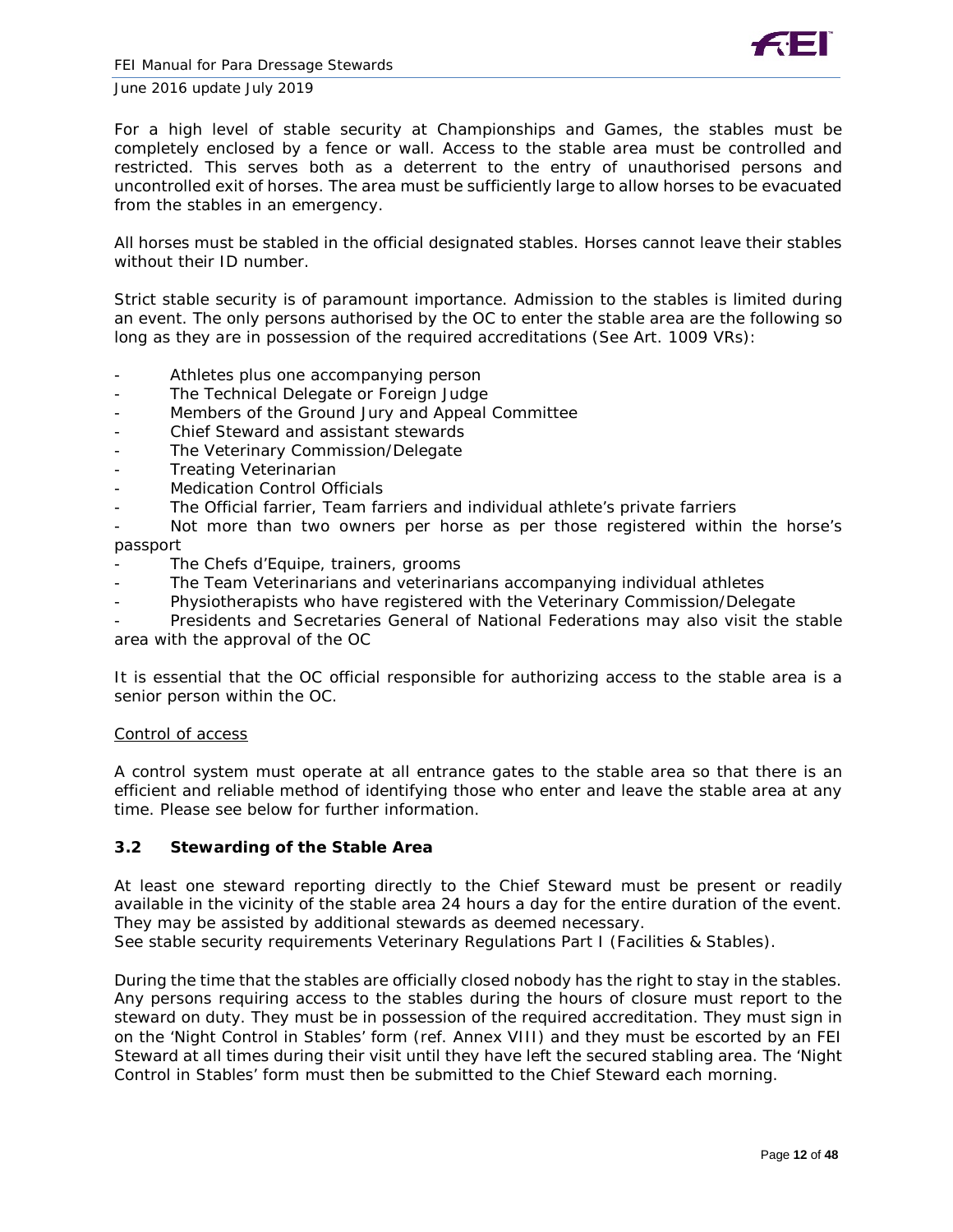

There must be constant patrolling of the secured stable areas by official FEI Stewards (or security team employed by the OC). This patrolling must be obvious and clear for all people to see. It must take place 24 hours a day, even when the stables are closed. No predetermined pattern should be established in order to discourage any form of forbidden practices or abuses. Any misdemeanours must immediately be reported to the steward responsible in the stable area, who must, in turn, report to the Chief Steward, who in turn reports to the President of the Ground Jury. Stewards may also ask for the appropriate Medication Form if a horse is seen to receive treatment of any kind; this also applies to the use of nebulisers.

Any persons found within the secured stable areas during the hours of closure without the required authorisation will have their accreditation removed for the remainder of the event. Also, at the discretion of the Ground Jury, the Athlete of the concerned groom etc. may possibly be disqualified from the remainder of the event.

The duty of the stewards is therefore to safeguard the welfare of the horses and to prevent any form of forbidden practice.

Stabling must:

- If possible be on the Showground
- Satisfy requirements of local authorities.
- Have clear-kept emergency exits.
- Have appropriate and sufficient fire-fighting equipment
- Have no-smoking/e-cigarettes signs
- Be checked for safety and solidity
- Be allocated by the OC to athletes
- Be numbered and labelled
- Have adequate ventilation, water and bedding
- Have clean yards, adequate manure disposal
- Have an area for storing fodder and bedding
- Have an entrance open 24 hours a day

A passageway of a minimum of 2 metres, although minimum 3 metres is highly recommended.

Stabling – Minimum Requirements:

- Cleaned and disinfected prior to horses' arrival
- Well ventilated
- Be a restricted area (Security)
- Washing facilities for horses
- Sufficient electricity and power points
- Space for tack and equipment
- Sufficient number of showers and toilets for grooms
- No cars or motor bikes may be parked in the stable area. Push bikes and electrically powered bikes may be allowed at the discretion of the OC.

Office for Stewards if possible in the vicinity of the stables, Stable Manager and Treating Veterinarian for assistance

- Information Board
- Minimum two MCP Stables
- Minimum two isolation stables
- Cafeteria "Meeting corner" in the stables area.
- There must be hot water, kettle or water heater to be available
- Dedicated Smoking Area away from hay/straw/shavings storage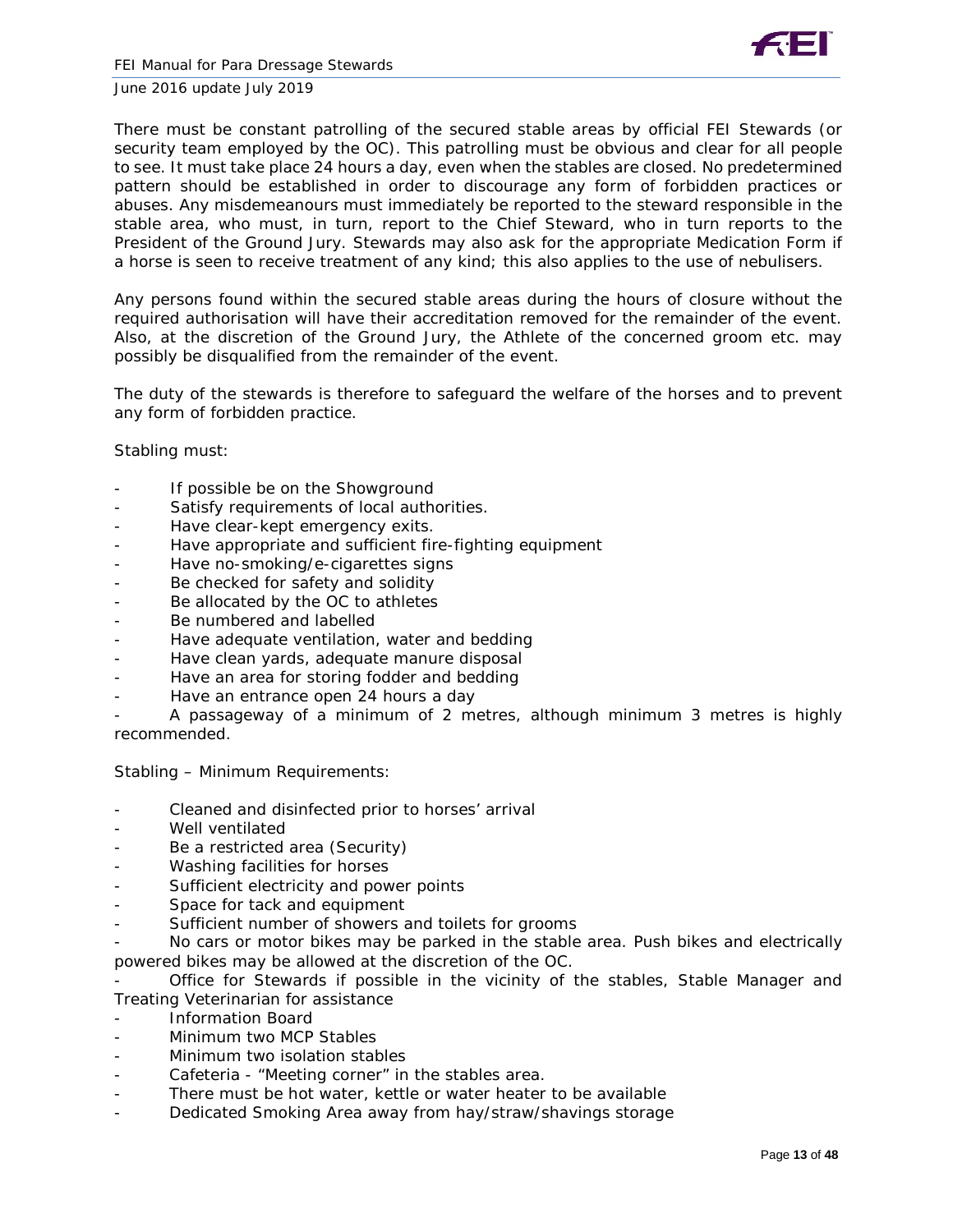

Stables must have a roof over hang

#### **3.3 Grooms**

Accommodation for grooms, if required, must be provided in the vicinity of the stables. Only grooms, duly registered with the OC as a groom, who wish to remain with their horses during the night, may possibly be permitted to do so. This permission may only be granted under exceptional circumstances i.e. ill horse etc.

The Person Responsible must ensure that their groom, or any other authorised persons with access to their horses, are familiar with the security and stewarding procedures for the event in question.

#### **3.4 Movement throughout the Showground**

Movement of horses between the stables, practice area, grazing area and main arena must be strictly controlled. The optimum layout may be found in Annex XIV of this document. It is understood that flexibility will be required depending on the requirements of other disciplines and lay-out of showground, but wherever practicable the optimum layout should be followed.

#### **3.5 Stewarding of the Practice Arenas**

#### **3.5.1 Practice Arenas**

The practice arenas refer to all arenas used for warming-up, training practice etc. From here in, all of these arenas/areas will be referred to as practice arenas.

The Chief Steward must ensure that each practice arena is adequately stewarded at all times when officially open. They must also ensure that all practice arenas are subject to random control when they are officially closed.

There should be the capacity to change a 20mx60m arena into a 20mx40m arena for Grades I, II and Grade III.

Arenas should be randomly checked when closed.

Boots, bandages and fly hoods are allowed during training and warm up.

#### **3.5.2 10/15 Minute Arena**

This is the last practice area before entering the competition arena. A 10/15minute Arena is obligatory for the Paralympic Games and Championships and recommended for all other CPEDIs. The fully equipped arena must have the same footing as the main arena. The athlete may enter the arena following the departure of the athlete as they enter the main arena. It is not obligatory for an athlete to use the 10/15 -minute arena. A steward must be present at all times to supervise. Adjusting of saddlery and normal caring for the horse is allowed.

#### **3.6 Grazing Area**

It is recommended that a grazing area be provided at all outdoor events and that this be subject to random control. If available, horses must only be grazed or walked in hand within this area and their ID number must be clearly displayed.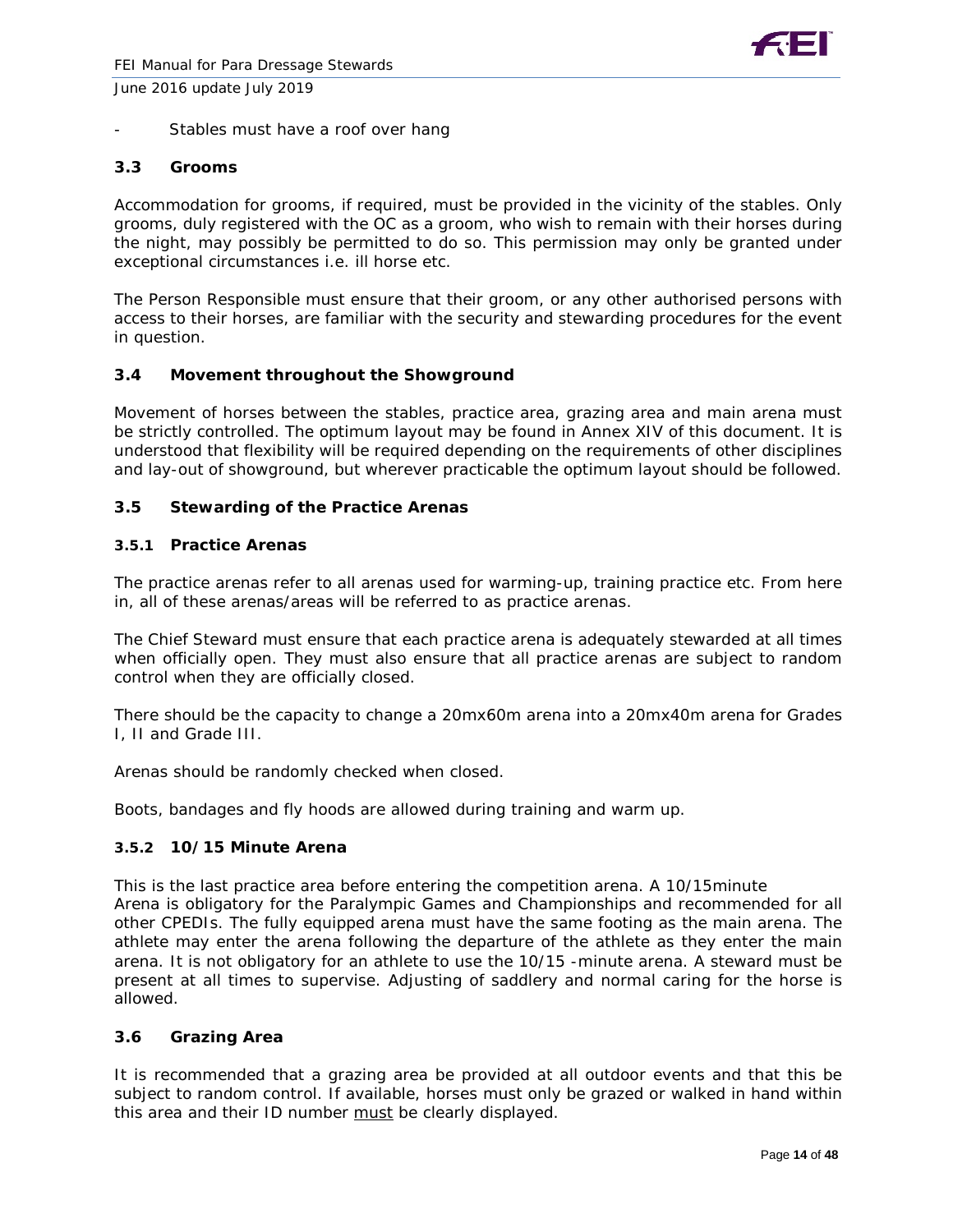

#### **4. WARNING CARDS**

In accordance with the FEI General Regulations, Current Edition (Art. 169), in cases of offences mentioned in paragraphs 169.6.2 (abuse of Horses) and 169.6.3 (incorrect behaviour towards Event Officials or any other party connected with the event) and which are of a less serious nature, and/or in cases specified in the Sport Rules, the President of the Ground Jury, the President of the Appeal Committee and the Chief Steward, instead of instituting the procedures foreseen in the legal system, may deliver to the Person Responsible (athlete) a Yellow Warning Card, either by hand or by any other suitable means.

In the case of a Yellow Warning Card being issued, after the decision of the Ground Jury, a notice stating the name of the Athlete and the reason of the warning must be posted on the Official notice board.

Notwithstanding anything to the contrary in the General Regulations, should the same Person Responsible receive one more Yellow Warning Card at the same or any other international Event within one year of the delivery of the first Yellow Warning Card for the same offence, the Person Responsible shall automatically be suspended for a period of two months after official notification from the FEI Secretary General.

National Federations and Organising Committees must ensure that the President of the Ground Jury, President of the Appeal Committee and the Chief Steward at all International Events are in possession of sufficient Yellow Warning Cards.

In case the Chief Steward wants to issue a Yellow Warning Card out of their own authority it would be prudent to discuss this first with the Technical Delegate or President of the Ground Jury as appropriate.

An up to date list of athletes in possession of a Yellow Warning Card can be found on the following link:<http://www.fei.org/fei/your-role/athletes/warning-cards>

#### **5. VETERINARY EXAMINATIONS, HORSE INSPECTIONS AND PASSPORT CONTROL**

Please refer to Chapter IV "Veterinary Control at FEI Events" of the FEI Veterinary Regulations for full details.

#### **5.1 Requirements for the Horse Inspection**

The OC must consider all the necessary requirements for the Horse Inspection. It must also liaise with the Technical Delegate / Veterinary Commission / Veterinary Delegate and will discuss the protocol for the inspection well in advance with the Chief Steward.

#### **5.1.1 Surface**

It is important that the inspection surface provides a fair evaluation of the horse's fitness to compete. The surface should always be firm, level and not slippery. This can be accomplished in three ways: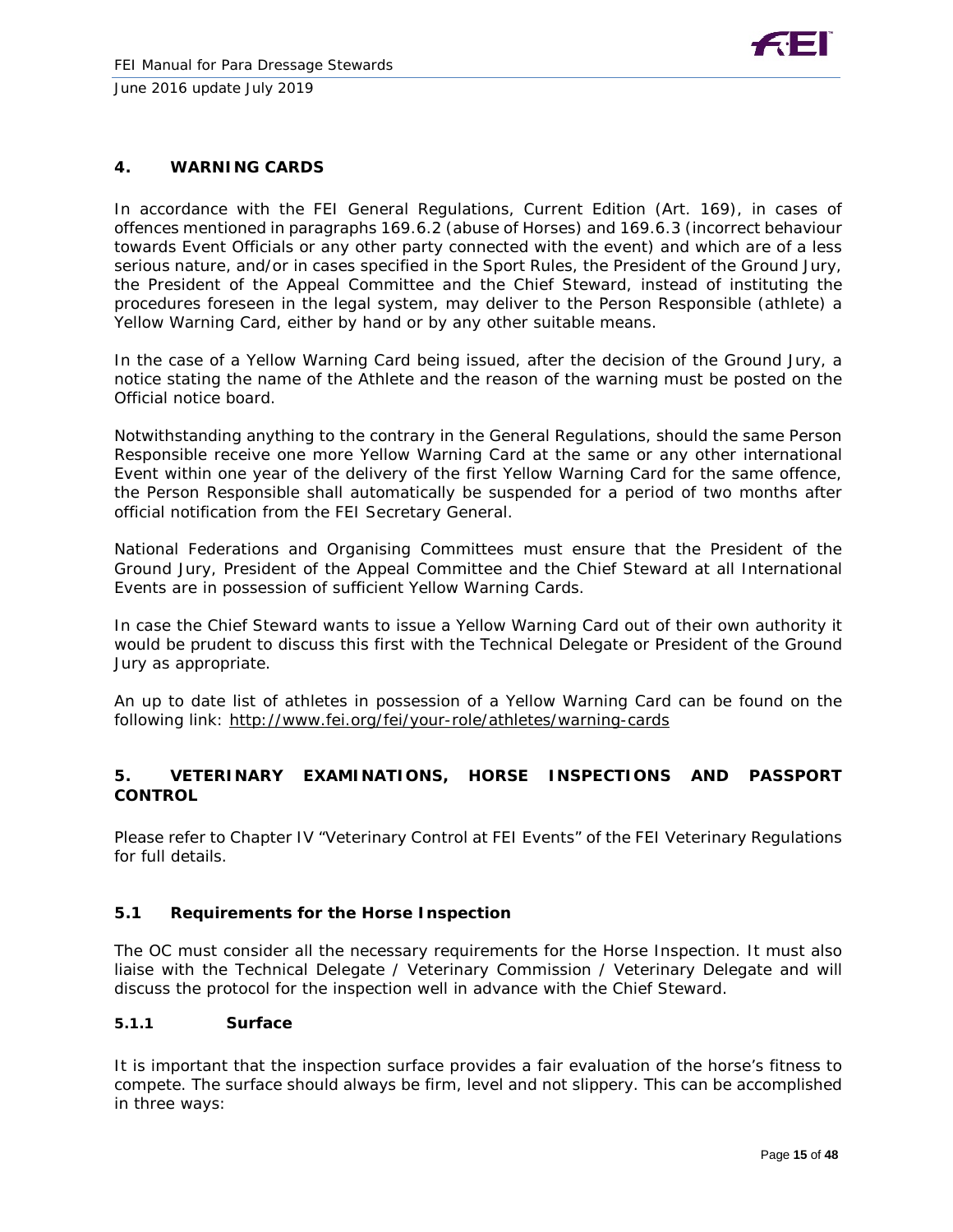

Freshly laid asphalt; if this surface is old and has become slippery, it can be improved by adding a light cover of sand.

A competition arena that has been scraped to its firm base layer. The surface should be watered and rolled so that it is sufficiently compact to prevent it cutting up during the inspection.

A firm gravel or stone dust road that has been swept to remove all loose stones.

There should be a minimum of 30 metres of surface available to inspect the horses at walk and trot, but a shorter surface may be acceptable for indoor horse inspections. In some circumstances the Horse Inspection may, if necessity, be carried out on the competition surface, in which case the OC must discuss the conditions with the Inspection Panel and the TD if appointed beforehand. In such a situation the surface must be firmly rolled to provide the appropriate conditions.

#### **5.1.2 Organisation**

The inspection area must be properly cordoned off from the public and effectively stewarded so that horses are ready for inspection at the scheduled time and quickly led away afterwards.

#### **5.1.3 Holding Box**

A cordoned off area should be allocated close to the inspection area that can be used for a further examination of horses exhibiting doubtful fitness to compete. This area should be separate and if possible out of sight of the main inspection track, and large enough to trot the horse in hand.

#### **5.1.4 Announcements to the Public**

Any announcement relating to the progress of the inspection (i.e. horse being presented and its competition number) should be made by public address. The decision as to whether the horse has been accepted, not accepted or sent to the Holding Box should be given out immediately.

#### **5.1.5 Safety of horses and handlers**

Special care is necessary with strict stewarding at Inspections where there are a large number of horses in the collecting area. The same applies if there are stallions present for the Inspection, as they can create a significant safety risk.

#### **5.2 Horse Inspection protocol according to the Rules**

The Horse Inspection should be held not more than 24 hours prior to the start of the first competition.

#### **5.3 Procedure of the Horse Inspection**

#### **5.3.1 General Remarks**

The Person Responsible must present the horse for inspection, unless prior permission to have a substitute lead the horse has been granted by the Inspection Panel (through Chief Steward/OC).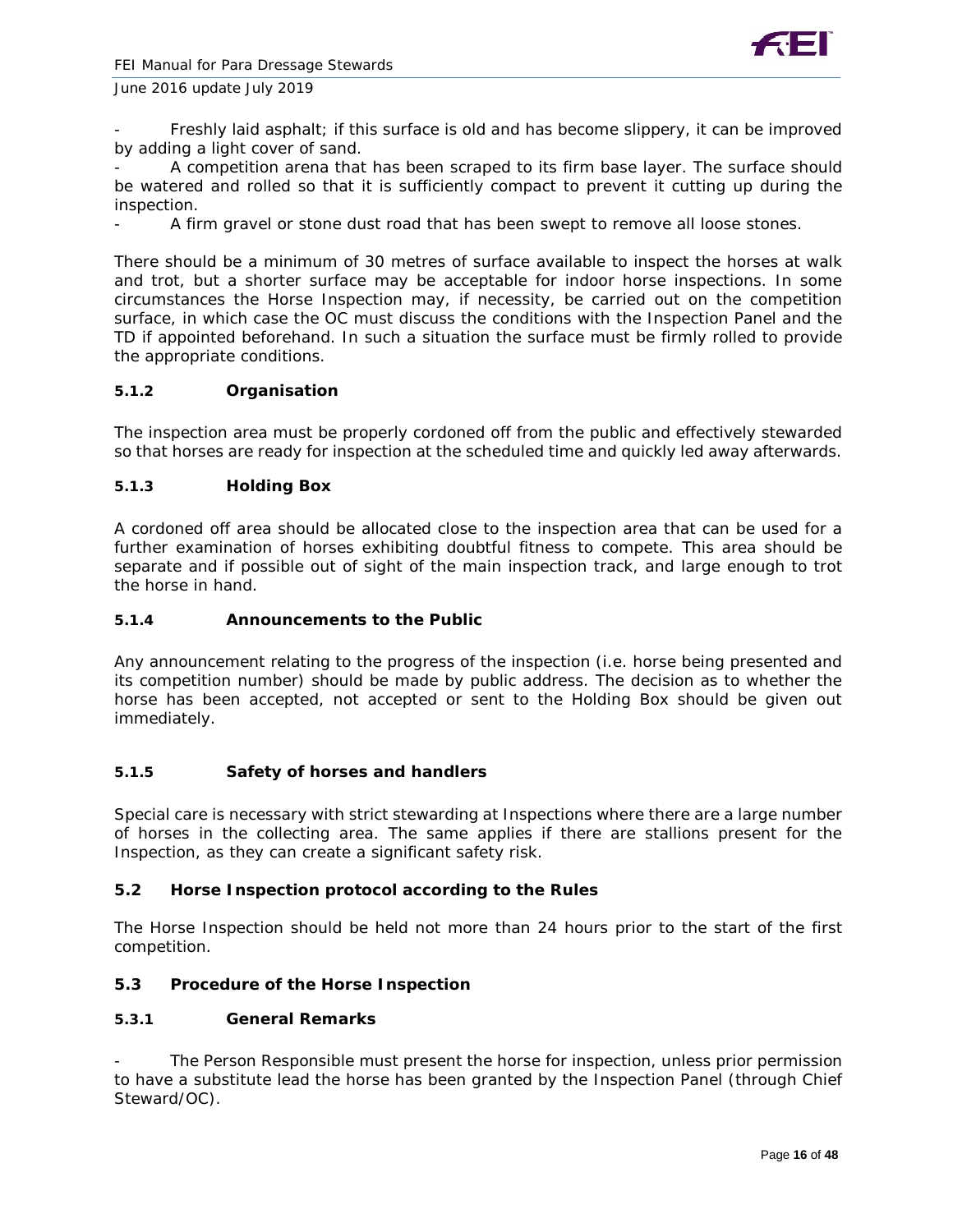

The Veterinarian will walk around the horse to carry out a brief visual inspection of the horse. Palpation of a limb or other part of the body will only be carried out if deemed necessary. However, other clinical tests may not be performed at this time (i.e. active flexion tests or walk the horse in a circle).

After the visual inspection, the horse will be walked for a short distance (10 paces) and then trotted on a loose rein (for 30 - 4O m) with the handler on the left side of the horse.

- The veterinarian watches the horse's gait from the centre of the inspection track.
- Walk before turning to the right and trot back.

The inspection panel then makes a decision, taking into account the opinion of the FEI Veterinary official, to accept, not accept or refer the horse to the Holding Box

#### **5.3.2 Rules for Horse Inspections**

Horses must be presented in bridle with a bit and with ID number clearly displayed, no other tack or equipment may be worn

- Handlers neatly dressed
- No rugs
- No dye or paint on horses or hooves

Handlers may carry a whip of up to 120cm only, if necessary, as per the Vet Regulations.

#### **6. ANTI-DOPING TESTING FOR ATHLETES AND HORSES**

#### **6.1 Equine Anti-Doping and Controlled Medication testing (EADCMP)**

At any event where testing is to take place, the Testing Official (EADCMR Testing Veterinarian or Veterinary Delegate) will require the assistance of stewards with testing. In most cases, the Steward will be asked to notify the athlete (at the moment of leaving the arena) that the horse will be tested and accompany the horse thereafter until the sample(s) has/have been collected. It is essential not to let the horse out of sight until collection takes place. The Steward appointed to Testing should be familiar with the procedure, so that they are aware of the correct procedure (FEI website / Veterinary / Medication Control).

The Steward escorts the selected horse to the EADCMR testing box.

#### **6.2 Athletes Testing**

In accordance with the FEIs' Anti-doping Rules for Human Athletes (ADRHA), FEI athletes (riders, drivers, vaulters, lungers) can be tested at any FEI Event, by the FEI or by other Anti-Doping Organisations with Testing jurisdiction (Anti-Doping Organisations who wish to conduct athlete testing at FEI events must first obtain the FEI's permission).

Where FEI Testing is planned, Organisers have the responsibility to provide facilities and staff/volunteers if requested by the FEI (article 22.3 of the ADRHA). The FEI makes all necessary arrangements with the Organiser and the TD or Foreign Judge. Stewards may be asked to provide assistance if necessary.

If a Steward receives a query on human anti-doping, they should direct the person:

- to a medical person with knowledge in anti-doping, or

- to the FEI, or

- to the local National/Regional Anti-Doping Organisation.

Additional information and contact details can be found in the "[Clean Sport Humans](https://inside.fei.org/fei/cleansport/)" section of the FEI's website.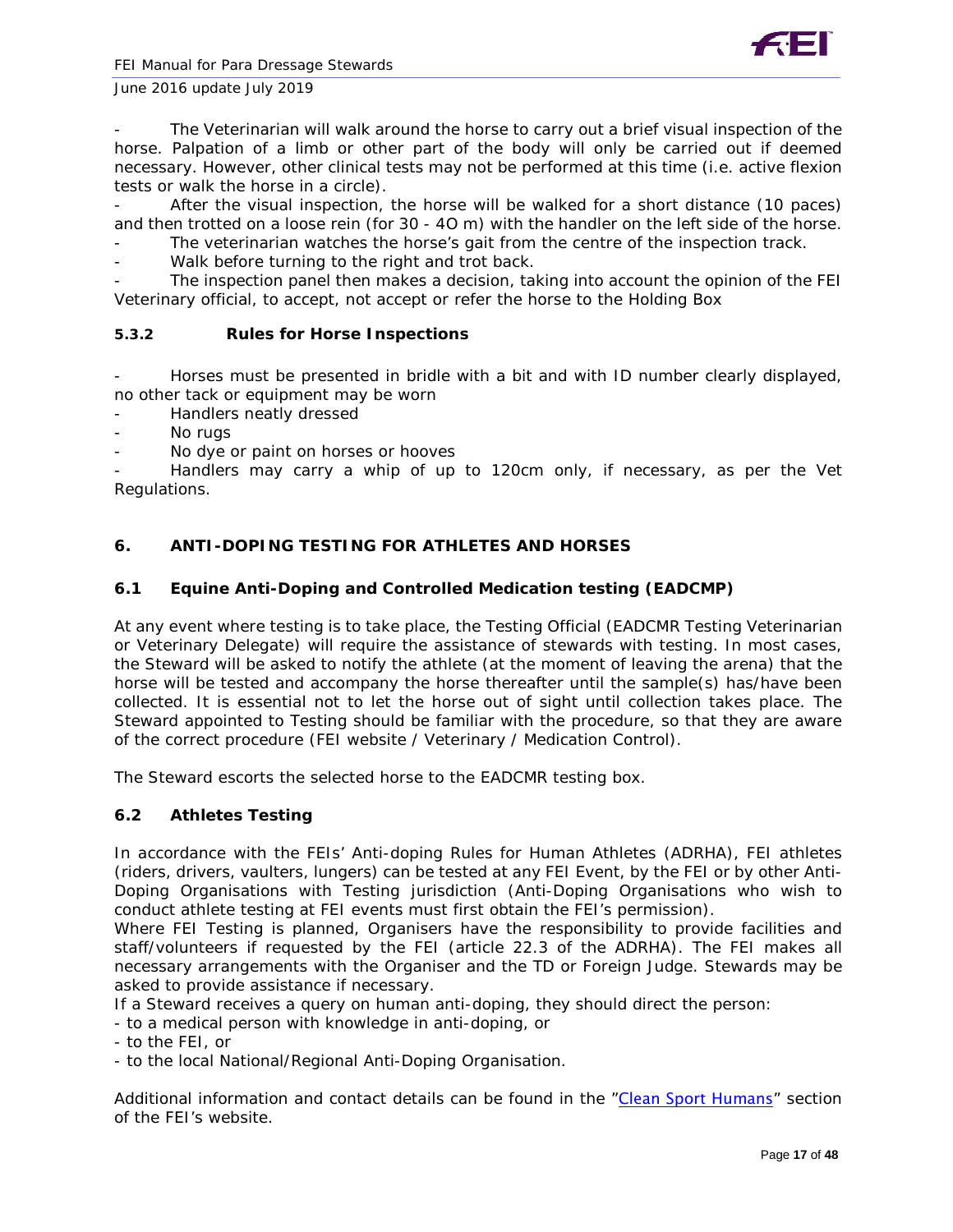

The ADRHA are published on the **[FEI's website](https://inside.fei.org/content/anti-doping-rules)** 

#### **7 ABUSE OF HORSES**

No person may abuse a horse during an event or at any other time.

*ABUSE* is defined as acting in a way which may cause pain or discomfort to a horse. It means an action or omission which causes or is likely to cause pain or discomfort to a horse. This includes, but is not limited to, any of the following:

- Excessive or inappropriate use of hand/leg and/or whip
- To subject a horse to any kind of electric shock device
- To exhaust or exercise an exhausted, lame or injured horse
- Excessive or prolonged use of any training method or movement
- To sensitise or desensitise any part of a horse
- To leave a horse without adequate food, drink, bedding or movement/exercise
- To use any device that causes pain to the horse

If abuse is witnessed during an event, it should be reported as a protest (Art 167) to an Official. If an Abuse is witnessed at any other time it should be reported as a protest (Art 167) to the FEI Secretary General for referral to the Judicial Committee.

#### **8 BE PRO-ACTIVE**

#### *SITUATIONS NOT ALLOWED BUT NOT LIMITED TO...*

Any behaviour or training method that could be considered as abusive to the horse;

- Persons in charge of horses causing dangerous situations due to a lack of consideration to others;
- -

Riding or walking with horse in hand in the main arena, without authorisation;

- Riding in the Practice Arena when used without authorisation or outside the allowed time.

For situations of bleeding please see Article 8430.11.4 of the FEI Para Dressage Rules.

#### **9 MISCELLANEOUS**

#### **9.1Public**

For safety reasons, the public must be separated and kept away from the areas where horses transit and exercise. The entire event area should be patrolled randomly.

#### **9.2 Footing**

The footing of all exercise areas is of great importance. Horses spend much more time in Practice Arenas than in the competition arena. The OC must be prepared to improve the footing (watering, sand, shavings, etc.) and even move to another area if this is available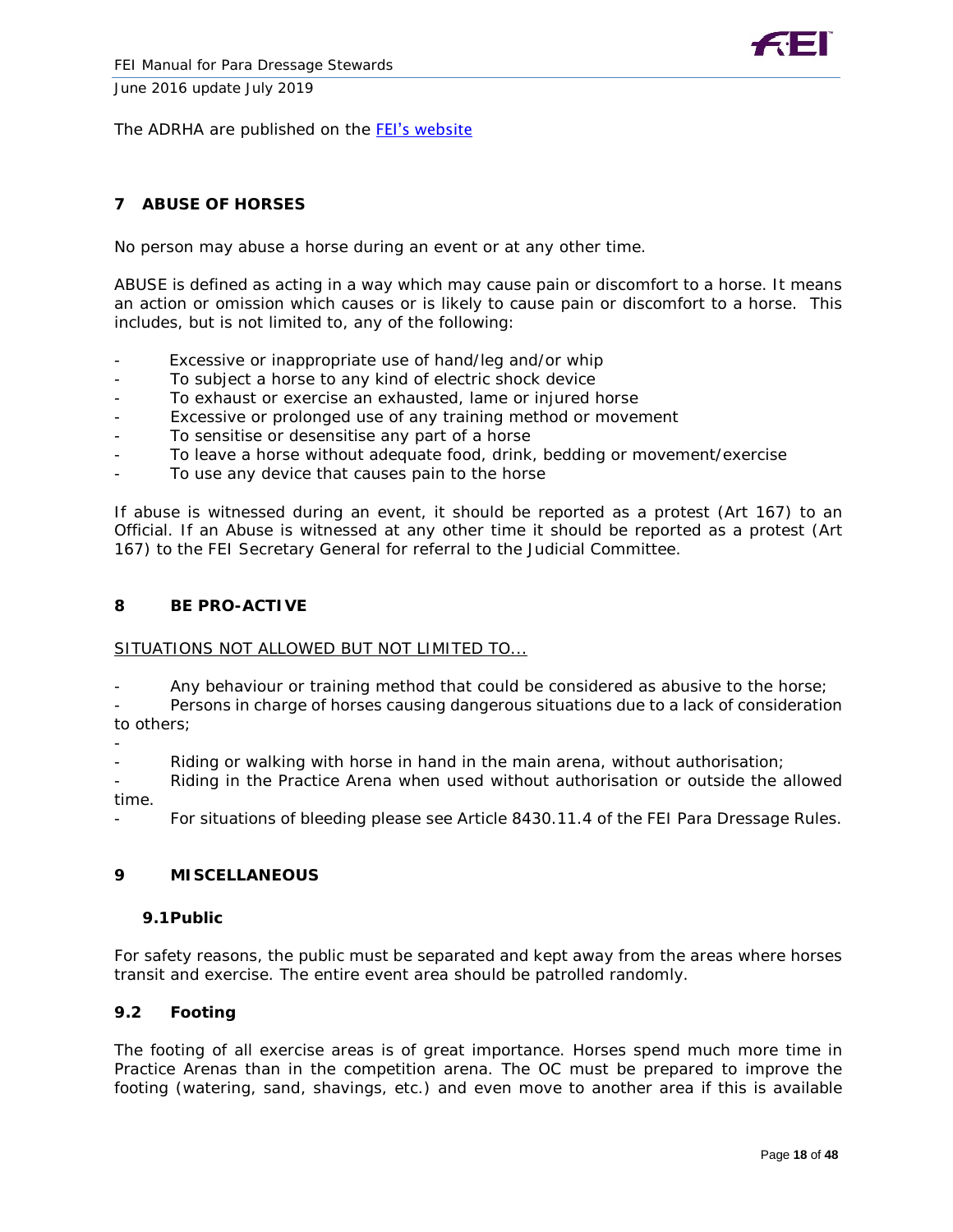

should the footing of the designated areas become or be considered inadequate by the Foreign Judge/Technical Delegate/Chief Steward.

#### **9.3 Practice Arena(s) Timetables**

Timetables for the use of Practice Arenas must be established, posted on the notice board in the stable in an appropriate area with athlete access, and adhered to. Whenever possible, flexibility is required and the Practice Arenas should be opened outside the established times on receipt of reasonable requests. Horses must always wear their ID number. The Practice Arenas must always be stewarded when in use.

#### **9.4 Stirrups**

In the interests of safety, the stirrup iron and the stirrup leather (this also applies to safety stirrups) must hang freely from the safety bar of the saddle and the outside of the flap. The Athlete must not directly or indirectly tie any part of their body to the saddlery.

#### **9.5 Advertising and publicity on athletes and horses (GRs Art. 135)**

Athletes participating in an Event agree to be filmed, televised, photographed, identified, interviewed and otherwise recorded during the Event for the purposes of the media coverage of the Event (by means of all and any media throughout the world in perpetuity) and the promotion of the sport. Athletes therefore assign with full title guarantee in perpetuity to the FEI all rights of any nature in any such recordings. Athletes agree that their name and image and any photographs and moving images taken of them at an Event may be used by the FEI and/or OC for the purposes of publicising the Event and promoting the sport.

At all Events, except Regional and Olympic Games under the patronage of the IOC, Athletes may wear clothing and use equipment (including, but not limited to, riding equipment and vaulting back pads) and vehicles which identify the manufacturer, the Athlete's sponsor(s), as per the FEI General Regulations, Current Edition.

Any athlete in direct contravention of the rules concerning advertising should not be allowed to enter the arena. They may also be subject to a yellow warning card issued by the Ground Jury.

#### **9.5.1 Identification of the Manufacturer**

While present in the competition area and during the prize-giving ceremonies the identification of the manufacturer of the clothing and equipment may appear only once per item and may appear on a surface area not exceeding:

- $3 \text{ cm}^2$  for clothing and equipment
- 75cm<sup>2</sup> for fly hood

If the manufacturers of clothing and equipment act as sponsors, the provisions under paragraph 9.4.2 of this article apply.

#### **9.5.2 Identification of Sponsors**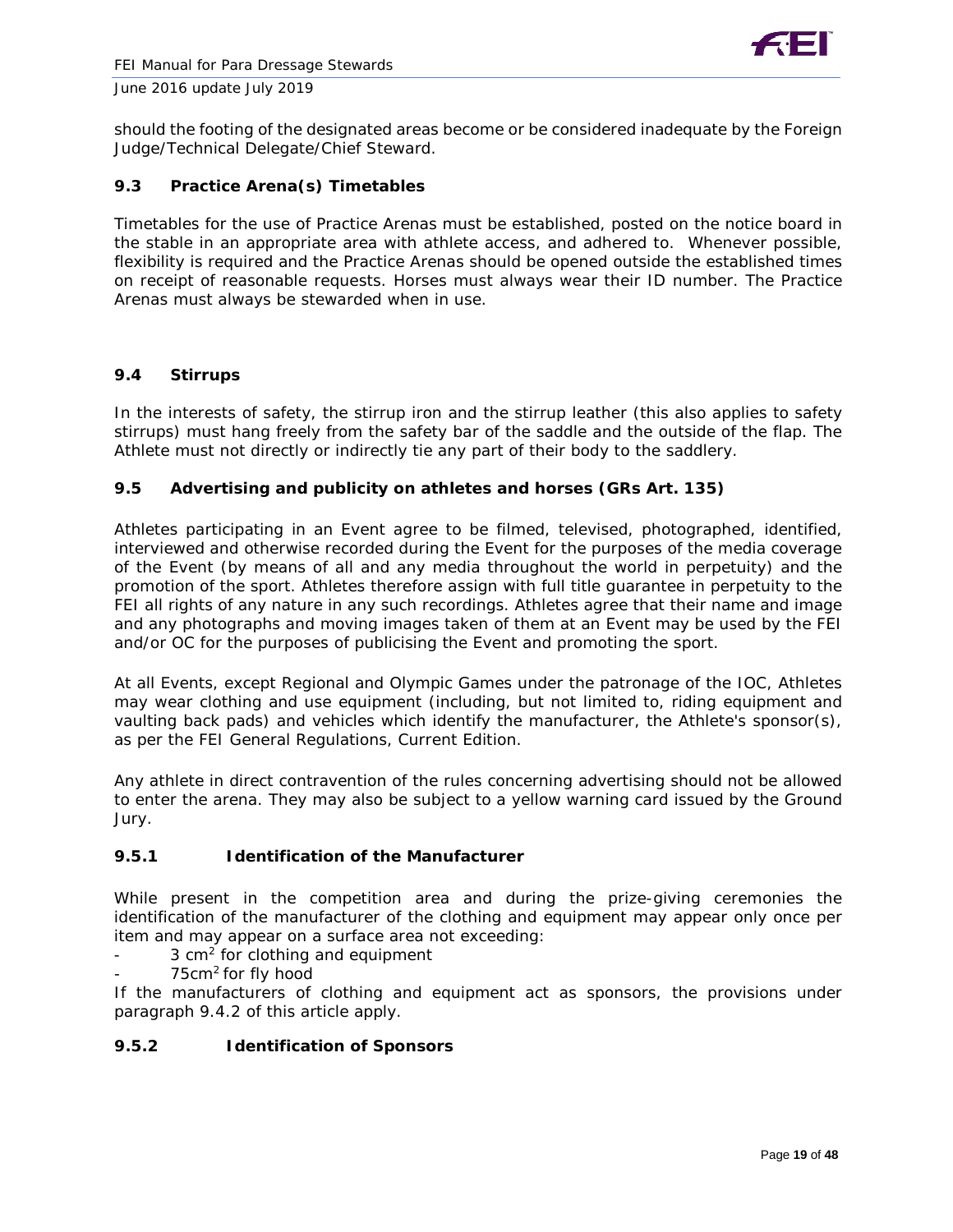



While present in the competition area and during the prize-giving ceremonies the name and/or logo of the individual's sponsor(s) and/or team sponsor(s) may appear on a surface area not exceeding:

- a. 200cm<sup>2</sup> on each side of the saddle cloth.
- b. 80 cm<sup>2</sup> only once on jacket or top garments at the height of breast pockets
- c. 16cm<sup>2</sup> on both sides of the shirt collar.
- d. 75cm<sup>2</sup> for fly hood

#### **9.5.3 Team Sponsor Logo**

OCs of Championships or CIOs may state in the schedule that such logos are not permitted in Nations Cup Classes, with the exception of the names and logos of the team sponsors under the limitations of Art. 135 of the General Regulations.

#### **9.5.4 Competition / Event Logo / Advertising**

1. The OC may display the name and/or logo of a competition and/or event sponsor(s) on members of the area party and on the numbers worn by athletes and on stable rugs while present in the competition area and during the prize-giving ceremonies at all FEI events. The size of name and/or logo on the athlete's number shall not exceed 100 cm<sup>2</sup>.

2. Advertising may appear on the outsides of the arena provided the TV agreement allows for it.

3. For the purposes of this article, the competition area shall include all areas where the athlete is being judged or their horse is undergoing a horse/veterinary inspection.

Any athlete in direct contravention of the rules concerning advertising should not be allowed to enter the arena. They may also be subject to a yellow warning card issued by the Ground Jury.

#### **10 LEGAL PROCEDURE AND SANCTIONS**

#### **10.1 The Legal Base**

The following rule books and regulations describe the basic tasks, responsibilities and organisation of the FEI. Officials and the Chief Steward must be in possession of these rule books and know the rules which cover their responsibilities.

The Chief Steward should have the following:

- FEI General Regulations (GRs).
- FEI Veterinary Regulations (VRs).
- Appropriate Rules for the relevant Para Dressage Event.

It is of course impossible to know all the rules by heart. Therefore the first priority is to become familiar with the relevant articles, in order to understand how to proceed.

The First Principles are:

**HELP** 

PREVENT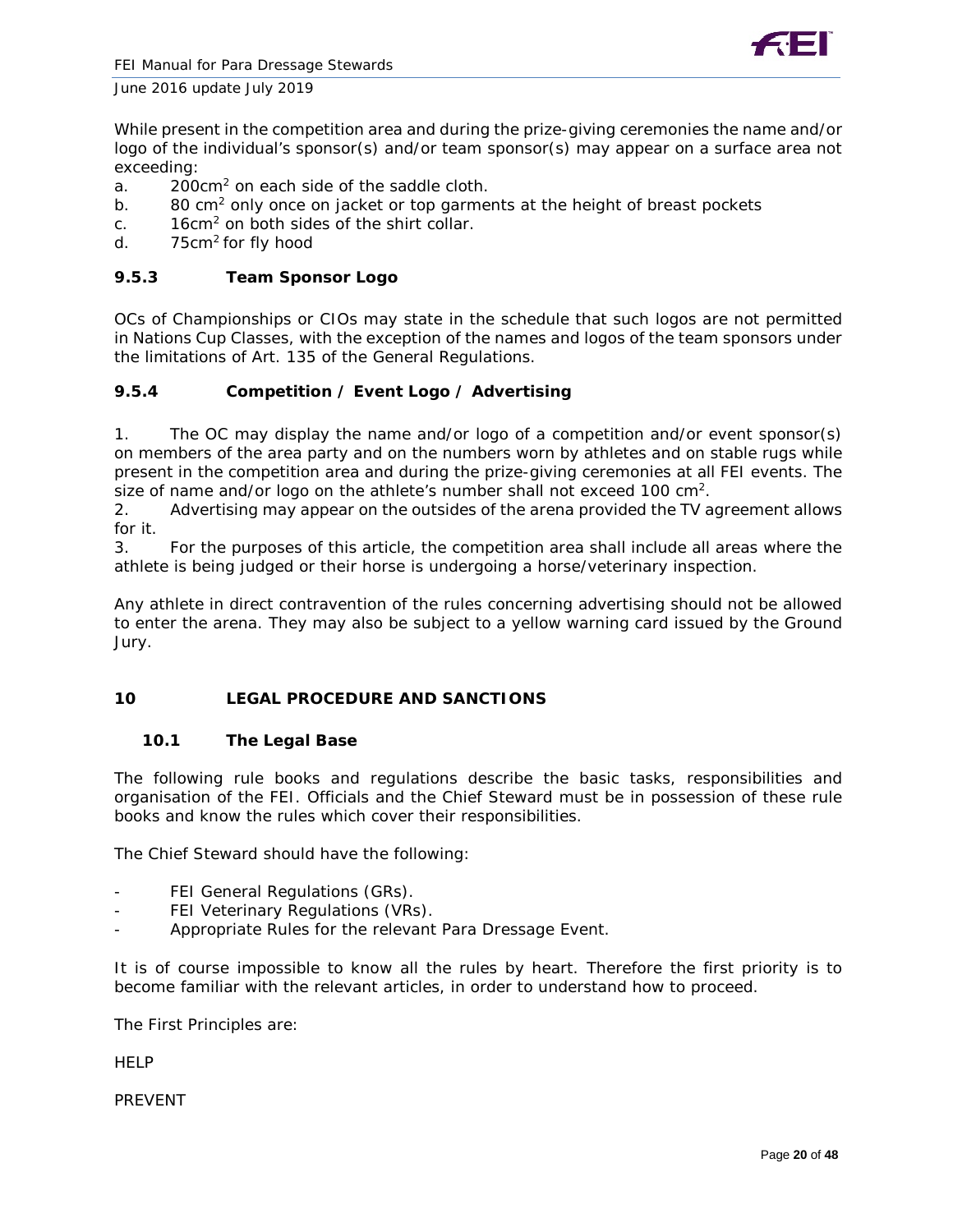

#### INTERVENE

In accordance with the maxim that prevention is better than cure, the first principle of Officials is to ensure that everything is organised according to the rules.

Athletes for their part, have a duty to ensure that they observe the rules with regard to their horses and within relation to their own preparation for and participation in the event.

The legal system is fairly complex even for a professional lawyer. Therefore those concerned with applying it, while they must know what rule to look for and where to find it, ought not to try to learn the system by heart. When a difficulty arises, it is wise even for the wellinformed to read the relevant articles carefully before tackling the problem.

If someone objects informally to a decision by an official, the official should inform them of the correct procedure and refer them to Articles 163 and 165 of the General Regulations. If the objector is not the appropriate person, this should be pointed out.

#### **10.2 Some practical advice**

The facts of a case, if not already agreed, must first be established. A decision must then be reached on the agreed or proven facts. Witnesses to prove alleged facts are of great importance.

If an objection (including an informal objection) is clearly correct, thank the objector, apologise and correct the mistake, however caution is needed on two points - think carefully before you change your decision: the official may have been right.

Except when making a quick decision, a quiet place should be found where the proceedings will not be overheard. A courtroom atmosphere should be avoided, but order must be maintained and interruptions discouraged. Each interested party must receive a fair hearing and be allowed to state their case regarding the facts and, where necessary, the law.

Judges, other officials and stewards, who were in the arena or the restricted area, may be able to give relevant evidence. Where severe cruelty is alleged, see the horse as soon as possible and enlist the help of the veterinary official. If the horse shows signs of having been ill-treated, point out any marks to the person accused.

Even if the act of cruelty has been seen by you, ask the accused person for their comments before reaching a decision.

If an incident has to be reported, do not forget the officials will need written statements from those involved and witnesses (impartial!). These papers must be signed and dated (with the time noted, if possible).

Finally while a lay person cannot expect to be a qualified legal expert, it is important to be fair and patient, to give each party an opportunity to state their own case and ask each question of the witnesses, to weigh the evidence (where it is disputed) and reach an impartial decision in a sporting spirit.

Who must have a good knowledge of the rules?

- The President of the Ground Jury
- The Foreign Judge/Technical Delegate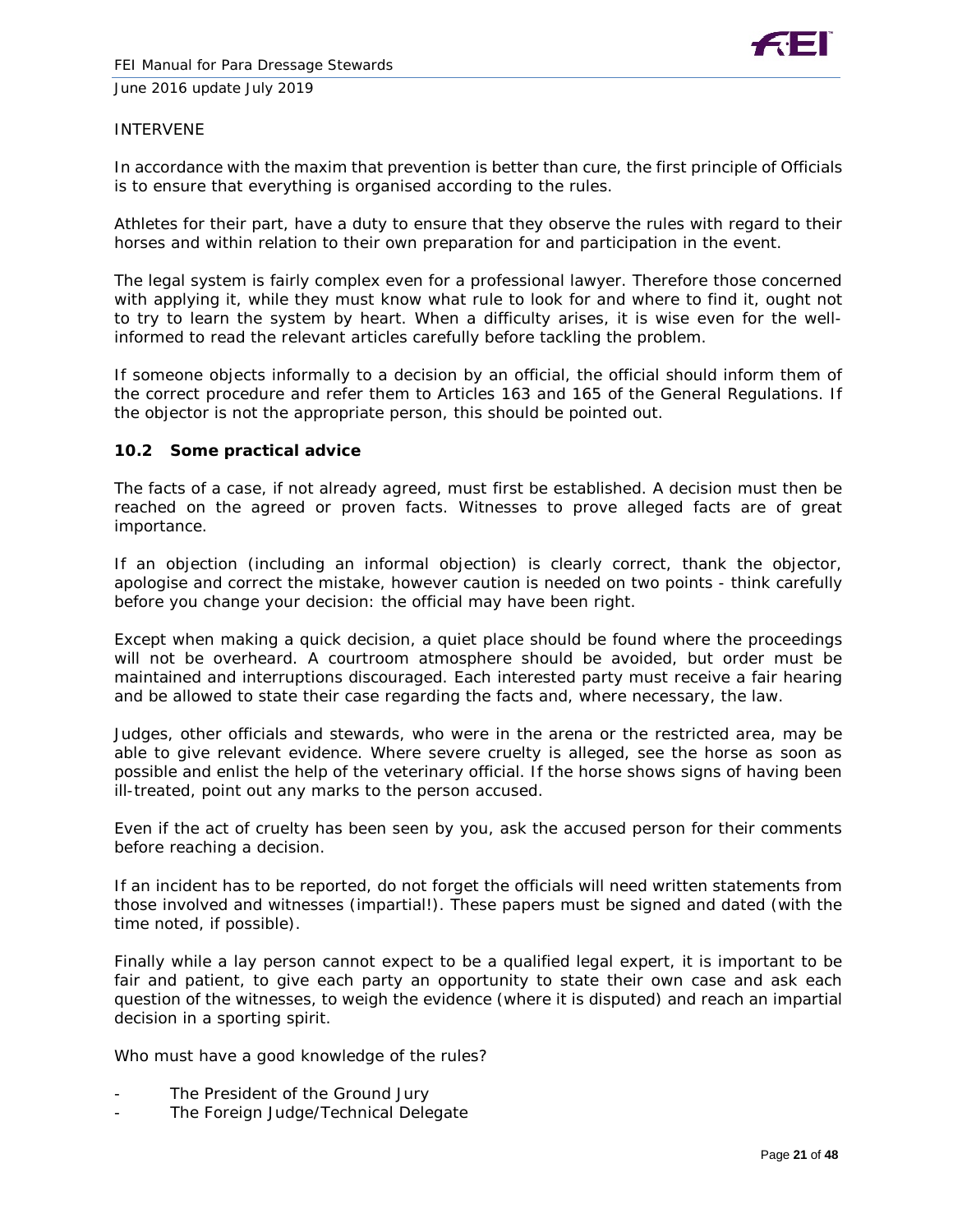

- The President of the Appeal Committee
- The Chief Steward
- The Veterinary Delegate/President of the Veterinary Commission

#### **10.3 Protests (GR Art. 163)**

1. Protests may be lodged against any person or body involved in any capacity in an International Event or otherwise subject to the jurisdiction of the FEI including for failure to observe the Statutes, GRs or Sport Rules or violation of the common principles of behaviour, fairness, or accepted standards of sportsmanship, whether occurring during or in connection with an International Event or at any other time.

2. Protests may only be lodged by the FEI, Presidents of NFs, Officials, Chefs d'Equipe or, if there is no Chef d'Equipe, by a Person Responsible or a Team Veterinarian responsible for Horses taking part in the Event. Protests for abuse of Horses may be lodged by any person or body.

3. Unless otherwise specified, Protests must be lodged before the end of the period of jurisdiction of the body that has the competence to hear the relevant Protest. This is true even if the person or body lodging the Protest is not present at the Event. The relevant body does not have jurisdiction to hear the Protest prior to any required deposit being paid.

4. Protests in the following matters can only be lodged with the Ground Jury:

4.1. Protests concerning the eligibility of an Athlete or Horse for a specific Event or concerning the conditions of the arena. Such Protests must be filed not later than thirty (30) minutes before the start of the relevant Competition;

4.2. Protests concerning an obstacle, or the plan or length of the course for a Jumping Competition or the obstacle Phase of a Driving Competition. Such Protests must be filed no later than fifteen (15) minutes before the start of the Competition;

4.3. Protests concerning the cross-country obstacles or courses in Eventing or marathon course or obstacles in Driving, or the course in Endurance. Such Protests must be filed no later than 18:00 on the day before the relevant Competition;

4.4. Protests concerning irregularities or incidents during a Competition, or the results of a Competition. Such Protests must be filed no later than thirty (30) minutes after the announcement of the results of the relevant Competition.

4.5. Protests challenging the procedures followed in the application or implementation of any FEI rule. Such Protests must be filed no later than thirty (30) minutes after the notification of the application or implementation of such rule.

4.6. Lodging a Protest before the Ground Jury within the relevant time limit in matters listed in the previous paragraphs is a prerequisite to a right of Appeal to the Appeal Committee.

5. Protests for matters not listed in Article 163.4 must be lodged with the Appeal Committee or with the Ground Jury if there is no Appeal Committee.

6. Protests regarding matters which have not occurred during or in direct connection with an International Event and which were not known until after the end of the Event, shall be lodged with the FEI Tribunal through the Secretary General. Such Protests shall be filed no later than fourteen (14) days after the end of the relevant Event. A case shall be deemed to occur in direct connection with an Event if it occurs during the journey towards the Event or, after arrival, including during the period of quarantine, training or acclimatisation.

7. All Protests must be in writing, signed by an authorised person within the meaning of Article 163.2 and be accompanied, as the case may be, by any supporting evidence, including names of witnesses.

8. Protests to the Ground Jury and to the Appeal Committee shall be presented within the applicable time limit to the President of the Ground Jury or to the President of the Appeal General Regulations, 23rd edition, 1 January 2009, updates effective 1 January 2017 40 Committee, as the case may be, together with the necessary deposit. Protests to the FEI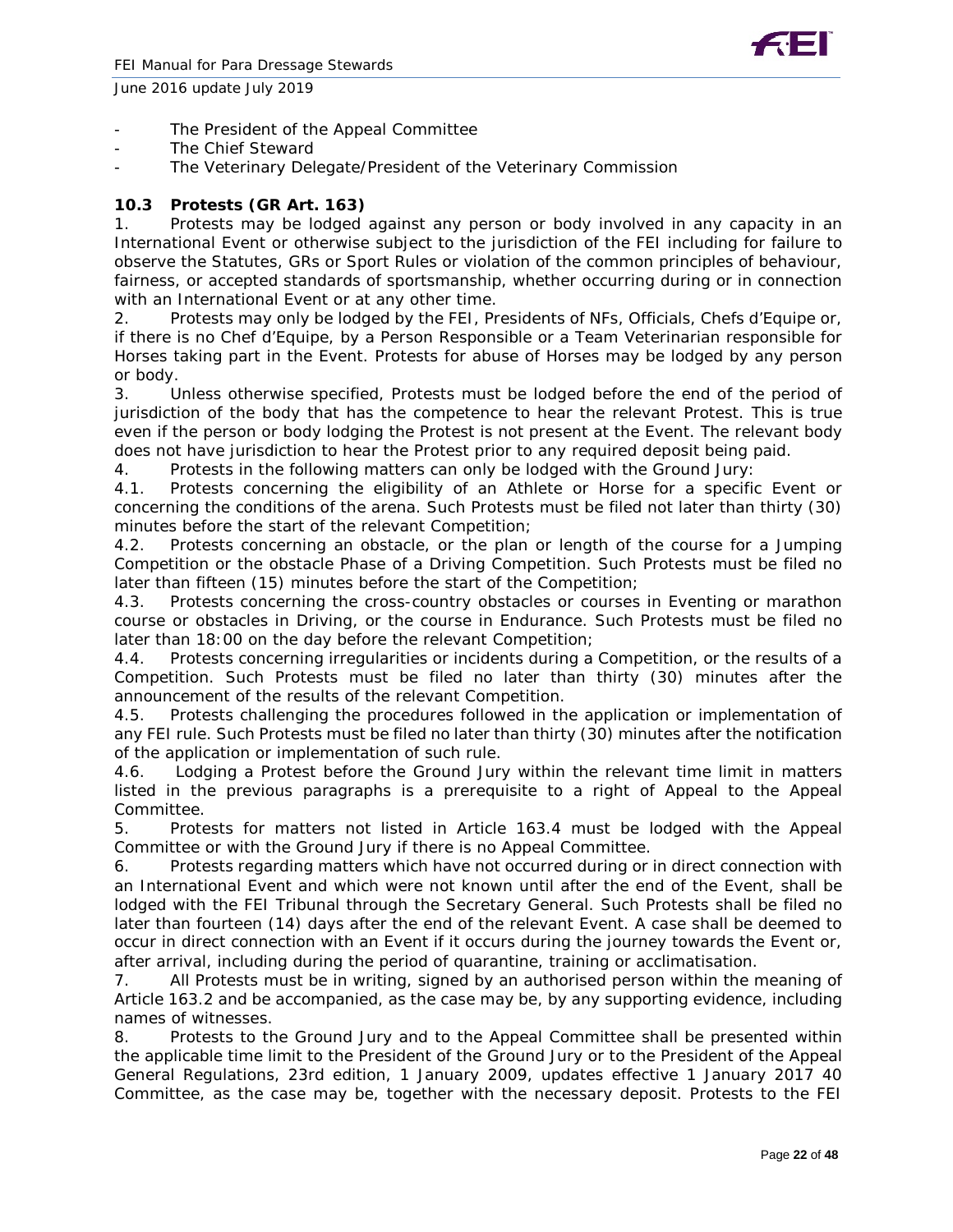

Tribunal shall be sent within the applicable time limit to the FEI Tribunal together with proof of payment of the necessary deposit.

9. Notwithstanding anything to the contrary, Protests may be lodged by the FEI, at its sole discretion, in the event that conduct brings equestrian sport, and the FEI in particular, into disrepute and/or in the case of match fixing, betting, bribery and/or corruption without the payment of a deposit.

10. Any person lodging a Protest should, if possible, secure witnesses to the incident and any other form of evidence, and either bring them to the body before whom the Protest is lodged, or obtain written statements from them, duly signed, together with their names and addresses. Before the FEI Tribunal, these requirements are set out specifically in the Internal Regulations of the FEI Tribunal.

11. The Foreign Judge, Technical Delegate, Veterinary Delegate and Foreign Veterinary Delegate must report to the Secretary General all acts or omissions constituting a Protest.

12. There is a statute of limitation on prosecution by the FEI, which is time-barred after:

(i) one (1) year for offences committed on the field of play or in its immediate vicinity;

(ii) five (5) years for all other offences;

(iii) ten (10) years for doping offences;

(iv) Match-fixing, bribery and corruption shall not be subject to a statute of limitations.

#### **10.4 Appeals (GR Art. 165)**

1. An Appeal may be lodged by any person or body with a legitimate interest against any Decision made by any person or body authorised under the Statutes, GRs or Sport Rules, provided it is admissible (see paragraph 2 below):

1.1. With the Appeal Committee (or with the FEI Tribunal if there is no Appeal Committee) against Decisions by the Ground Jury.

1.2. With the FEI Tribunal against Decisions of the Appeal Committee or any other person or body.

1.3. With the CAS against Decisions by the FEI Tribunal. The person or body lodging such Appeal shall inform the Secretary General and provide them with copies of the statement of Appeal.

2. An Appeal is not admissible:

2.1. Against Decisions by the Ground Jury in cases covered by Article 159.7.1–4 (or in cases in relation to the arena, an obstacle or the course if there is no Appeal Committee);

2.2. Against Decisions of the Appeal Committee on Appeals arising from Decisions made by the Ground Jury.

2.3. If there is no Appeal Committee, against Decisions made by the FEI Tribunal on Appeals arising from Decisions made by the Ground Jury.

3. Appeals to the Appeal Committee must be in writing, signed and accompanied by supporting evidence in writing or by the presence of one or more witnesses and must be lodged no later than one (1) hour after the Decision of the Ground Jury.

4. If there is no Appeal Committee, Appeals to the FEI Tribunal must be in writing, signed and accompanied by supporting evidence in writing or by the presence of one or more witnesses and must reach the FEI Tribunal no later than fourteen (14) days after the end of the Event. So far as Competitions are concerned, the right of Appeal is limited to questions of the eligibility of an Athlete or Horse and questions involving the interpretation of the Sport Rules.

5. Appeals to the FEI Tribunal must be dispatched to the Secretary General and signed by the appellant or their authorised agent and accompanied by supporting evidence in writing or by the presence of one or more witnesses at a designated hearing and must reach the FEI Tribunal within thirty (30) days of the date on which the Secretary General's notification of the earlier Decision was sent.

6.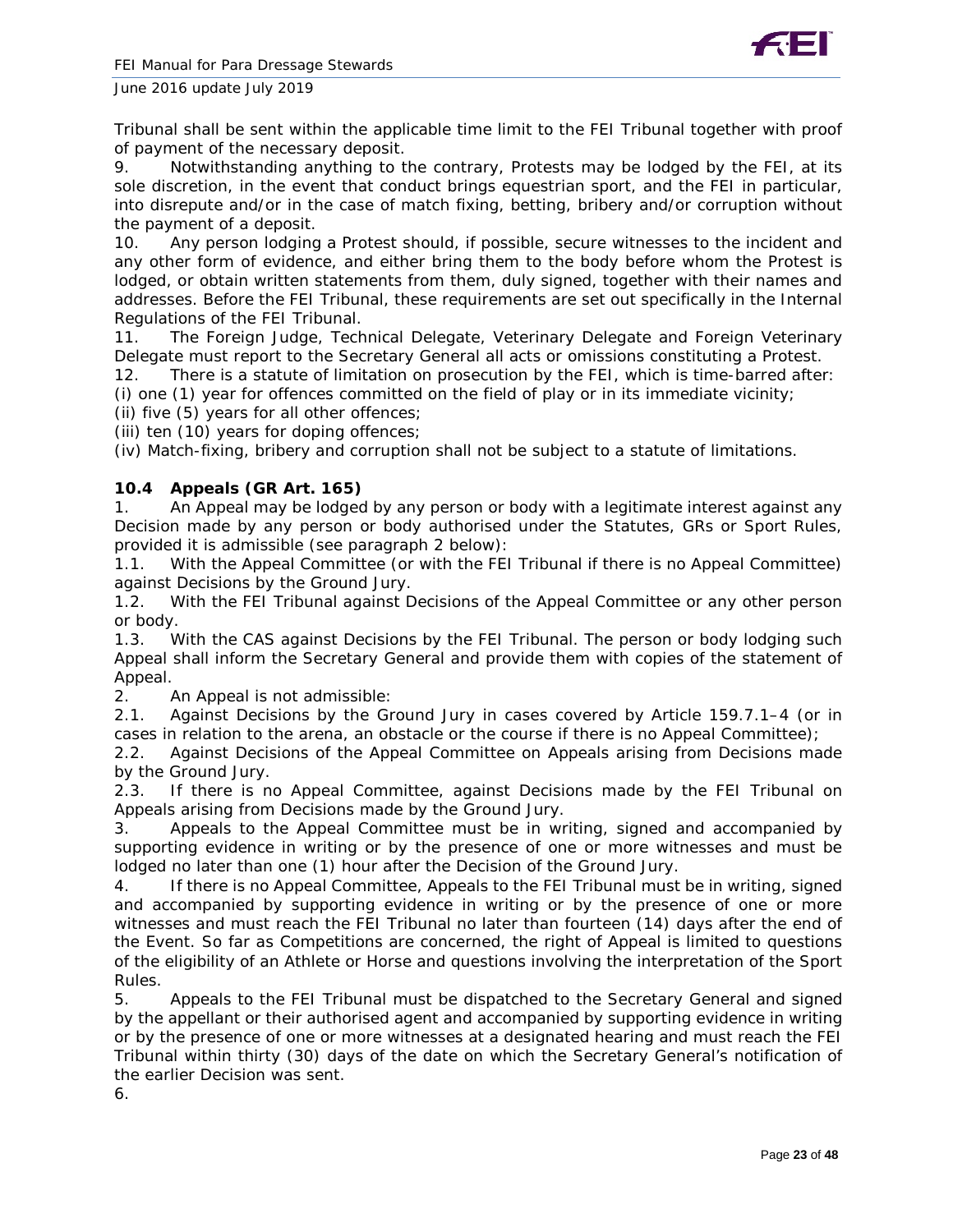

6.1. Appeals to the CAS together with supporting documents must be dispatched to the CAS Secretariat pursuant to the Procedural Rules of the CAS Code of Sports-related Arbitration:

6.2. So as to reach the CAS within twenty-one (21) days of the date on which the Secretary General's notification of the FEI Tribunal Decision was received by the National Federation of the Person Responsible.

6.3. A copy of the statement of Appeal should be sent concurrently to the Secretary General.

#### **10.5 Penalties (GR Art. 169 Extract)**

7.1. The President of the Ground Jury, the President of the Appeal Committee, the Chief Steward and the Technical Delegate must notify the Person Responsible during the Period of the Event that they will receive a Yellow Warning Card, which will be delivered either by hand or by any other suitable means. If after reasonable efforts the Athlete cannot be notified during the Period of the Event that they have received a Yellow Warning Card, the Athlete must be notified in Writing within fourteen (14) days of the Event.

8. The penalty imposed in any given case can consist of a combination of fine, suspension and disqualification. The amount of a fine and the duration of a suspension shall be decided according to the guidelines mentioned in Article 169.6 and to the circumstances of the case.

9. All fines imposed under the Legal System are due to the FEI. They must not be paid to the OC or any other body but must be paid to the FEI on receipt of a demand. Any person who has not paid a fine within 30 days of receiving a demand for payment will be automatically suspended until the fine is paid. If fines are not paid within ninety (90) days from the date of issue, interest will automatically be charged at the end of each month at the rate of 10% p.a. If fines are inadvertently paid to the OC or any other person such fines shall be remitted to the FEI.

#### **11 REPORT AND FOLLOW-UP**

#### **11.2 Reports (GR Art. 164)**

Officials are required to send Reports to the Secretary General at the conclusion of Events, in accordance with these GRs and the applicable Sport Rules. Matters giving rise to Protests or Appeals must be included in such Reports.

Failure to return the Report(s) to the FEI shall be sanctioned by the FEI, first with a Warning and then by a Suspension until the outstanding Report(s) has been provided to the FEI.

## **11.3 After the Competition**

The Chief Steward should complete the blank report form which they should have received from either the FEI or your NF (Steward General) or downloaded from the FEI website and send it to the FEI as soon as possible after the event, with copy to the event's OC, NF, Regional Steward General and Steward General (and your NF's Steward General if the event was held in another country).

Communicate to the OC any points which need improving for the following year.

#### **11.4 FEI Checklist for Chief Stewards**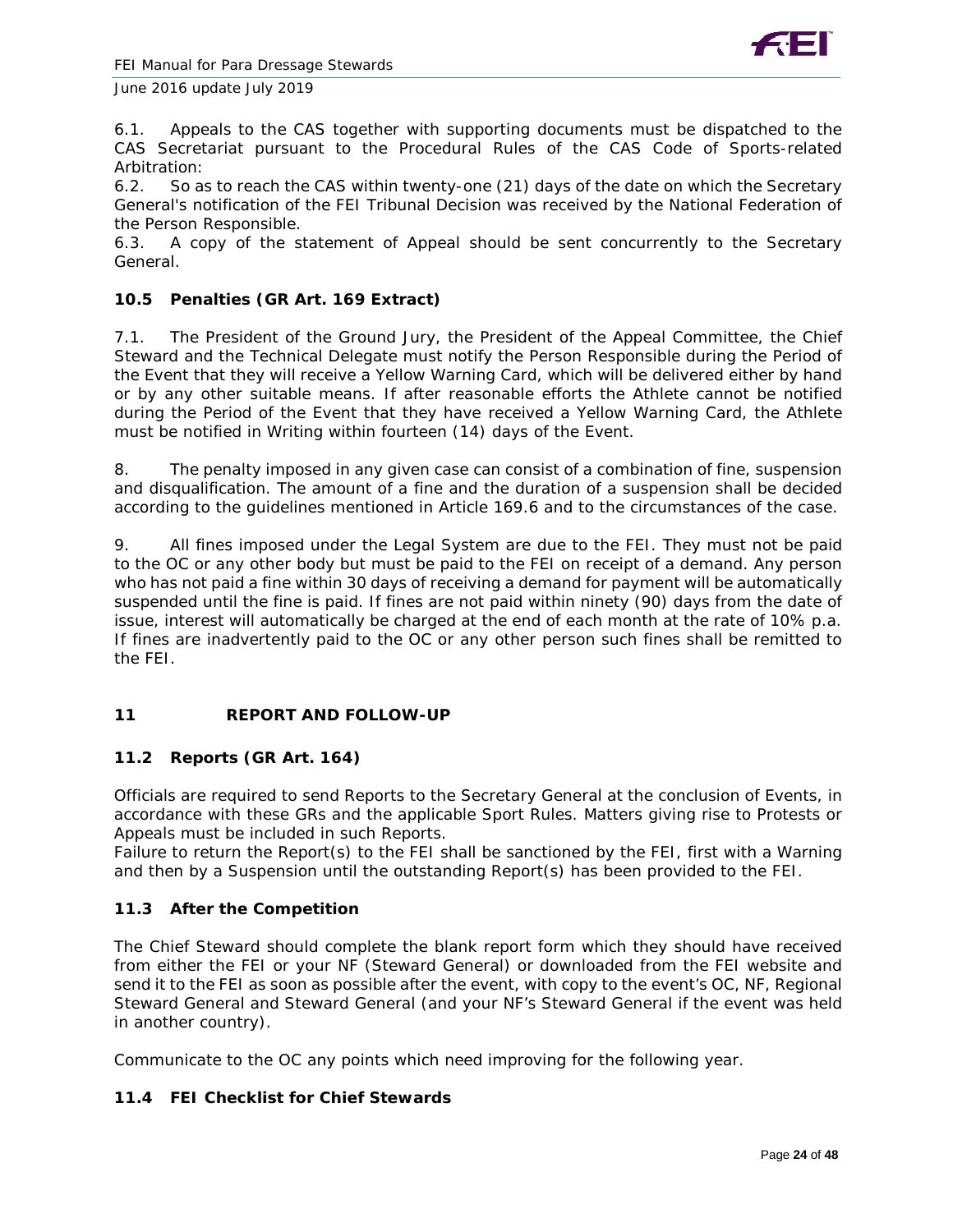#### **11.4.1Administration**

- Do you have the names of the other Officials?
- Do you have an Information Leaflet for the athletes?

Will the Information/Message Board give instructions in English or French and in the language of the host country? (General Map or Area, Practice Arenas, Time-Schedules, Important Telephone numbers, Starting Lists, Results, Attribution of Boxes).

- Are distinctive Stable Badges and Access Passes distributed?
- Are telephone lists available?
- Are letter boxes (pigeon holes) for Chefs d'Equipe installed?
- Is there a list of all horses entered available (Master-list)?
- Are ID Numbers ready to deliver to the grooms at the Arrival Examination?

Do the ID numbers reflect the Grade e.g. Grade I number begins with a 1; Grade II begins with a 2; Grade III begins with a 3 etc.

#### **11.4.2Logistics**

Is the following satisfactory:

- Accommodation for grooms (outside stables)?
- Accommodation for your Assistant Stewards?
- Meals for your Assistant Stewards?
- Is drinking water for the Stewards available?
- Are radios, walkie-talkies, or telephones provided for you and your Assistants?
- Is there a Steward's Office (near to the entrance/exit of the stables; fully equipped)?
- Are there accessible toilets available?

Are all access doors and gates accessible for athletes with an impairment (ramps, toilets with wheelchair access)?

#### **11.4.3Medical and Veterinary Services**

- Are ambulances, a doctor and a veterinarian available during training?
- Is a treating Veterinarian available 24 hours/day?
- Are isolation boxes available?

Is there a specific place (e.g. clinic, EADCMR-boxes ...) organised for Vet treatments; have the Vets been informed of the location?

- Are there two separate boxes prepared for EADCMR (in a quiet corner)?
- Is there a trained Steward in attendance for EADCMR?
- Are the EADCMR-facilities ready (office, freezer, table, chair ...)

#### **11.4.4Stables**

- Is there a close cooperation with the stable manager?
- Are the trucks, lorries and vans outside the stables enclosure?
- Is the Stable Area properly fenced-off (Restricted Area)?
- Are the boxes sufficiently large and safe?
- Is there a list of stabled horses (Boxes numbered Master-list)?
- Are there separate areas for CPEDI and CDI horses?
- Are stallions placed in suitable stables (not in the stable next to a mare)?
- Are the boxes labelled accordingly (Stall Information Card)?
- Well ventilated?
- 24 hour security organised (for Championships and Games)?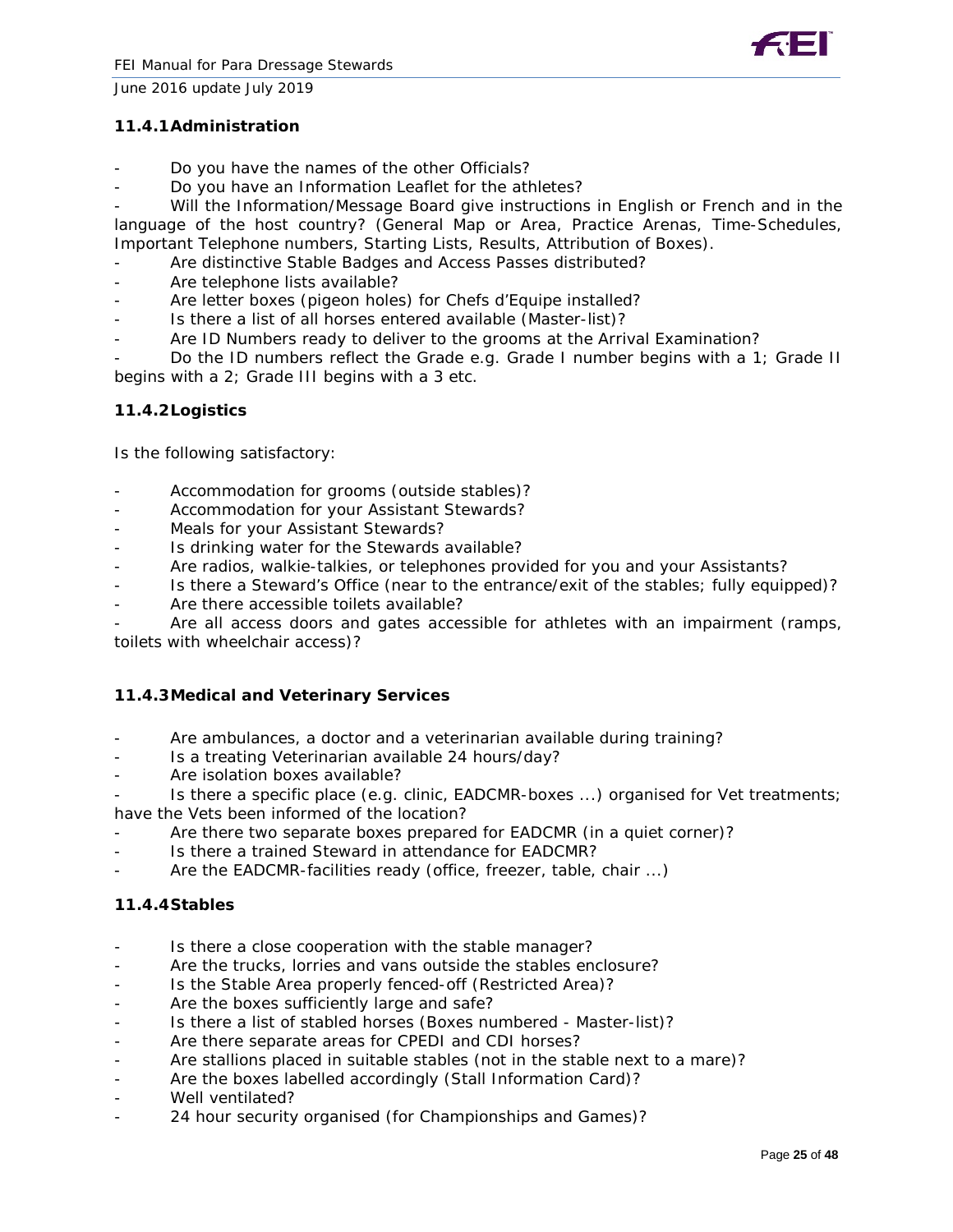- Is the 'Night Control in Stables form (Ann. VIII) available?
- Are the water supply points and showers sufficient?
- Is the electricity working?
- Is a Horse Watch service for the night organised?
- Do the stables have enough fire-fighting equipment?
- Are there designated smoking areas outside the stables?
- Is there a special time and plan for grazing published?
- Is a farrier readily available?
- Is a cafeteria/meeting point organised?
- IS the passageway sufficiently wide?
- Are the stables equipped with lights and are they working, do they provide enough light?
	- Is the electric cabling out of the reach of horses?

#### **11.4.5Horse Examinations and Inspections**

Was the Arrival (identification and examination) of horses organised with Stewards and one Veterinarian?

- Are the ID-numbers (head-numbers) readily available?
- The site for the Horse Inspection:
- Is it flat?
- Is the ground firm?
- Is it a non-slippery surface?
- Are there enough Stewards to help?
- Is the Holding Box area satisfactory?
- Are starting-lists, table, passports, loudspeaker system, manure collector organised?
- Is there enough room for the spectators?
- Are spectators/owners kept away from the inspecting panel?

#### **11.4.6Practice Arenas**

- Is there enough schooling space?
- Is lunging on a separate place or at special times?
- Are sufficient Stewards available for the daily schooling?
- Is there a timetable for schooling?
- Is the ground maintained?
- Is it similar to the competition ground?
- Are the arenas numbered?
- Are the Stewards briefed (according to schedules)?
- Are there shelters for the Stewards in adverse weather conditions?
- Horse Ambulance:
- Is it functional?
- Is it connected to a vehicle?
- Is it easily accessible?
- Where is the key?
- Does it have proper equipment?
- Screen?
- Sled?
- Halter and Lead Ropes?
- Is the arena entrance wide enough for the ambulance to pass easily?
- If something goes wrong, is there a plan?

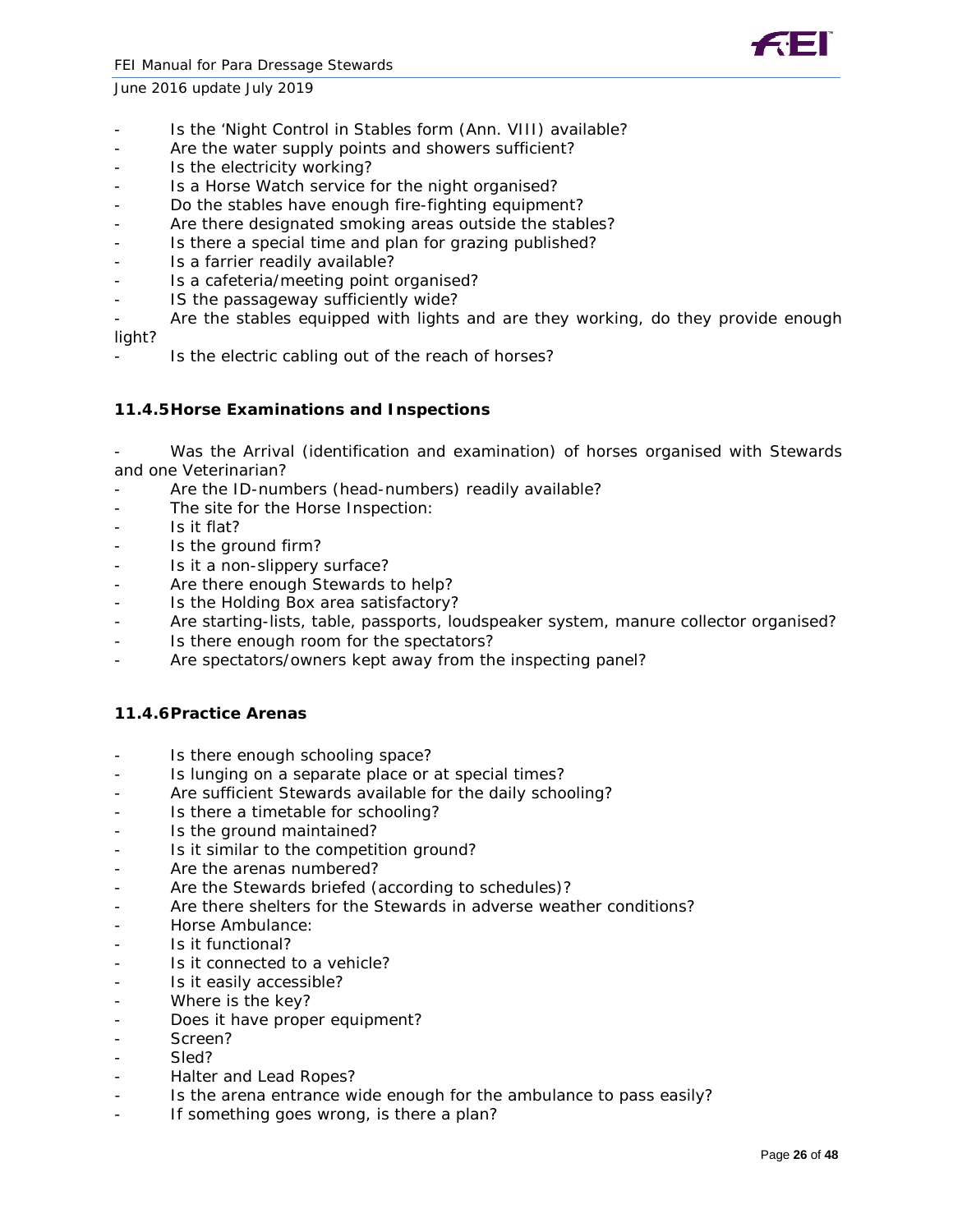



- Who is in charge?
- Has there been a rehearsal?
- Who will organise setting up the screen?
- Human Ambulance and Doctor?
- Is there a mounting block with wheelchair access?
- Is there adequate time and people to change the arena from 20x60m to 20x40m?
- Are there any blind riders?

#### **11.4.7Warming Up**

- Are starting lists available before the start of the competition?
- How is the competition flow being organised? Should the Stewards help?
- (if YES, are there still enough Stewards?)
- Are the lunging/flat areas separated?
- Is a farrier readily available next to the warm-up?
- Is ground-maintenance organised?
- Is there contact between the GJ and the Chief Steward?
- Is the prize-giving organised with GJ and OC?
- Chief Steward to help with the gathering of Athletes and Horses for the prize-giving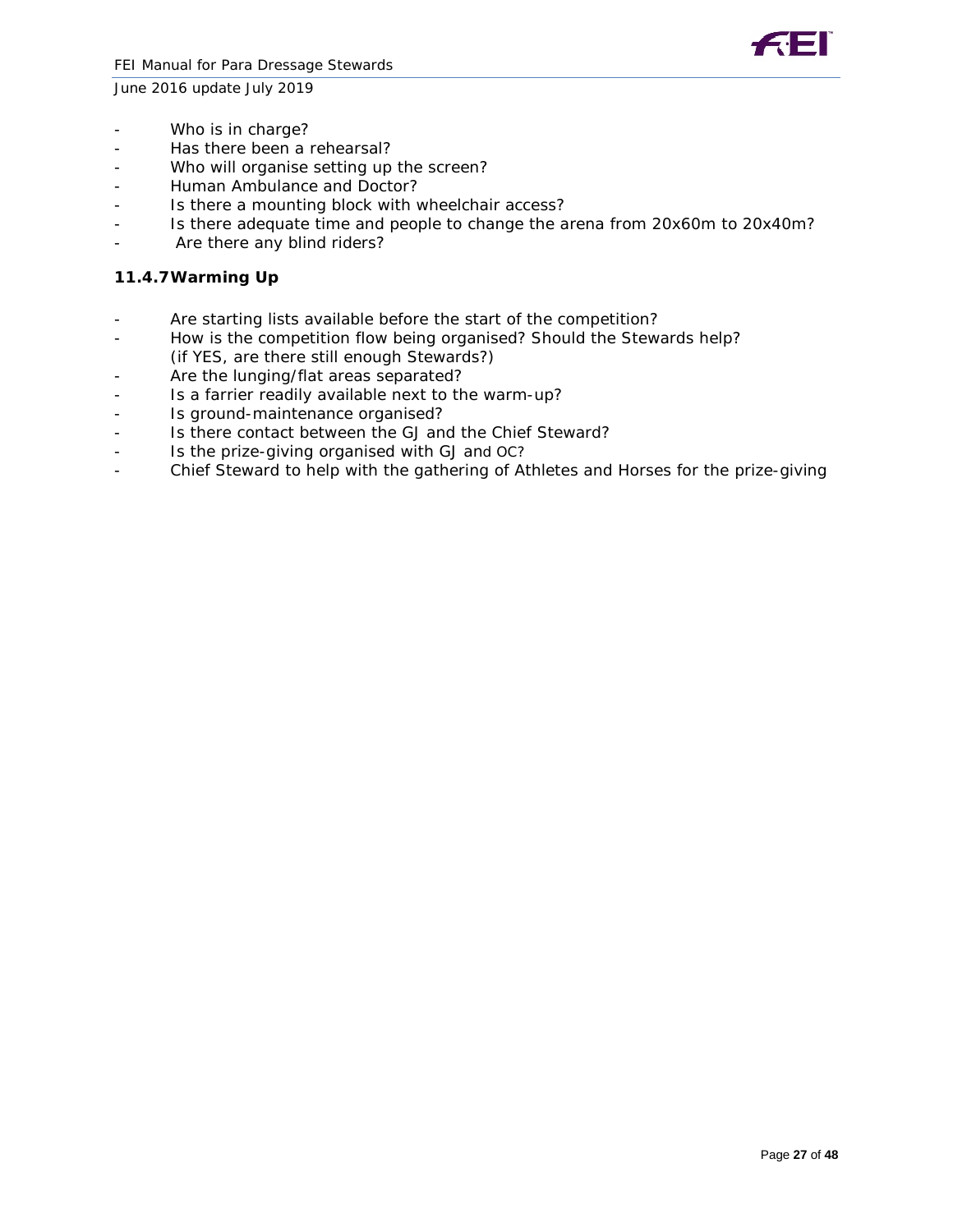

#### **ANNEXES**

**ANNEX I – THE CHIEF STEWARD REPORT ANNEX II – THE HORSE INSPECTION ANNEX III – STABLE CARD INFORMATION ANNEX IV – NIGHT CONTROL IN THE STABLES ANNEX V – TACK CONTROL DURING FEI EVENTS ANNEX VI – SADDLERY REFERENCE ANNEX VII – DRESSAGE ARENAS ANNEX VIII – GUIDELINES FOR STEWARDING ANNEX IX – DRESSAGE FOR ATHLETES WITH IMPAIRMENTS ANNEX X – ASSISTANCE FOR ATHLETES WITH VISUAL IMPAIRMENTS ANNEX XI – STEWARDS TRAINING RECORD ANNEX XII – STEWARDS NOTES ANNEX XIII – NEW. PRE AND POST COMPETITION TRAINING TECHNIQUES ANNEX XIV – SITE LAYOUT**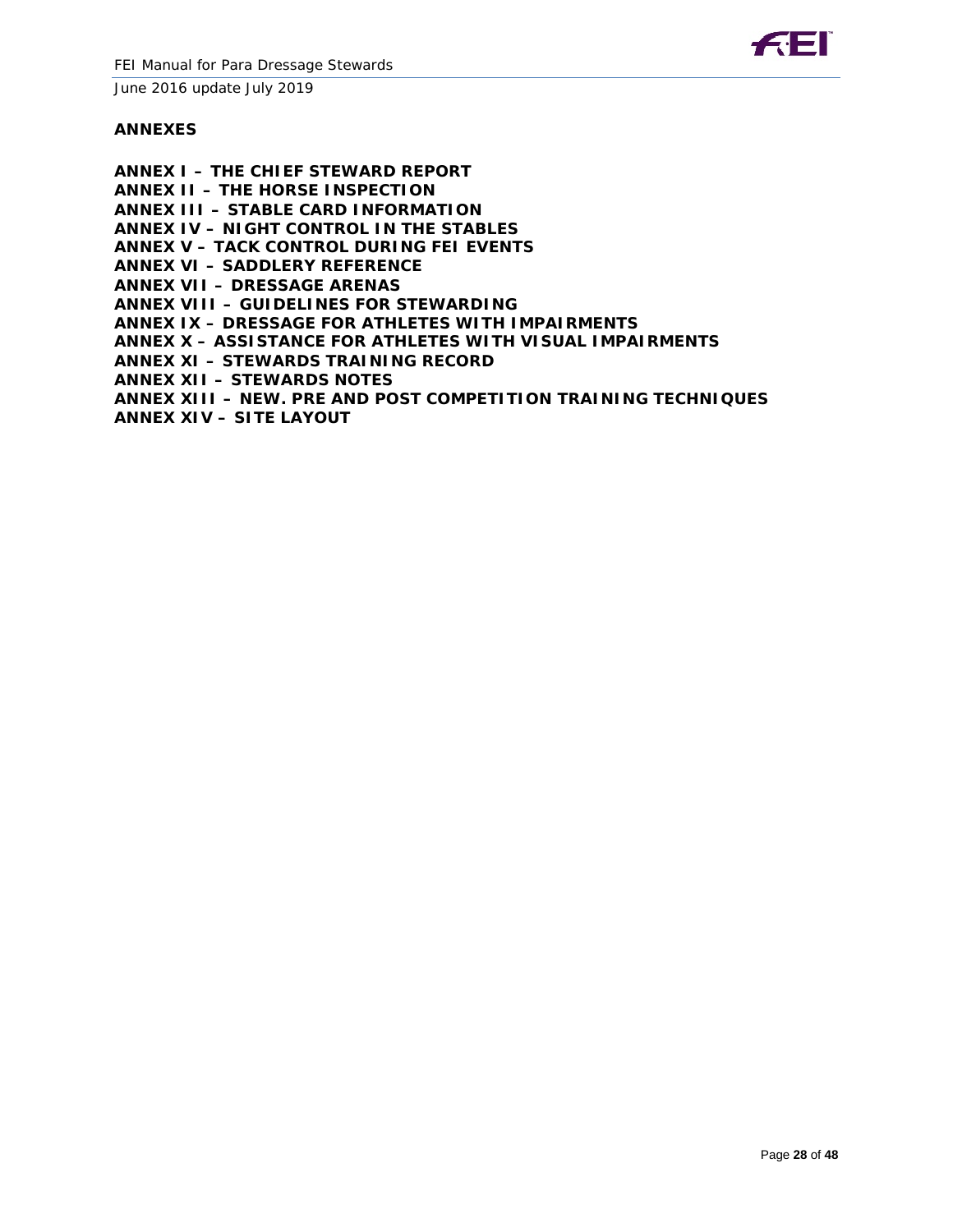

#### **ANNEX I – THE CHIEF STEWARD REPORT**

The latest version of the Chief Steward Report can be found and downloaded on the FEI website using the following link:

<https://inside.fei.org/fei/your-role/officials/dressage/forms>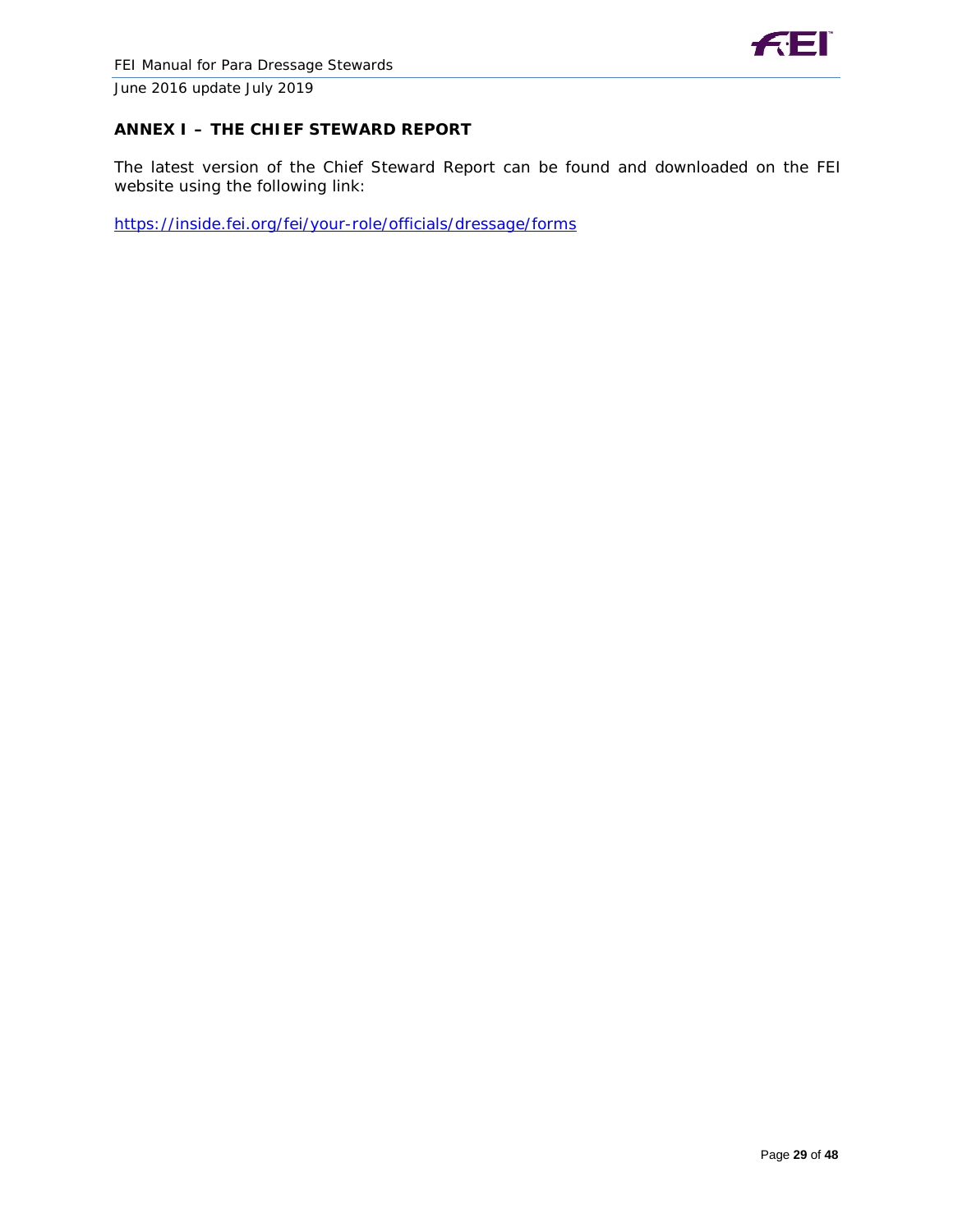

#### **ANNEX II – THE HORSE INSPECTION**

#### **Please refer to the Veterinary Regulations, Chapter "Horse Inspections"**

Figure 1: Illustration of the Horse Inspection procedure

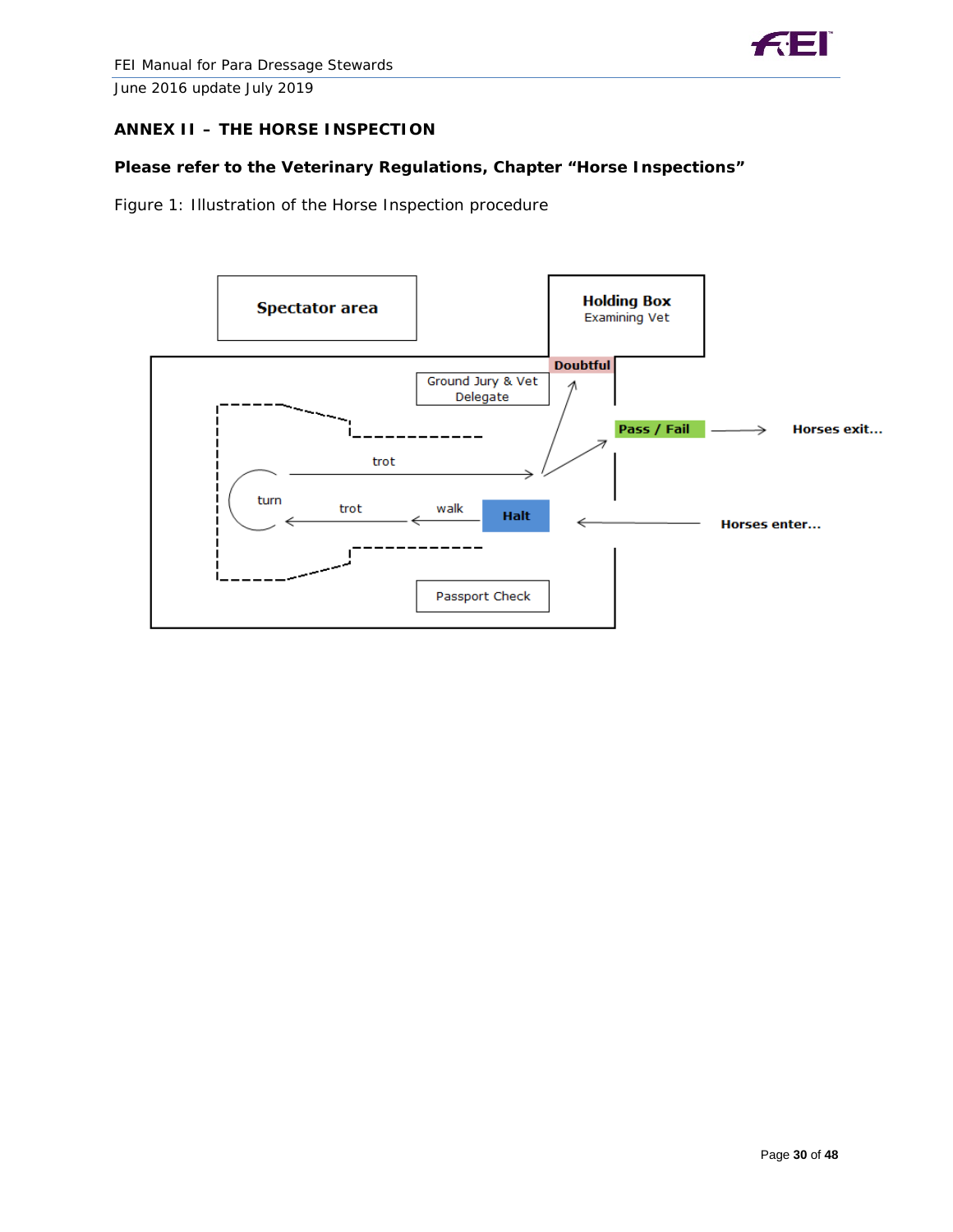

#### **ANNEX III – STABLE CARD INFORMATION**

| <b>STABLE INFORMATION CARD</b> |  |  |  |  |
|--------------------------------|--|--|--|--|
| <b>Name of Horse:</b>          |  |  |  |  |
| $ID \#$ of Horse :             |  |  |  |  |
| <b>Gender of Horse:</b>        |  |  |  |  |
|                                |  |  |  |  |
| Name of Person Responsible :   |  |  |  |  |
| <b>Telephone Number:</b>       |  |  |  |  |
|                                |  |  |  |  |
| <b>Name of Groom:</b>          |  |  |  |  |
| <b>Telephone Number:</b>       |  |  |  |  |
|                                |  |  |  |  |
| Name of Chef d'Equipe :        |  |  |  |  |
| <b>Telephone Number:</b>       |  |  |  |  |
|                                |  |  |  |  |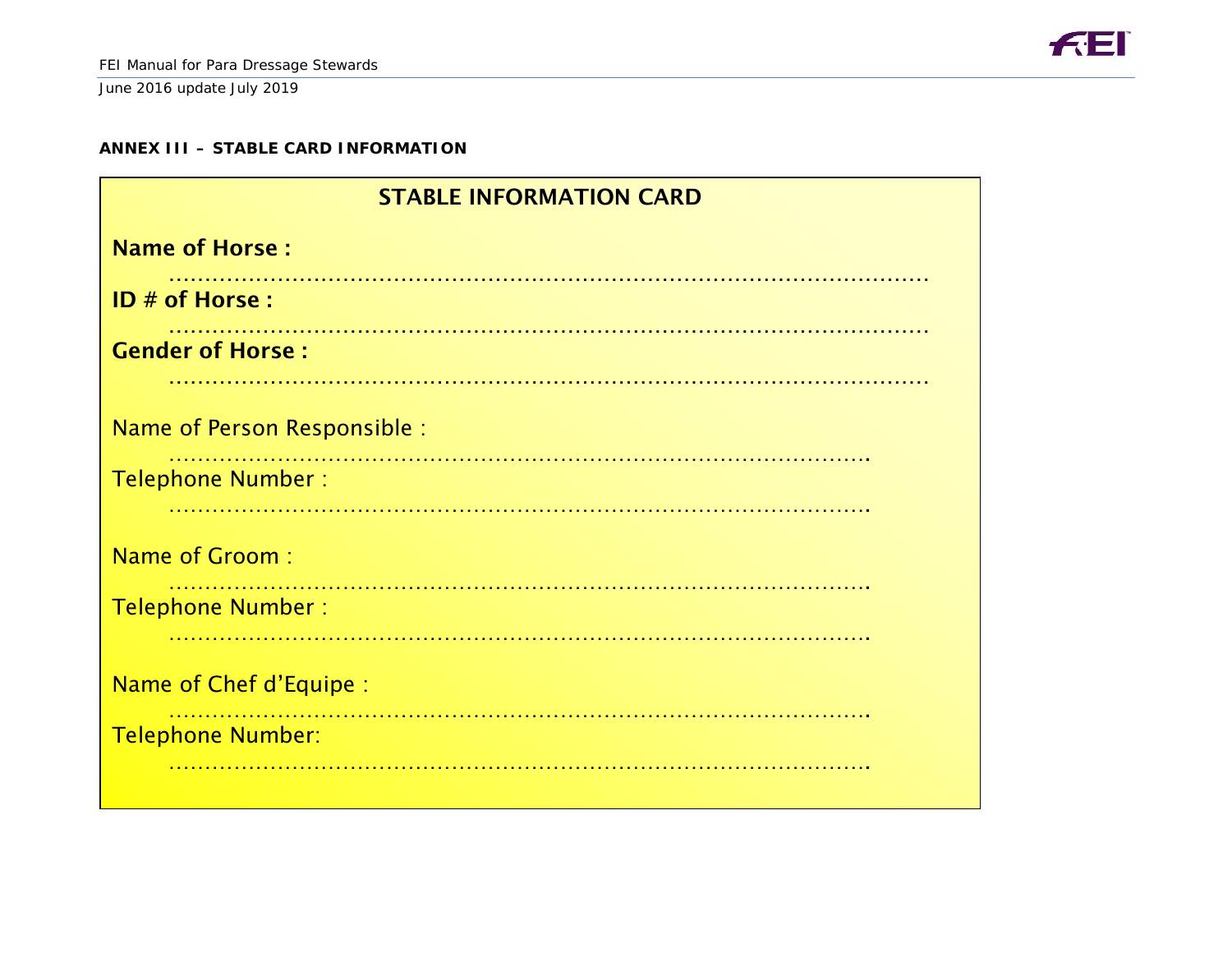#### **ANNEX IV – NIGHT CONTROL IN THE STABLES**

Date:

| Time |     | Nation | Name | Horse<br>Nr | Signature | Reason for visit<br>Remarks |
|------|-----|--------|------|-------------|-----------|-----------------------------|
| In   | Out |        |      |             |           |                             |
|      |     |        |      |             |           |                             |
|      |     |        |      |             |           |                             |
|      |     |        |      |             |           |                             |
|      |     |        |      |             |           |                             |
|      |     |        |      |             |           |                             |
|      |     |        |      |             |           |                             |
|      |     |        |      |             |           |                             |
|      |     |        |      |             |           |                             |
|      |     |        |      |             |           |                             |
|      |     |        |      |             |           |                             |
|      |     |        |      |             |           |                             |
|      |     |        |      |             |           |                             |

- 1. Only accredited grooms who have requested permission may stay during the night in the stable allocated to their own nation.
- 2. Any other accredited person visiting the stables during the night must sign the night control book. The person in question must be accompanied by a steward.
- 3. The stables must be patrolled approximately every hour.
- 4. Smoking must be restricted to designated areas.
- 5. Festivities in the stable area are not allowed.
- 6. In case medication has to be given to a horse, check the appropriate form (Medication Form I/II/III ) of that specific horse.
- 7. Maintain contact with the vet. on duty.

EMERGENCY : FIRE Tel : …………….....…… VET Tel : …………..………….. DOCTOR Tel : …………………………. POLICE Tel : ……………..……….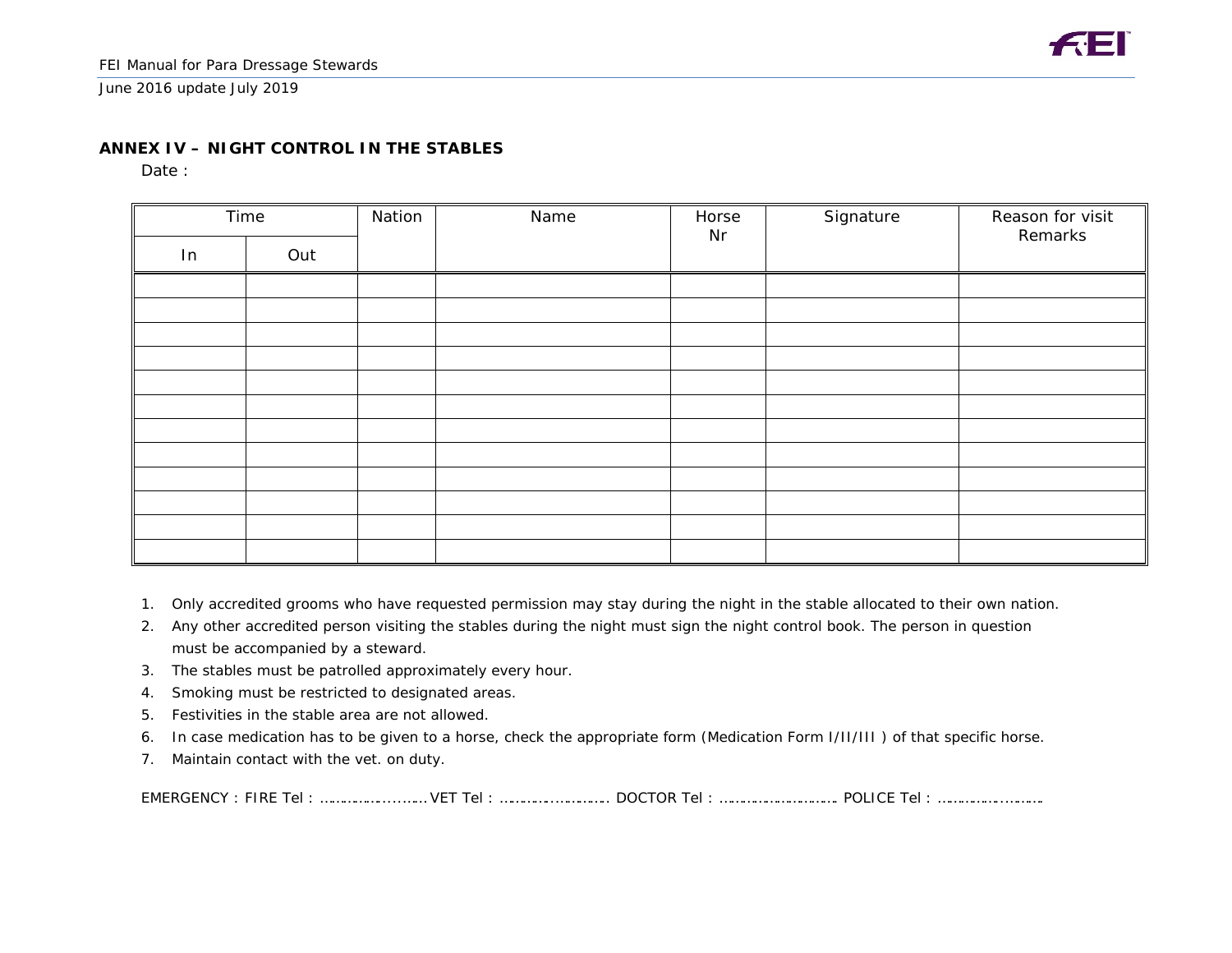#### **ANNEX V – TACK CONTROL DURING FEI EVENTS**

Officials must use at least one disposable glove when checking boots or bandages, and horses' legs, flanks, mouth and nose for the presence of blood. Officials MUST use a fresh pair of disposable gloves for each tack check. The mouth, nose and Horse's flanks must be checked for any signs of blood.

To be able to check the presence of ear plugs, the ear hoods have to be removed after the test, when the bits and spurs are checked. The steward has to witness this. If a measurement of a bit is required the steward should accompany the horse and rider back to the stable when the bridle can be removed and the bit measured. The Steward should request that the horse's noseband and curb chain are unfastened prior to undertaking the bit check.

(VRs 1035, see also VRs 1025.VI)

1. In addition to these Veterinary Regulations, the prohibitions and requirements regarding specific types of tack are also regulated according to the various Sport Rules.

2. Examination (control) of horse's tack material may be carried out by Stewards and/or Official Veterinarians at any time during the Period of the Event.

3. The President of the Ground Jury must be notified of any scheduled or unannounced examination/control that is to take place; the (Foreign) Veterinary Delegate should be informed and be available for consultation.

4. For controls carried out during the finals of major Events (Championships, Games, World Cups, etc.), a member of the Veterinary Commission should attend the control procedure.

5. If a problem is suspected, the horse and all examined items must be kept under strict surveillance until further examination by the (Foreign) Veterinary Delegate (FVD/ VD).

6. The FVD/ VD must verify the identification of the horse against the outline diagram in the passport and record the name and FEI Passport number of the horse and the Person Responsible.

7. For tack concerns the FVD/ VD may be required to provide advice on welfare or health implications.

8. The FVD/ VD must include the name and FEI Passport number of the horse, the Person Responsible and details of every examination in the FEI Veterinary Report completed at the end of the Event.

9. If the examination results in the finding of suspicious material, irritation, skin damage or blood, the President of the Ground Jury must be informed immediately.

10. Noseband control protocol:

It is the Chief Steward's responsibility to ensure that the tightness of horses' nosebands is checked at each FEI Dressage event.

Therefore the Chief Steward will brief all their assistant stewards on the correct conduct of the noseband check and will highlight the importance of horsemanship when performing the task.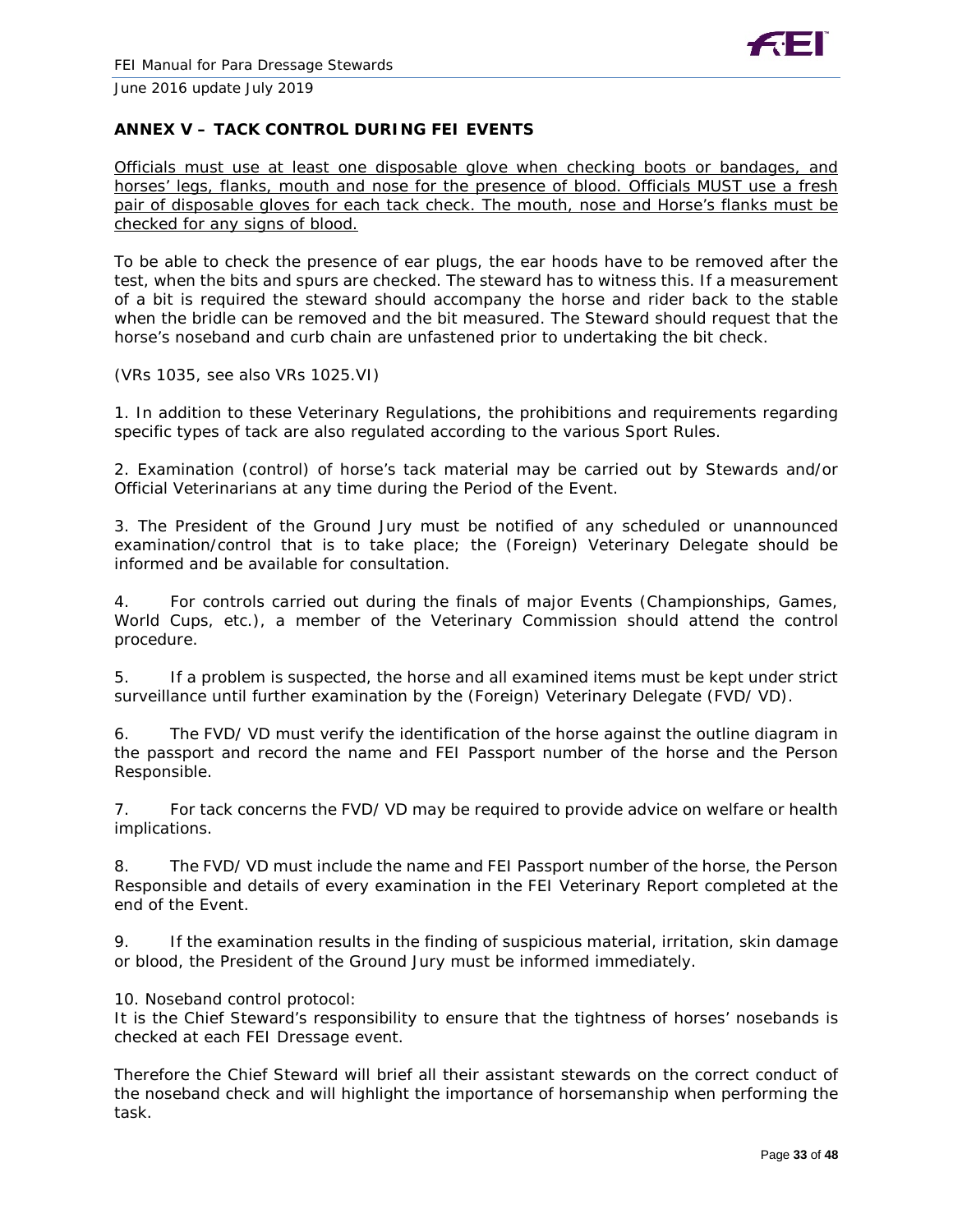

The noseband check is part of the tack control when the horse is leaving the competition arena after having finished the test. One and the same steward must conduct the noseband check for all horses entered in the same competition. The tightness check must be done with the steward's index finger between the horse's cheek and the noseband. The steward must wear gloves during this check.

Ideally the finger size of stewards appointed for the noseband check at different competitions throughout the event shall be of similar size.

In case of an apparent overtightened noseband during the horse's warm-up, the appointed tack control steward is entitled to conduct the check also during the warm-up and, in case of the noseband being overtightened, ask the athlete to loosen the noseband. The noseband of the horse will be checked again by the same steward after the horse has finished the test. If the noseband is still too tight after the second check, the Chief Steward will give a Yellow Warning Card to the athlete.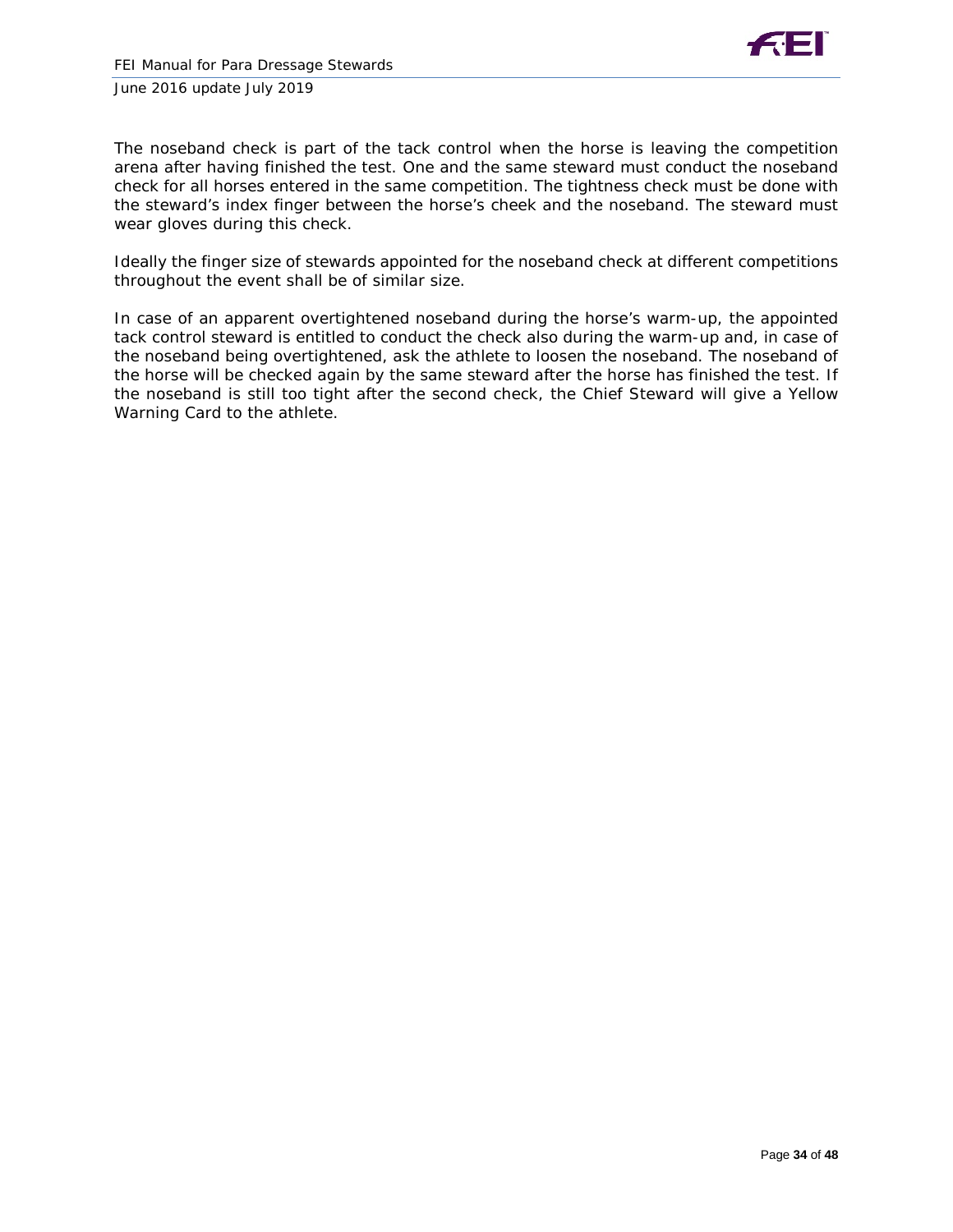

#### **ANNEX VI – SADDLERY REFERENCE**

This annex is to be used as a reference to the FEI Para Dressage Rules Article 8428, and must only be used in conjunction with the written rules which take precedence over this annex. The images below are examples only, and similar equipment which produce the same effect on the horse are also allowed if they adhere to the written rules.





**Bridles** 



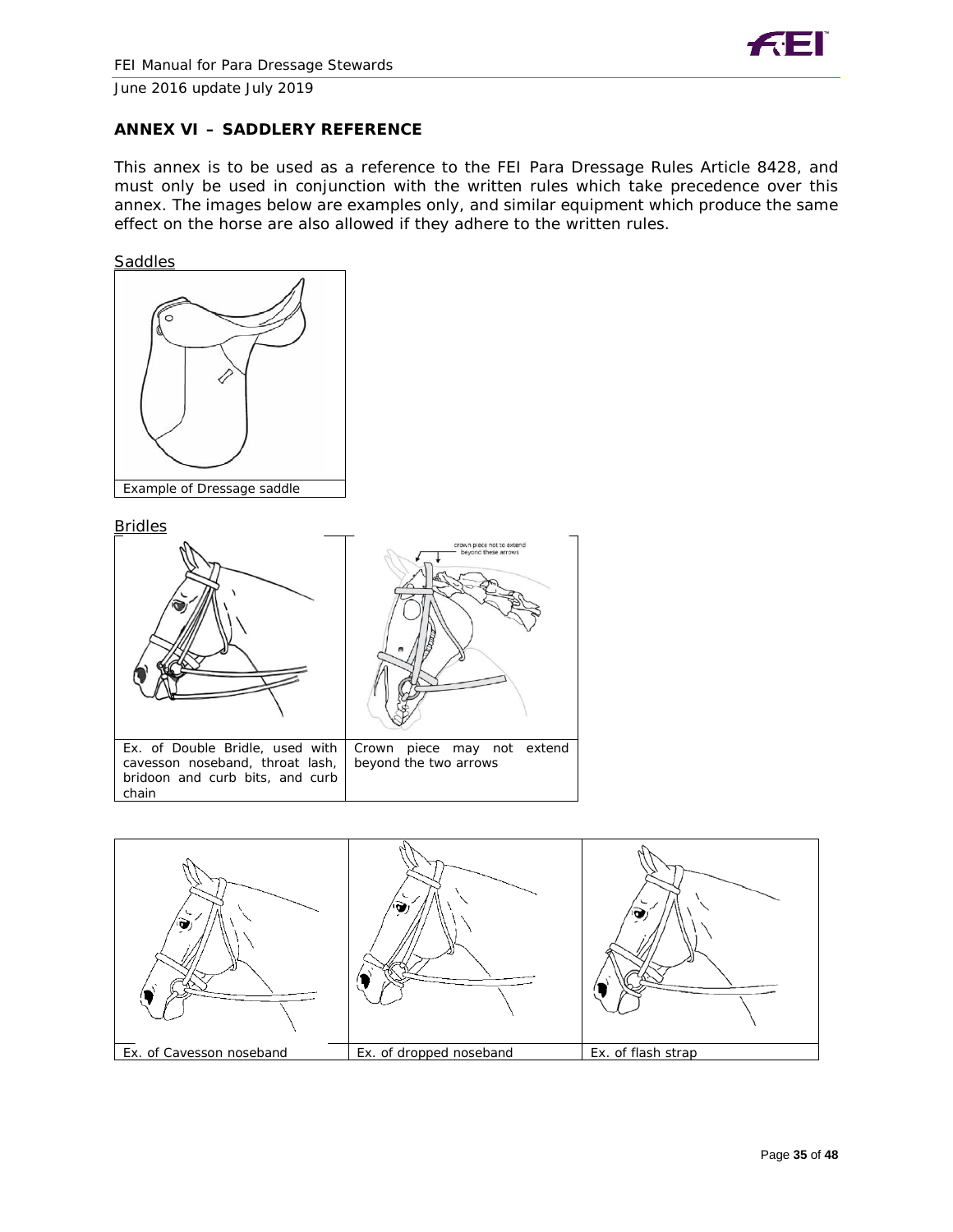



#### **Bits**

#### Cheek Pieces:



#### Mouthpieces:

| Ex. of single jointed mouthpiece | Ex. of double jointed mouthpiece | Ex. of double jointed mouthpiece |
|----------------------------------|----------------------------------|----------------------------------|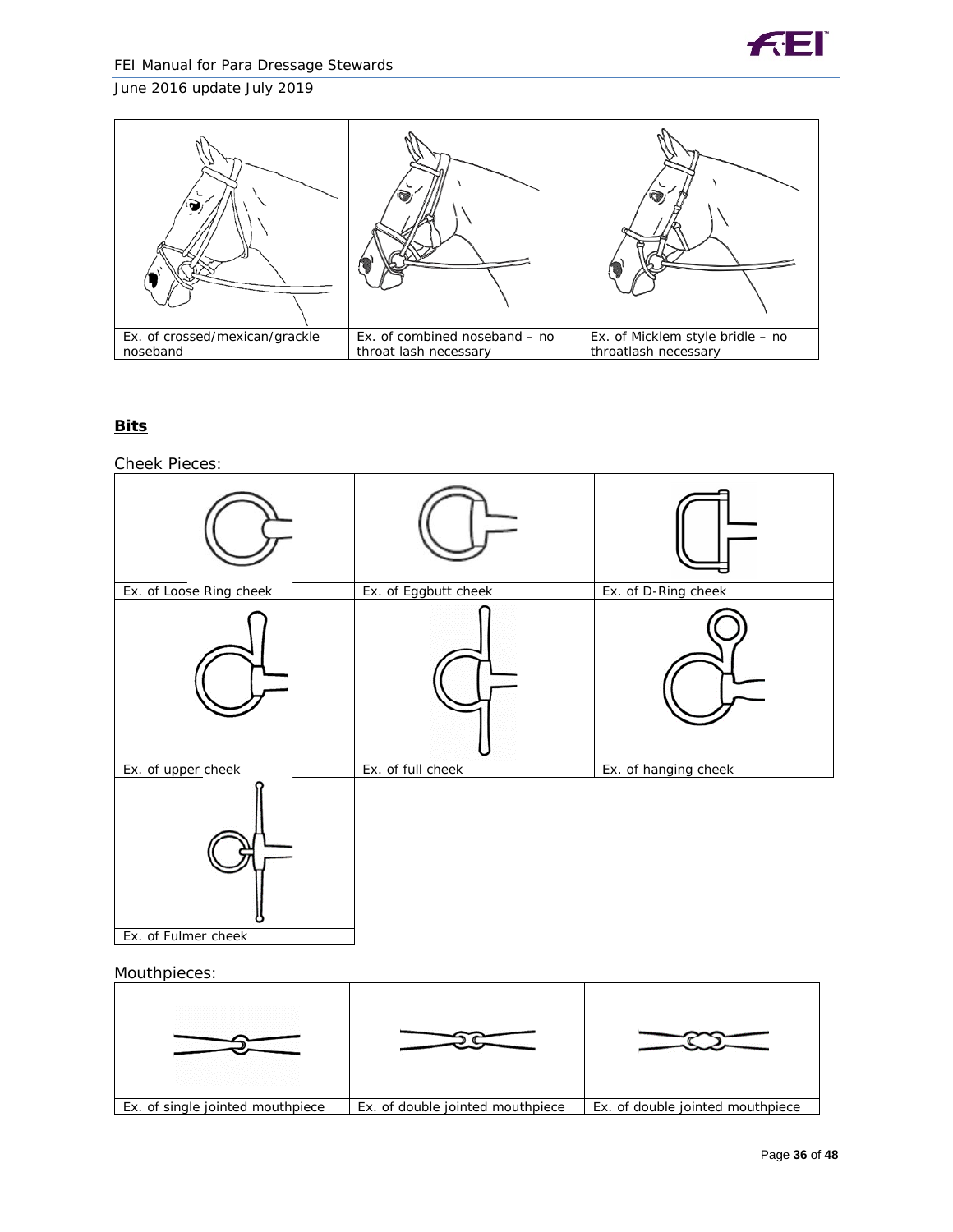



Curb Bits:

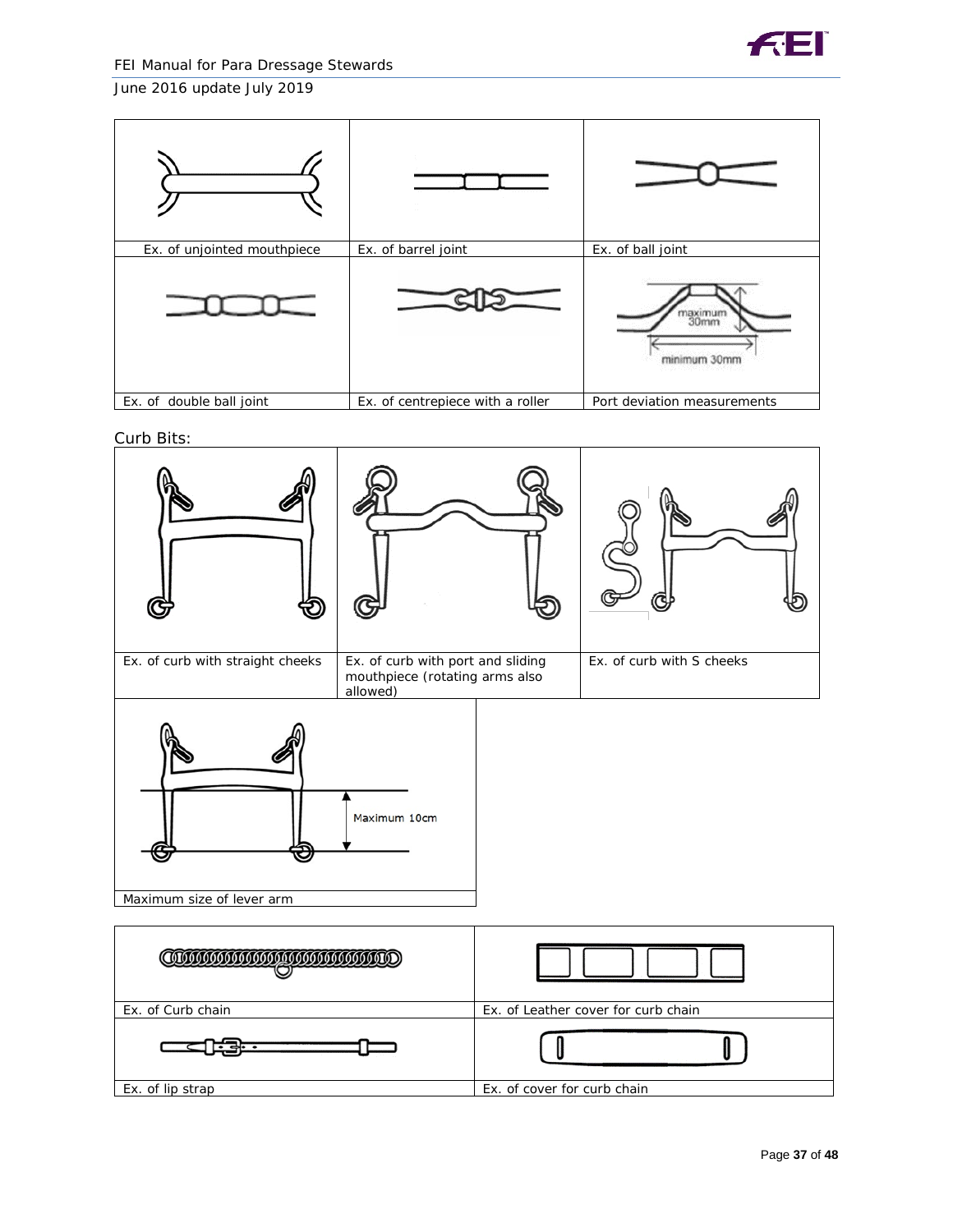





Points to note:

The width of the entrance must be at least two meters (2m).

Letters should be placed about 0.5m from the fence (see FEI Para Dressage Rules Article 8429).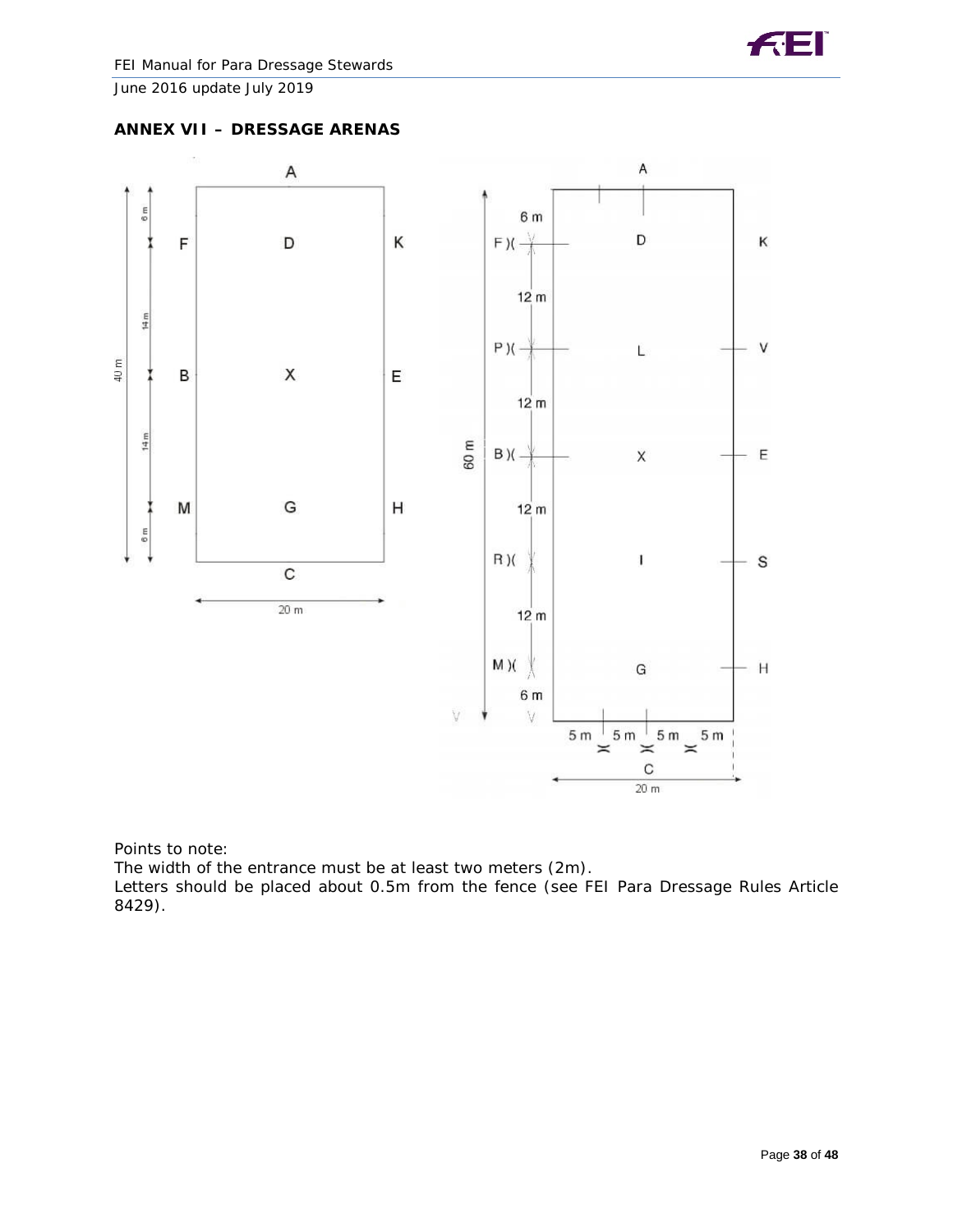

#### **ANNEX VIII – GUIDELINES FOR STEWARDING**

#### 1. **Be friendly, do not disturb the riders**

Impartiality: same way of stewarding for all disciplines

No politics: no influence from external factors (Press, Gossip...)

A neutral, keen, watchful eye

Presence more important than intervention

Discretion in case of intervention

Explain to the riders instead of negative remarks

Police manner to be avoided

In case of intervention: as soon as possible a psychological approach (do not wait until the rider has to go into the main arena)

#### 2. **All Depends on the way you intervene**

It is impossible to make exact rules in relation to what can be accepted and what cannot be accepted.

To deal with the tension of competition as well as trainers and competitors (and owners) the intervention has to be done with diplomacy, with a kind eye towards the horses. All depends on:

- \* The behaviour of a rider, on a specific day, in specific weather and footing conditions?
- \* Knowledge of the rules by the rider/trainer?
- \* Do they know they are violating rules?
- \* Do they violate the rules on purpose?

\* What will be the reaction when you intervene:

- Do they agree with the remark you made?
- Do they want some more explanation?
- Do they not accept? Do they protest? Are they rude?

#### 3. **In case of abuse or maltreat: no excuse**

Where there is an abuse or ill-treatment of horse: act immediately with discretion and tact; Immediately put a stop to the abuse and explain to the rider the reason for the intervention; Inform the President of the Ground Jury of the incident and of the action taken;

Draw the attention of the Treating Veterinarian (define exactly the circumstances) to the incident (injuries, irregular breathing, excessive sweating, general health problems);

Carry out the decision of the President of the Ground Jury.

The Steward must understand the difference between "abuse" and "correction".

The Steward must be able to go into the schooling area and stop rough riding, rough and discourteous behaviour.

Always immediately act in cases of exaggerated sweating, irregular breathing (take into account the weather conditions).

Always immediately act in case of overriding, signs of exhaustion (if necessary ask the assistance of the Treating Veterinarian).

Long, deep and round riding is accepted, unless used excessively or prolonged (hyper-flexion of the neck). There is a danger when copied by unskilled riders. There is a fine line between training and overtraining!

Stewards must be vigilant in the stables, reporting to the FEI Veterinarian/ Ground Jury items with which they feel uncomfortable, such as the use of poultice on a horse's lip to reduce swelling and pain.

Trainers are not permitted to ride horses at events in the back arena using prohibited tack etc...

It is not permitted to return to the schooling arena following a poor performance in the competitions arena and school the horse abusively.

The Steward should intervene if the whip is used three times.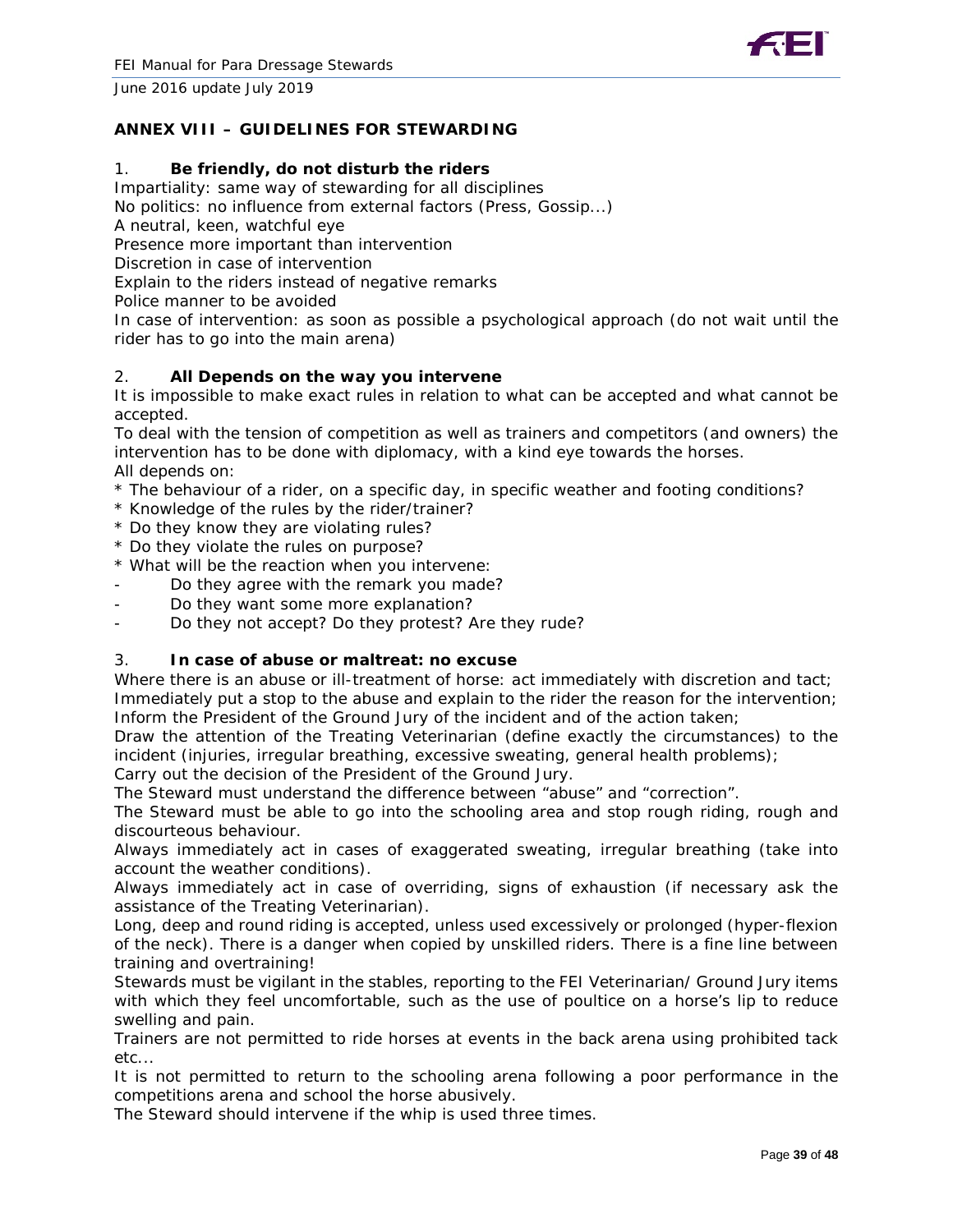



What are injuries:

- Blood on the spur(s)/ flank(s)
- Blood in the bit/ mouth
- Swelling on the flank(s) (spurs)
- Burn behind the ears (from sweating/ scouring)
- Swelling on the flanks/ hind quarters (use of the whip)
- Burn at the girth (from sweating/ scouring)
- Wounds on the leg/ feet/ hoofs
- Blood coming from the nose

#### 4. **Team spirit**

- Cooperate with athlete/ trainers
- Cooperate with other Officials
- Cooperate with Organisation Committee

Each member, within their own responsibilities, has to try to work together with the others with only one idea in mind:

To participate in an event, where everybody wants to help each other, and where horses and sportsmanship are more important than personal profit.

We must understand that we also represent the rights of the riders to ensure fair competition for all.

#### 5. **The athlete should understand that Stewards are there to help/ assist**

General information

Starting order (call up)

Paddock schedule

Stable security

Help in solving personal problems

Help with contacts (names, telephone numbers, addresses...)

Intermediary to help and solve problems between riders-organizers-Ground Jury Help with information concerning the Rules (FEI Dressage Regulations, FEI General Regulations, FEI Dressage Stewarding Manual...)

#### 6. **A Steward has an educational role**

Making the athletes apply the Rules minding the spirit behind those Rules;

Strict but human;

Impartiality;

Give them the benefit of the doubt;

Never discuss when feelings start running high;

Keep in mind that athletes/ trainers are under a lot of pressure and that they don't need much to overreact.

Your behaviour will be crucial here!!! (control yourself).

Avoid a quarrel that will end up in having a blazing row.

If you have to make a remark:

- Be polite
- Be discrete
- Not in public

#### **7. External factors in stewarding**

Third party (family, fans, friends): Partiality

Press and television: Sensation

Other athletes/ trainers: Jealousy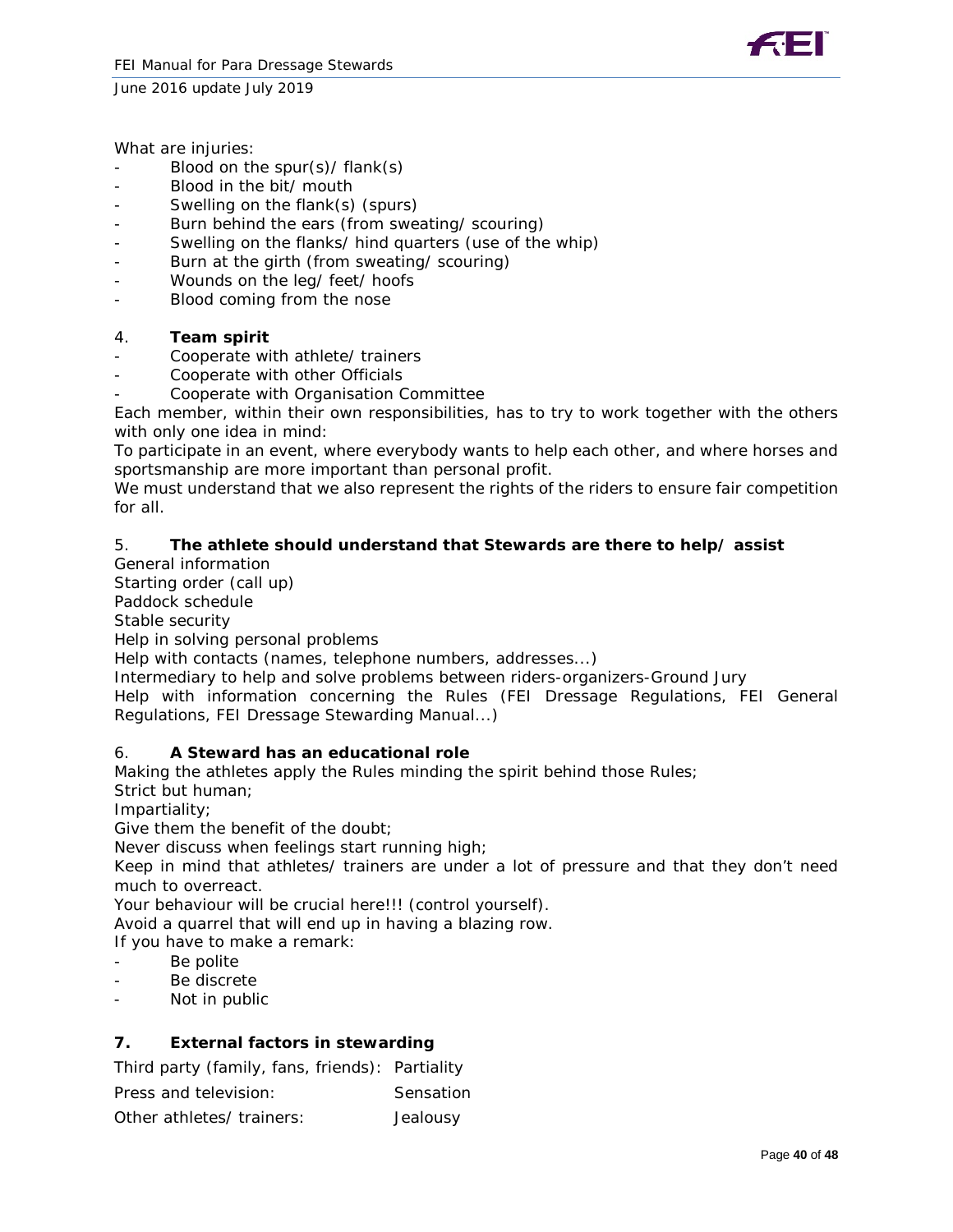

| Contradiction in communication: | Be Clear and unanimous       |
|---------------------------------|------------------------------|
| Organizer:                      | Conflict regulations - Rules |
| EADCMR control:                 | Apply the Rules              |

Extreme weather conditions:

In close consultation with the President of the Ground Jury and the Organizer, we can make propositions (very early warming up, change of training areas, longer training sessions in the main arena...).

Epidemics:

Guidelines from the Health Department through the Treating Vet.

#### 8. **Conclusion**

Do not forget you are at the event to help.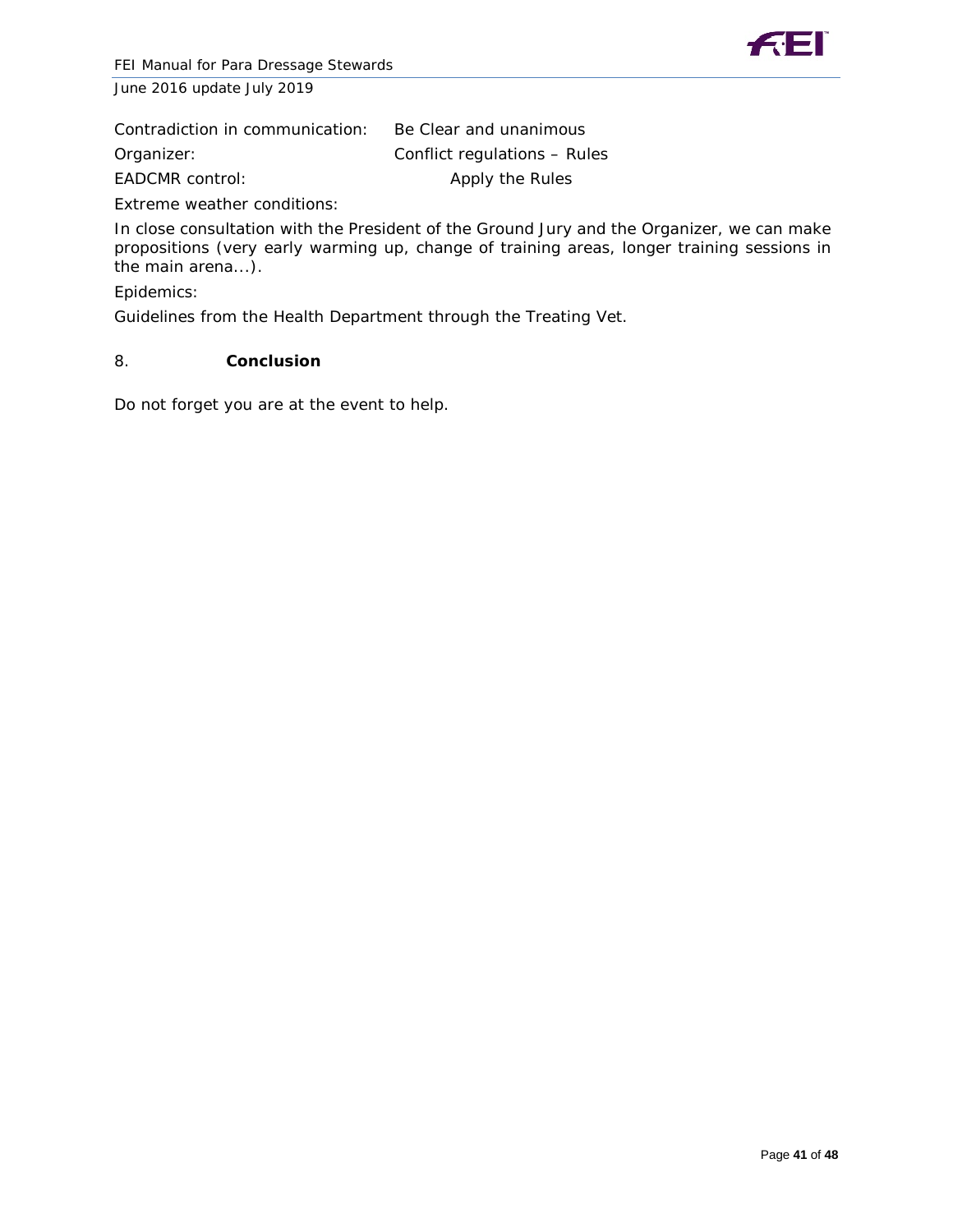

#### **ANNEX IX – DRESSAGE FOR ATHLETES WITH IMPAIRMENTS**

#### **Grade I Para Dressage**

Athletes in Grade I have severe Impairments affecting all limbs and trunk. The Athlete usually requires the use of a wheelchair. They may be able to walk with an unsteady gait. Trunk and balance are severely impaired.

Profiles: 1, 2, 3, 5, 7, 12a, 13

#### **Grade II Para Dressage**

Athletes in Grade II have either a severe Impairment of the trunk and minimal Impairment of the upper limbs or moderate Impairment of the trunk, upper and lower limbs. Most Athletes in this Grade use a wheelchair in daily life.

Profiles: 4, 6, 9,10a, 11a, 12b, 31a

#### **Grade III Para Dressage**

Athletes in Grade III have severe Impairments in both lower limbs with minimal or no Impairment of the trunk or moderate Impairment of the upper and lower limbs and trunk. Some Athletes in this Grade may use a wheelchair in daily life.

Profiles: 8, 10b, 11b, 14, 17a, 18a, 27, 31b, 32

#### **Grade IV Para Dressage**

Athletes in Grade IV have a severe Impairment or deficiency of both upper limbs or a moderate Impairment of all four limbs or short stature. Athletes in Grade IV are able to walk and generally do not require a wheelchair in daily life. Grade IV also includes Athletes having a visual Impairment equivalent to B1 with very low visual acuity and/or no light perception.

Profiles: 15, 17b, 18b, 19a, 21, 25, 26a, 28, 36

#### **Grade V Para Dressage**

Athletes in Grade V have a mild Impairment of movement or muscle strength or a deficiency of one limb or mild deficiency of two limbs. Grade V also includes Athletes with visual Impairment equivalent to B2 with a higher visual acuity than visually impaired Athletes competing in Grade IV and/or a visual field of less than 5 degrees radius.

Profiles: 16, 19b, 20, 22, 23, 24, 26b, 37a

#### **Not Eligible**

Profiles: 29, 30, 37b, 38, 42, 48, 39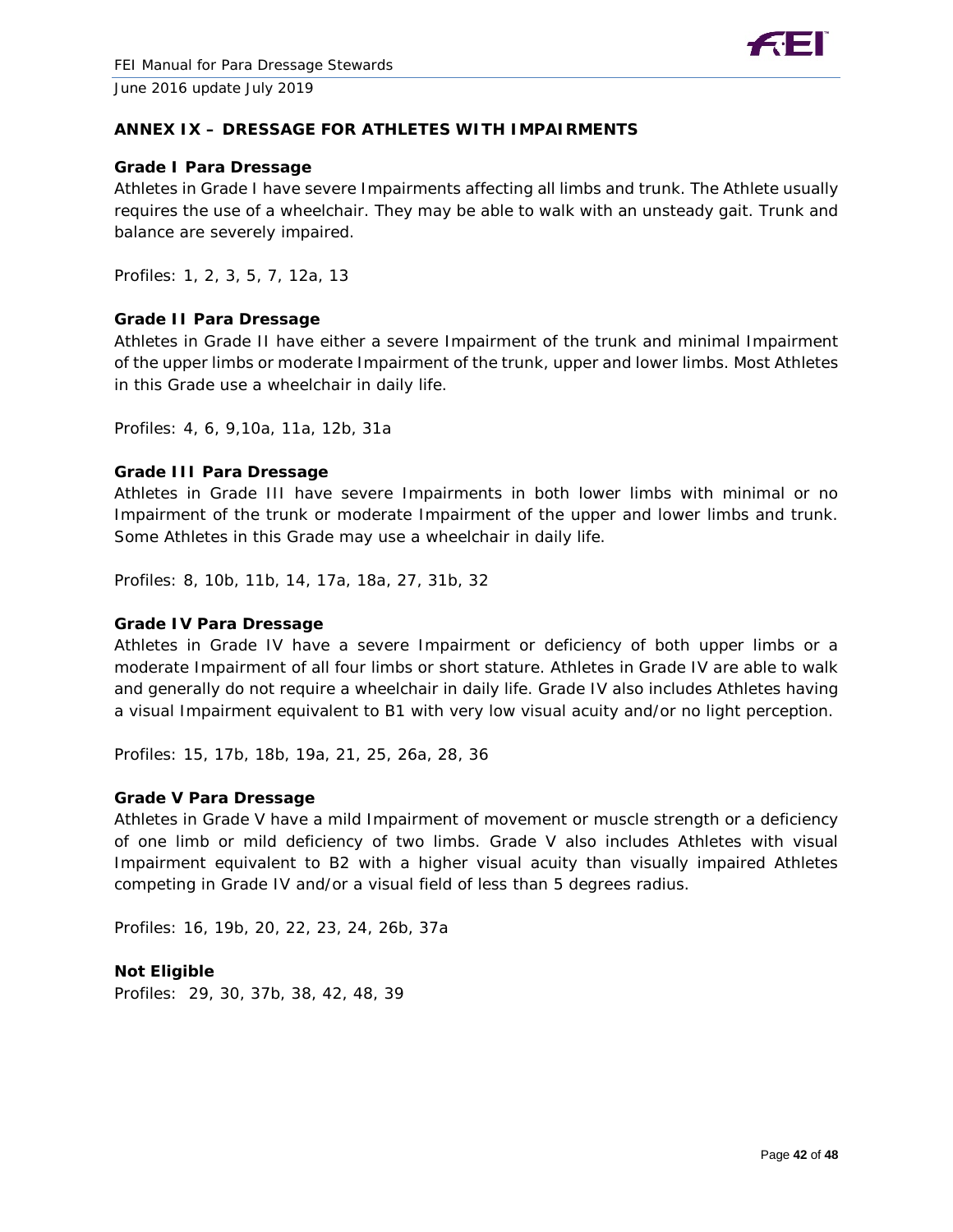

#### **ANNEX X – ASSISTANCE FOR ATHLETES WITH VISUAL IMPAIRMENTS**

1. Riders with visual impairment may have callers or bleepers at the letters. Such callers/bleepers are classified as profile-specific compensating aids and must be supplied by the rider or the rider's nation, and listed on the FEI Classification Masterlist.

2. No other tests may be called in the immediate area that could disturb a rider with visual impairment relying on callers or bleepers whilst competing.

3. Only one caller may be inside the arena. All other callers must be positioned outside the arena boards and may move from one marker to another, provided they do not restrict the vision of any of the judges.

4. There shall be no more than thirteen callers. Visually impaired riders are encouraged to use the least possible number of callers, one only if possible. If more than one caller is used, there must be a lead caller, who should be identified to the Judge at C.

5. Arena familiarisation for blind riders. Before beginning the test, riders with functional profile 36 may choose to ride one circuit of the arena in both directions with one change of rein. If the starting signal has not been sounded after the familiarisation process has been completed, the rider may wait at the halt, continue inside the arena at any pace, or go round the outside of the arena. The rider may start the test from inside or outside the arena.

6. Any other outside assistance may result in elimination, at the discretion of the Judge at C.

7. An arm band, provided by the Athlete, in a distinctive colour must be worn at all times by Grade IV and V Athletes with visual impairment while mounted outside of the Competition.

8. Provision must be made for Athletes with visual impairment to train alone and warm up alone if the Athlete requests it.

9. All Athletes with visual impairment may start the Test from within the arena.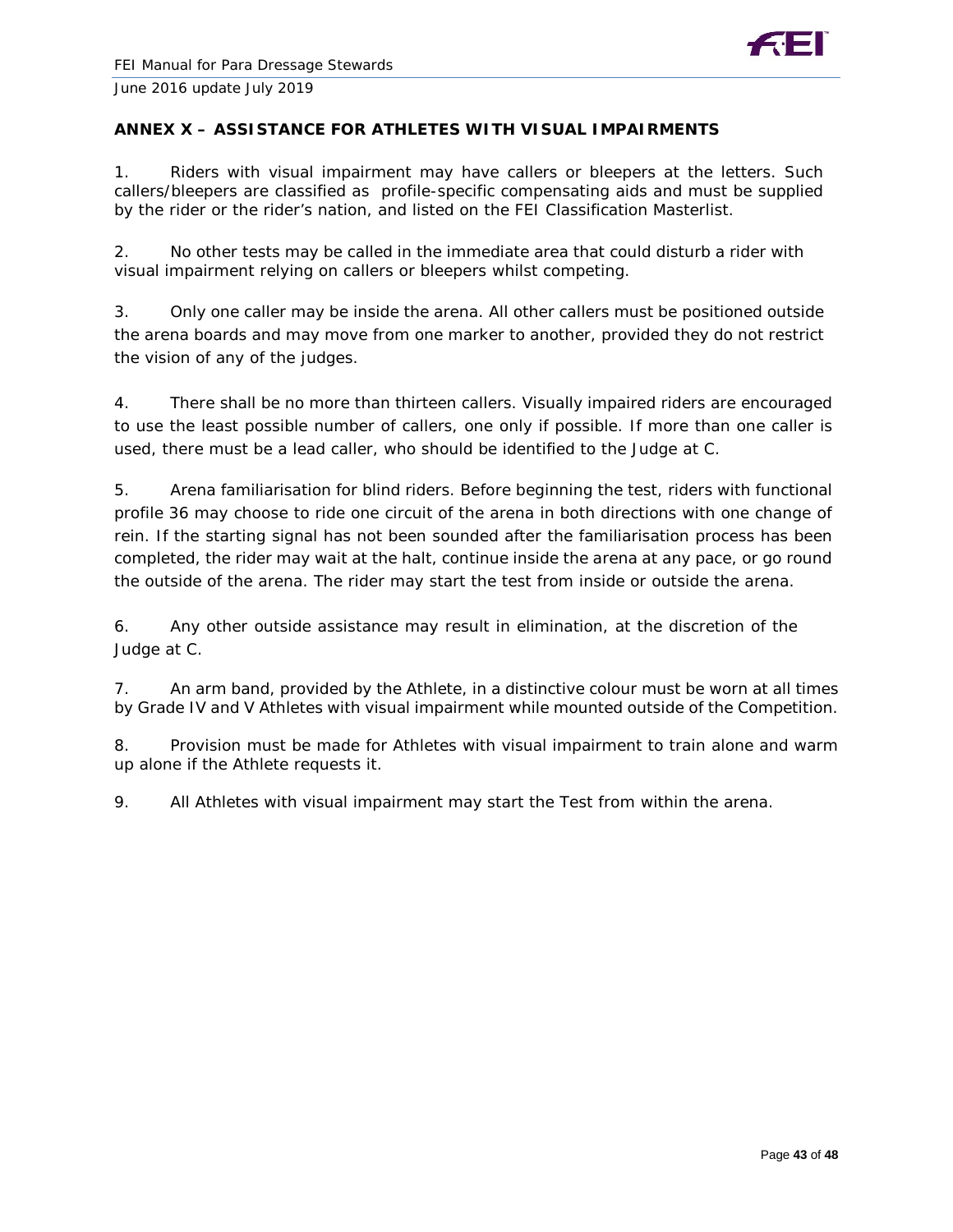#### **ANNEX XI – STEWARDS TRAINING RECORD**

## **DATE:**

| Competitor<br>Number | Nation | Trainer<br>On<br>(mounting<br>time) | Competitors<br>competition<br>time | Trainer Off<br>(dismounting<br>time) | Trainer<br>time<br>remaining | <b>COMMENTS</b> | Tack checked<br>against Master<br>List $\sqrt{}$ | Bit checked<br>√ |
|----------------------|--------|-------------------------------------|------------------------------------|--------------------------------------|------------------------------|-----------------|--------------------------------------------------|------------------|
|                      |        |                                     |                                    |                                      |                              |                 |                                                  |                  |
|                      |        |                                     |                                    |                                      |                              |                 |                                                  |                  |
|                      |        |                                     |                                    |                                      |                              |                 |                                                  |                  |
|                      |        |                                     |                                    |                                      |                              |                 |                                                  |                  |

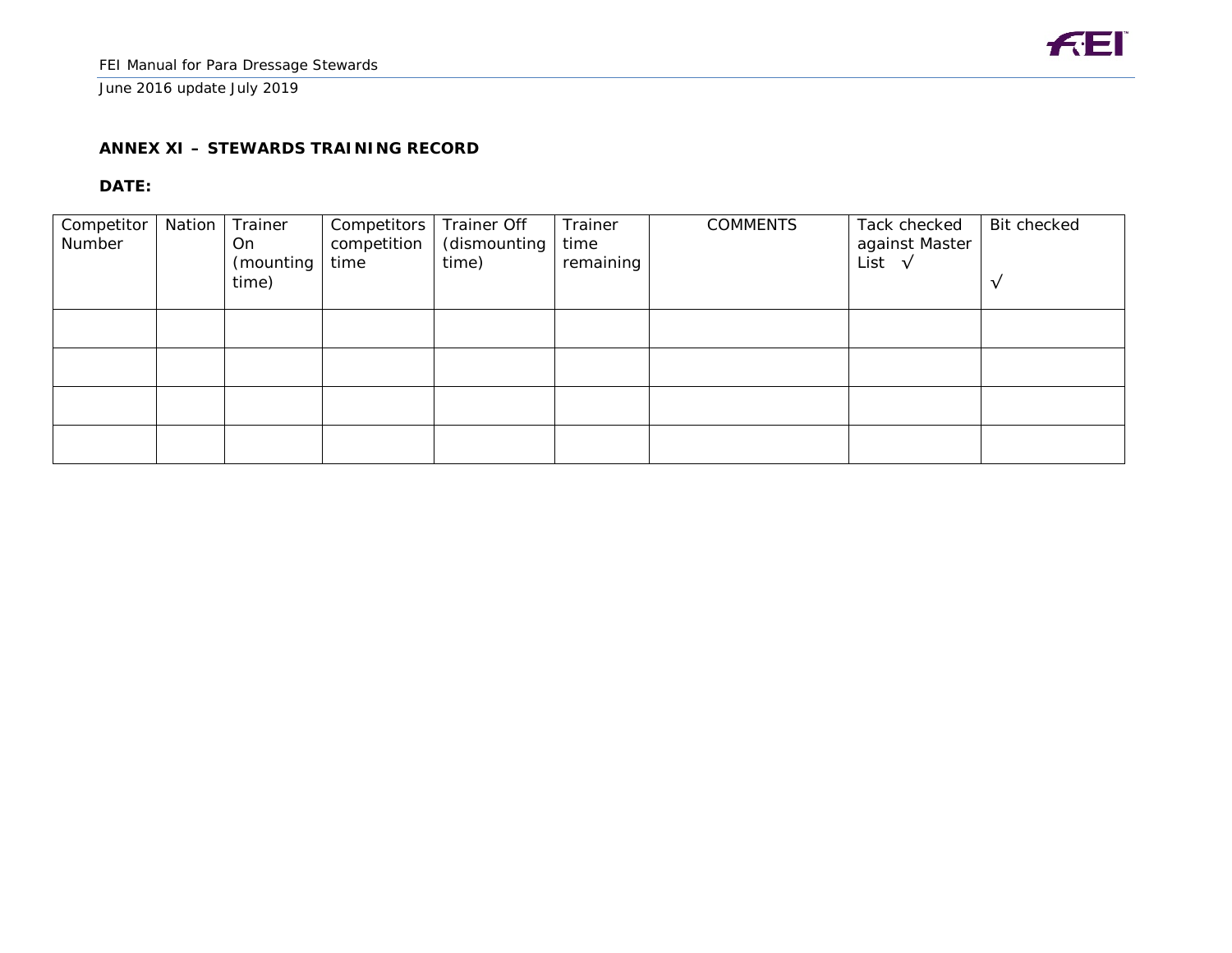

## **ANNEX XII – STEWARDS NOTES**

PLEASE ensure you read the Steward's Training Record during any change of stewards to ensure you are aware of the state of play at the time of the takeover (there may not always be time for you to be fully briefed by the leaving steward).

Whip length to be checked a maximum of 1.2m.

Tack checks to be made using the FEI Classification Master List.

Horses for Grade I, II and Grade III may be ridden for up to **30 mins** (per day) by the Trainer/Coach or another Athlete designated by the competing Athletes NF. (Note: this may be divided into more than one session during the day.). The trainer must be off the horse **15mins** before the athlete's starting time in the competition. Is there a time sheet on the clip board to record relevant times? **This time sheet is to be given to the Chief Steward at the end of the day.**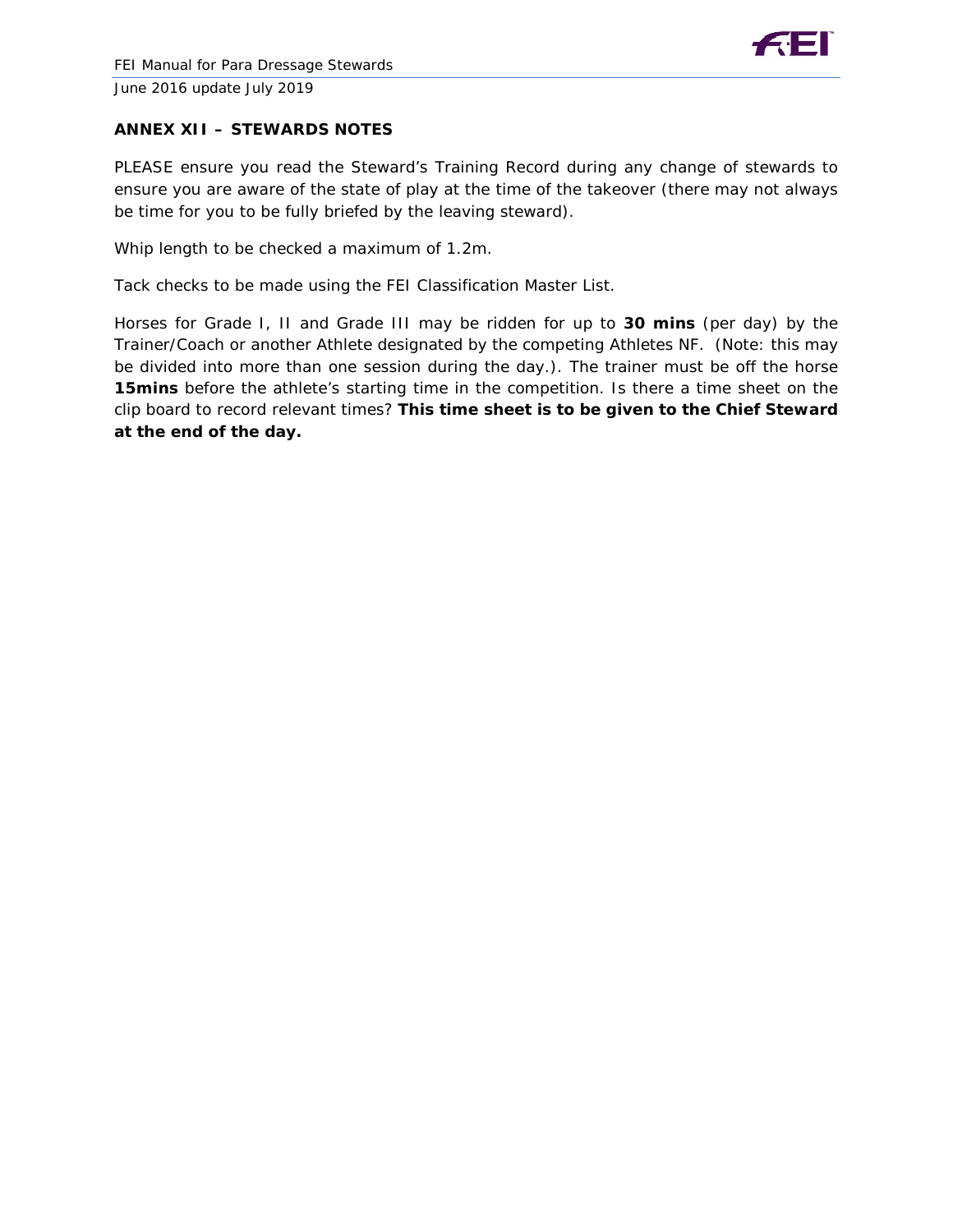

#### **ANNEX XIII – NEW. PRE AND POST COMPETITION TRAINING TECHNIQUES**

#### **1 .Background**

The purpose of the warm-up period is to prepare the horse and rider both mentally and physically to enable their best possible performance in the competition arena. This should be done in as sympathetic way as possible with the welfare of the horse respected in all cases.

It is recognized that the competition environment presents special and sometimes unpredictable circumstances in contrast to a normal training situation. The Steward must be aware of the uniqueness of every competition and be able to react accordingly.

#### **2. Permitted Training**

The use of correctly executed stretching techniques both before and after training and competition is recognized as an important and long-established practice in almost every sport. In equestrian sport it is used to maintain the suppleness and health of the equine athletes.

In most cases, the warm-up will consist of alternating periods of stretching and contracting the horse's muscles; periods of relaxation and periods of heightened physical effort. Stretching and contracting involves the lengthening and/or shortening of the horse's topline and can be done at the halt (statically) or in motion (dynamically).

Athletes should aim to warm up all the relevant muscle groups within the horse. A cooldown period after the performance is critical to the horse's well-being. This consists of a decrease of exercise intensity allowing the horse to relax mentally, to restore normal heart rate, respiration rate and fluid and electrolyte balance. Post-competition training of exercises following the performance is permitted but must be kept to a minimum. In any case a relaxation period after post-competitions training is mandatory.

#### **3. Aggressive Riding**

In addition to the FEI Dressage Stewarding manual, the following points must be considered in assessing aggressive riding for dressage:

- All head/neck postures must be achieved as sensitively as possible. A resisting hand must be followed by a release immediately at the moment the horse responds.
- All corrections should be done as tactfully as possible. Inappropriate or disproportionate corrections are not allowed
- Excessive use of any aid including spurs, whip and bit are forbidden.
- Excessive repetition of any specific exercise is not allowed
- The Steward must intervene and ask the competitor to immediately ride in a nonaggressive way in cases when the competitor's stress appears to have overcome their judgement

#### **4. Variation of Exercises**

Continuous variation of exercises and head/neck posture is essential. Aggressive riding will be stopped immediately. Variation constitutes a period of relaxation and lengthening or a movement which involves stretching the head and neck.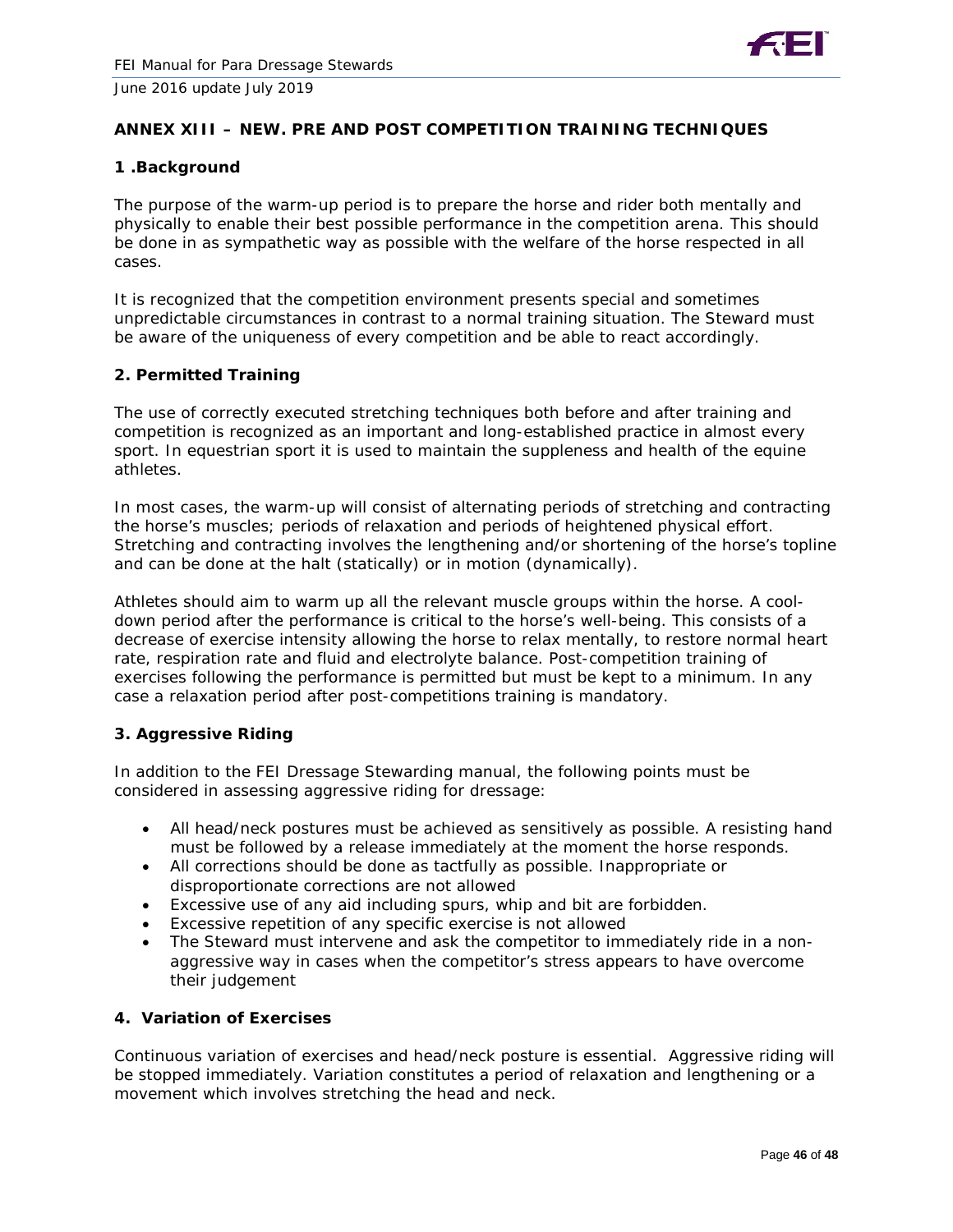

#### **5. Maximum Duration Of Pre-Competition Warm-Up And Post-Competition Cooldown Periods**

Only in exceptional circumstances and with the permission of the Chief-Steward, may a warm-up session exceed one hour. The warm-up session must include a number of relaxation periods. Walking in hand or riding the horse at walk whether prior to or following the warm-up session is not considered to be part of the one hour period. There should be at least one hour break between any training and/or warm-up periods. Corrective riding including the cool-down following a competitor's performance may not exceed ten minutes.

#### **6. Training Arena**

All training sessions, including pre-competition warm-up may only be performed in the official training arena and under the supervision of stewards. Training outside the official training period and/or in an unsupervised arena must lead to the competitor's disqualification.

During preparation periods and the competition itself, the Chief Steward must be present in the training arena or be in a position to observe the training arena at events where there are multiple training arenas. If the Chief Steward is unable to be present it is their responsibility to ensure that a Steward with the required experience and knowledge is appointed to supervise the training arena.

#### **7. Surveillance of Training Arenas**

Video cameras covering all training sessions and arenas will be recommended to be installed for the major FEI Championships, Games and Finals from 2016, and mandatory from 2018. Access to the video footage will be available to all relevant parties on request.

#### **8. Revision**

These directives may be subject to review and Stewards are advised to check for periodic updates.

#### **9. Animation**

Click [here](https://www.youtube.com/watch?v=2tpVNSTR8Nw) for an animation showing allowed and not permitted neck positions.